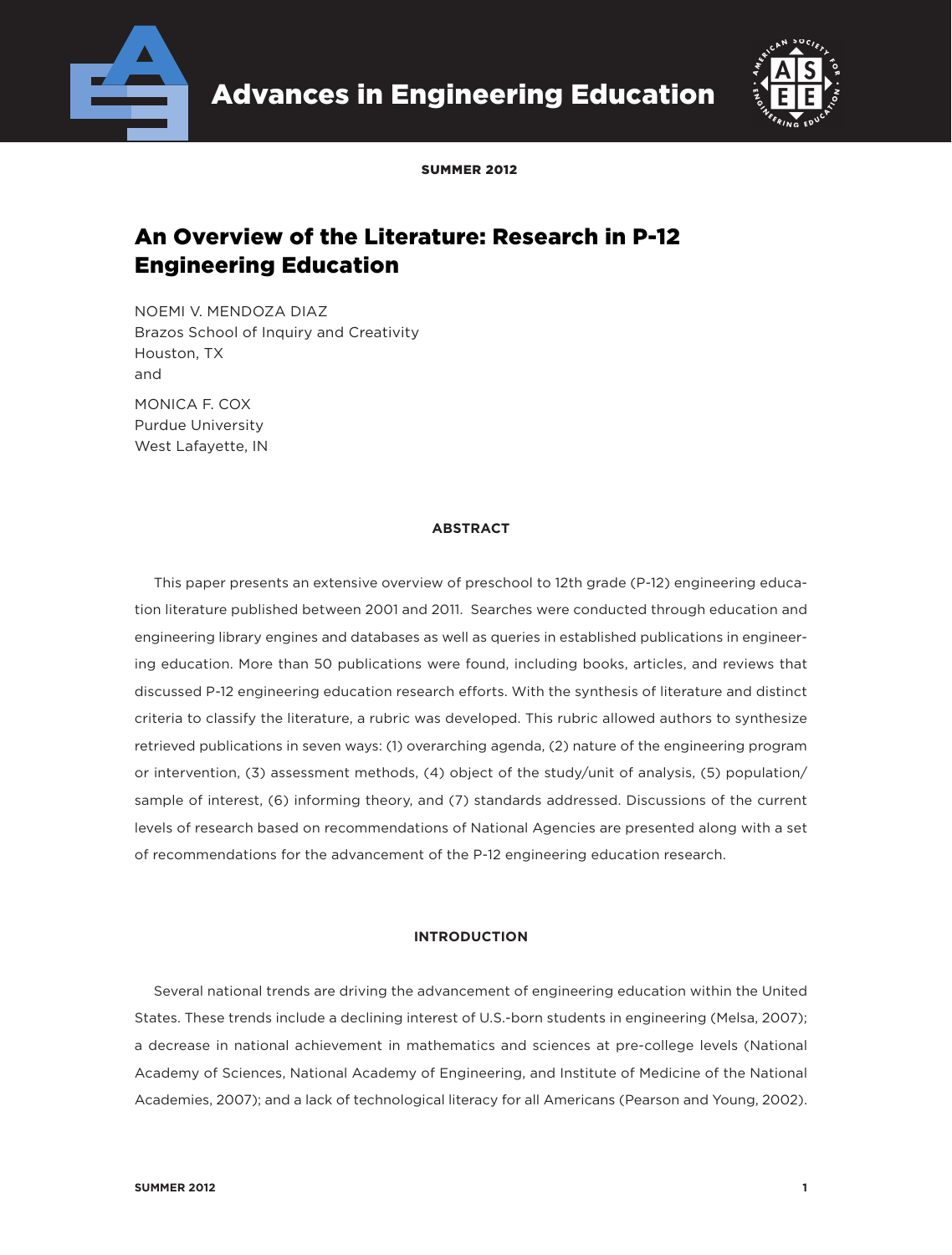

Adding to these concerns are expectations that in the U.S. government, science and engineering professionals reaching retirement age will not be replaced by a younger generation of professionals (National Science Board, 2006a; Selingo, 2008 ). In mathematics and science, U.S. pre-college students "perform at or near the bottom on international assessments" (National Science Board, 2006b, p. i).

In order to pose alternatives to improve situations facing science, technology, engineering, and mathematics (STEM) education, several authors have identified the necessity of focusing on the education of pre-college populations (National Academy of Engineering, 2005). For example, the National Science Board (2006b), via the companion to the 2006 Science and Engineering Indicators, identifies the following priorities for developing high quality STEM education:

- Strong public support of STEM education for all students and citizens,
- A high quality teaching workforce,
- Appropriate learning opportunities for all students,
- Effective guidance counseling on STEM education and careers, and
- Assessment tools that reinforce learning in STEM fields (p. ii).

Experts also advocate the integration of engineering activities in current curricula to increase students' interest in STEM (Schunn, 2009; Katehi, Pearson, and Feder, 2009; Brophy, Klein, Portsmore, and Rogers, 2008). One discipline that is focused upon operationalizing these priorities is engineering education.

Engineering education is an emerging field of study that is gaining momentum and recognition within the United States. Within the last eight years, Purdue University, Virginia Polytechnic Institute and State University, Utah State University, and Clemson University have created doctoral-granting engineering education schools/departments within their respective Colleges of Engineering that are devoted to developing engineering education scholarship. Other universities throughout the country are developing innovative models to conduct engineering education research across the educational continuum (e.g., the Colorado School of Mines' Center for Engineering Education and Washington State University's Engineering Education Research Center).

The development of formal departments and centers in engineering education has occurred concurrently with the development of a number of engineering education initiatives targeting preschool to 12th grade (P-12) students. Some of the most widely known research-based P-12 efforts are being conducted by the following groups:

- The National Center for Technological Literacy Initiative, the Boston Museum of Science (http:// www.mos.org/nctl/)
- Project Lead the Way (http://www.pltw.org/)
- The Infinity Project<sup>sM</sup> (http://www.smu.edu/lyle/infinity.aspx)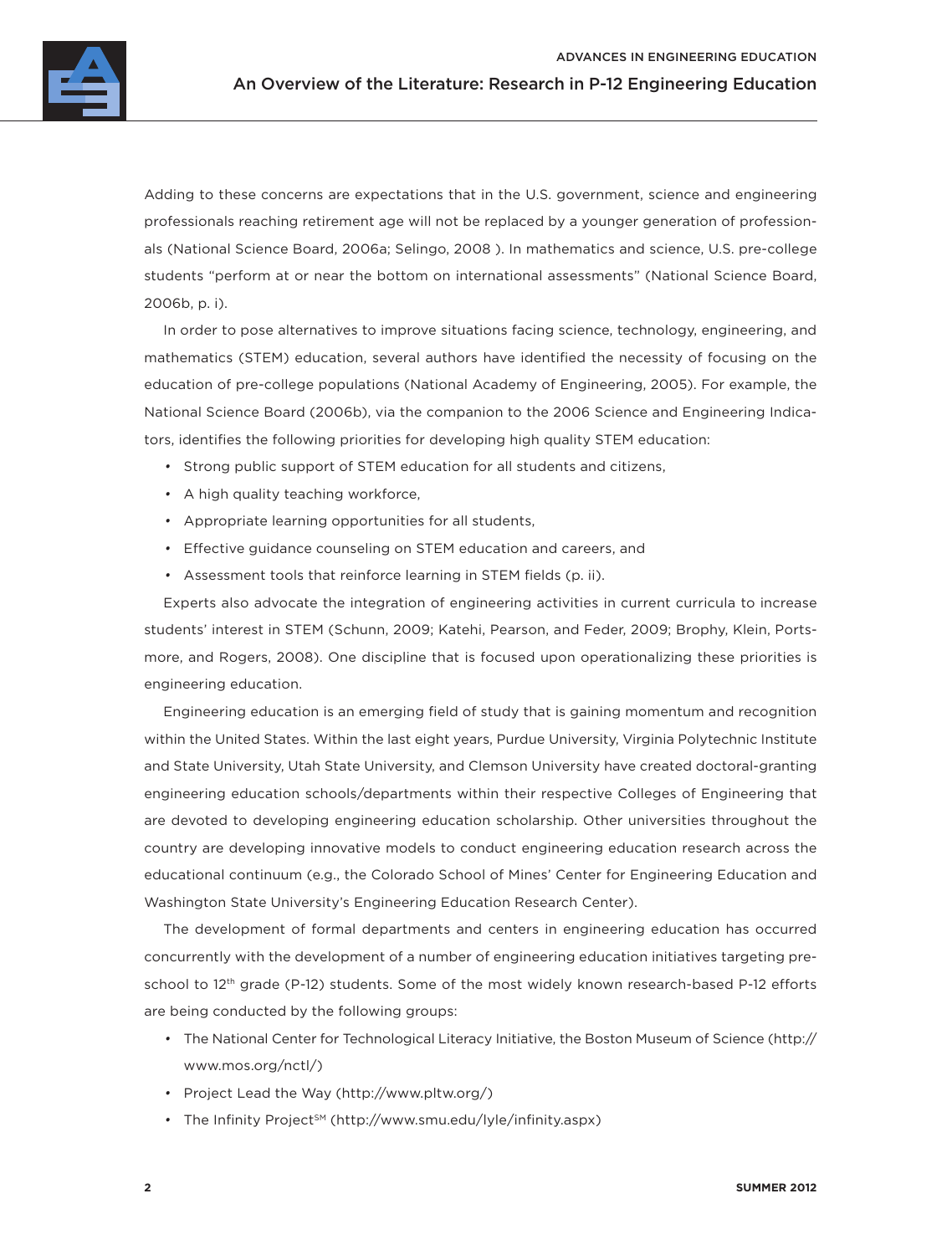

- National Center for Engineering and Technology Education (NCETE) (http://ncete.org/flash/ index.php)
- The Center for Engineering Education Outreach (http://ceeo.tufts.edu/)
- The Institute for P-12 Engineering Research and Learning (https://engineering.purdue.edu/ INSPIRE/)

Two macro-initiatives for P-12 education include the recently extinct National Science Foundation's Graduate Teaching Fellows in K-12 Education Program (GK-12) and the American Society for Engineering Education's (ASEE) Engineering K-12 Center. In addition to these initiatives, public high schools in states such as Arkansas, Florida, Maryland, Massachusetts, New Hampshire, and Texas require engineering coursework for their students (Field, 2004; Meyers-Sharp, 2004).

The literature is abundant in engineering education pre-college programs. Through an extensive literature review, this paper organizes, analyzes, and synthesizes recent P-12 engineering education research efforts using detailed criteria and categories. The authors provide detailed information about the publications included in the literature review and provide recommendations for the advancement of future scholarship in this area.

### **Purpose and Research Questions**

The purpose of this investigation is to understand and to inform audiences about the current state of research in the P-12 engineering education area. Using engineering education publications, including peer-reviewed journals, conference proceedings, and dissertations, the authors extract key points and synthesize the literature to inform engineering education and other audiences about the current state of P-12 engineering education research and to offer suggestions for future work within this area. The research questions of interest in this paper ask, (1) What is the current state of research in the P-12 Engineering Education area?, and (2) How can this research be classified and synthesized?

### **Operationalization of Research within This Study**

To identify P-12 engineering education literature that would be included in this paper, the authors developed criteria for inclusion and developed a working definition of research. For a paper to be included in this paper, it had to meet *all* of the criteria listed in Table 1 and had to align with the authors' definition of research as derived from pertinent literature.

An emphasis on research in this paper is needed, since engineering education is an emergent field in which most engineering professors are not familiar with rigorous educational research frameworks (Borrego, Streveler, Miller, and Smith, 2008; Borrego, Douglas, and Amelink, 2009). Following Boote and Beile's (2005) guidelines of educational literature reviews, this section presents the authors' definition of "research," which has been developed from a previous review of foundational works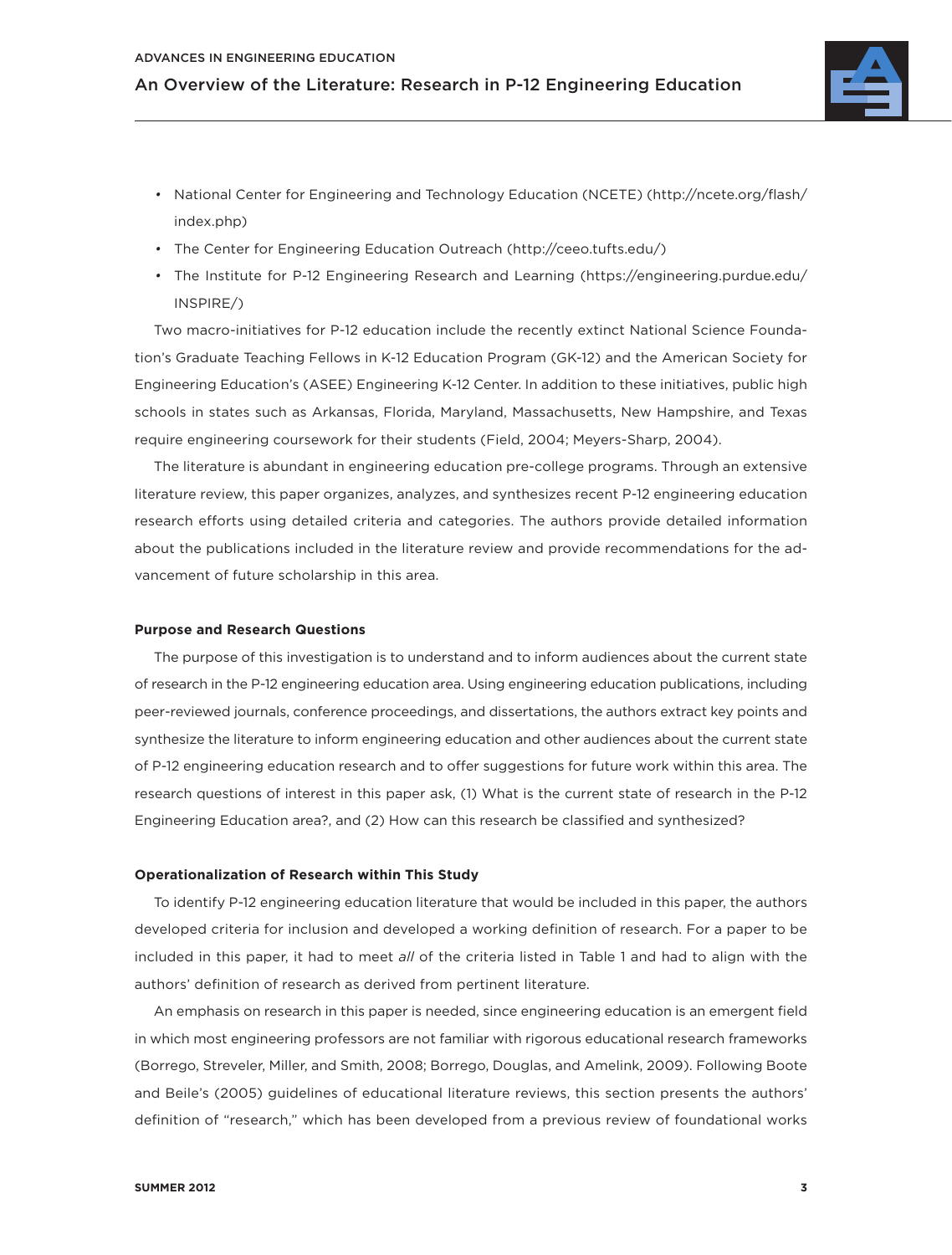| <b>Criteria</b>                 | <b>Operationalization of Criteria</b>                                                                                                                                                                                        |
|---------------------------------|------------------------------------------------------------------------------------------------------------------------------------------------------------------------------------------------------------------------------|
| <b>Engineering Focus</b>        | Engineering is the discipline of interest                                                                                                                                                                                    |
| Assessment/Research-<br>Related | Assessment or research components (descriptive and/or experimental) are present.                                                                                                                                             |
| National Study                  | Studies include U.S. populations, or reporting efforts occurring in the U.S.                                                                                                                                                 |
| Recently Published              | Studies were published between 2000 and 2011.                                                                                                                                                                                |
| Publication Type                | Empirical studies were published in peer-reviewed journals, conference proceedings, and<br>dissertations. They might have not stated research questions or sections on methodologies,<br>but they included analysis of data. |

*Table 1: Criteria for Including Studies into the Literature Review.*

within the field and the community. With this definition, readers who are engaged and are not engaged in engineering education research might understand the types of publications included and not included in this synthesis of P-12 engineering education research.

Research methods are "the procedures used to support the data collection process and are an important consideration in any educational research design" (Rogers and Sando, 1996, p.13). The methods, under this framework, are divided in two overarching types, descriptive and experimental. Descriptive studies are defined as those that describe the current state of a phenomenon or that try to answer the question, "What is happening"? (Olds, Moskal, and Miller, 2005; Shavelson and Towne, 2002). Descriptive methods encompass surveys, interviews and focus groups, conversational analysis, observations, ethnographic studies and meta-analyses. Experimental and quasi-experimental studies, on the other hand, are defined as those that examine how a phenomenon changes as a result of an intervention or examines the effects of a treatment (Fraenkel and Wallen, 1990; Olds et al., 2005). Experimental or quasi-experimental methods might encompass randomized controlled trials and matching trials, baseline data, post-test-only, and longitudinal designs.

Another division in methodological approaches pertains to the nature of the data and its analysis. Quantitative approaches involve numerical data that may be statistically analyzed whereas qualitative approaches involve other types of information such as words or images for analysis of their meaning in descriptions and themes (Creswell, 2002; Olds et al, 2005). Finally, mixed methods "focus on collecting, analyzing, and mixing both quantitative and qualitative data in a single study or series of studies." (Creswell and Plano Clark, 2007, p. 6).

### **METHODOLOGY**

Taking into account the abundance of approaches that P-12 engineering education studies have incorporated in their respective works, this literature review synthesizes studies that emphasize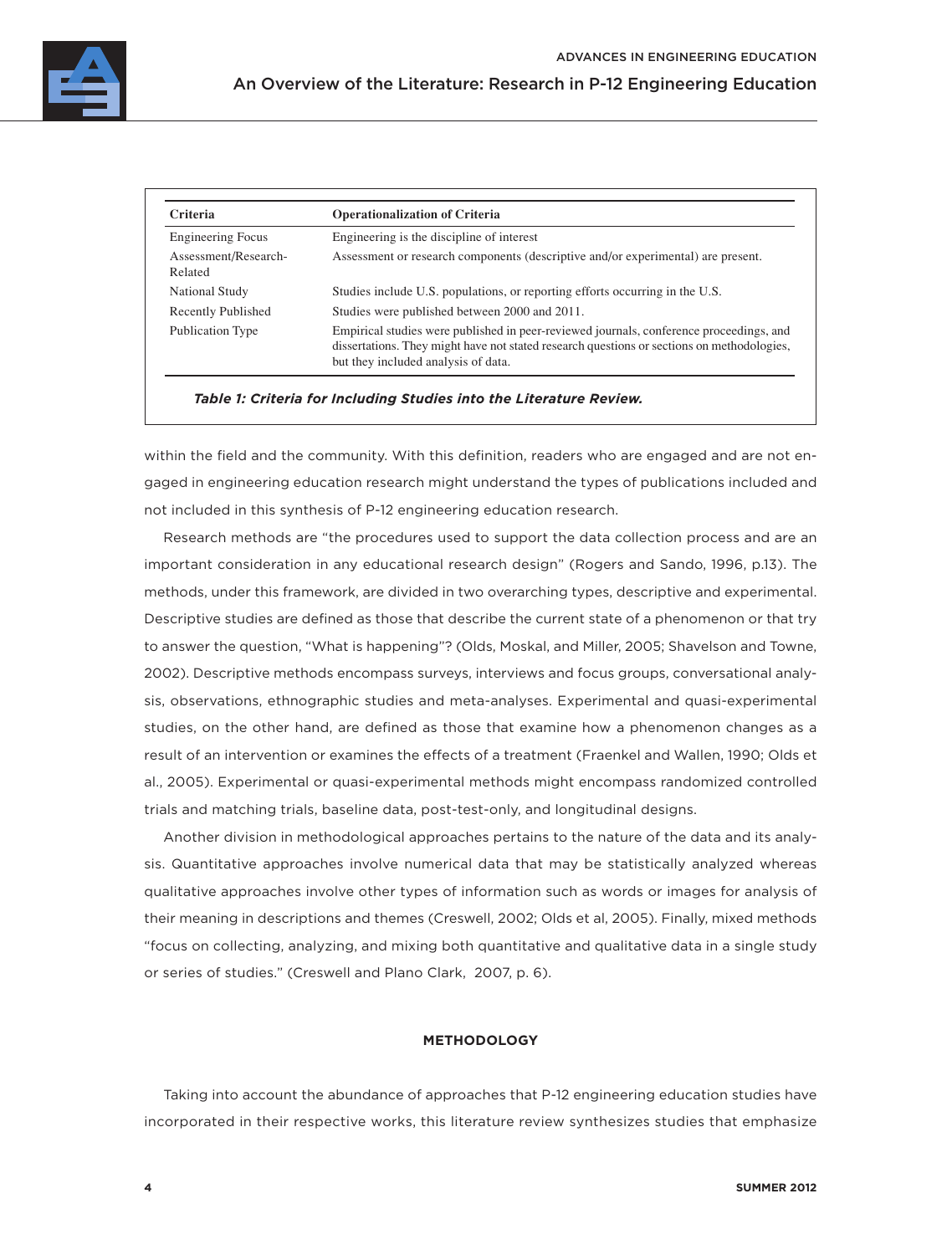

assessment-focused, research- based evidence of data collection used to answer classroom, curricular, or research questions. Details about data collection methods are included in the next section.

### **Data Collection**

Publications retrieval occurred in four phases. In the first phase, we retrieved references from educational and engineering library databases such as Academic Search Premier, Omnifile, Compendex, WorldCat, and ProQuest Dissertation Abstracts. Key terms such as "engineering", "engineering education," "K-12," "outreach," "elementary," "secondary," "evaluation," and "assessment" served as the initial filtering mechanisms. Further reading of retrieved abstracts provided the necessary information to parse out publications that fully met the criteria. The second phase of the bibliographical inspection included browsing the websites of the established engineering education initiatives (listed previously) to investigate reports or chronicles. For example, the Boston Museum of Science and the National Center for Engineering and Technology Education (NCETE) websites provided links to publications that were used in this review. The third phase involved a systematic search in acknowledged forums within the engineering education research community such as the *Journal of Engineering Education*, the *International Journal of Engineering Education,* the *Journal of Professional Issues in Engineering Education and Practice*, the *European Journal of Engineering Education,* and *IEEE Transactions in Education*. A final phase consisted of using, for a second time, library databases (such as EBSCO and Wilson), and inspecting closely non-acknowledged engineering education forums such as the *Teacher Education* or the *Journal of Industrial Teacher Education*. The purpose of this final phase was to identify studies that might meet the selection criteria but might have been overlooked by previous searches.

### **DATA ANALYSIS**

The search resulted in the retrieval of over 50 publications that met the criteria described in Table 1. Previous literature reviews, not necessarily focused on research, informed our initial approach to the publications (Lewis, 2007; Jeffers, Safferman, and Safferman, 2004; Garmire and Pearson, 2006; and Douglas, Iversen, and Kalyandurg, 2004). The initial criteria and research definitions developed by the authors were used to narrow studies in this paper. Inspired by previous literature reviews and given the common elements located across the 55 documents, seven themes or categories emerged (Table 2)- (1) overarching agenda, (2) nature of the engineering program or intervention; (3) assessment methods,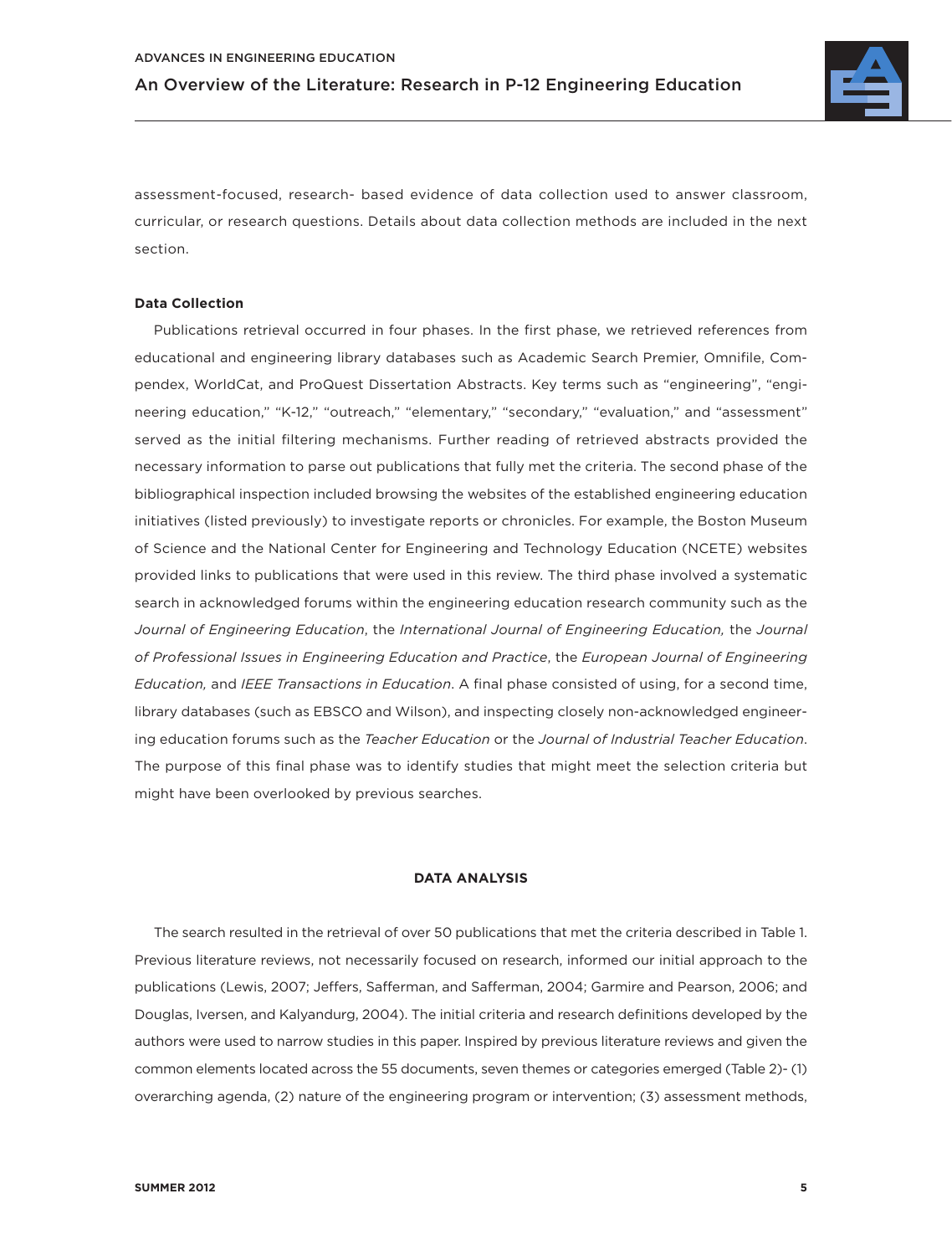

| <b>Theme or Category</b>                                       | Findings addressed in the literature to date                                                                                                                                                                           |  |  |
|----------------------------------------------------------------|------------------------------------------------------------------------------------------------------------------------------------------------------------------------------------------------------------------------|--|--|
| Overarching agenda                                             | Math & Science achievement improvement<br>٠<br>Pathways to increase the number of engineers<br>٠<br>Technological literacy improvement<br>٠                                                                            |  |  |
| Nature of the engineering education<br>program or intervention | Teacher Professional Development or Outreach activity<br>$\bullet$<br><b>Engineering Design Process</b><br>٠<br>Hands-on Math & Science<br>$\bullet$<br><b>Engineering Disciplines</b><br>٠                            |  |  |
| <b>Assessment Method</b>                                       | Descriptive and Quasi-experimental (pre- and post-tests)<br>٠                                                                                                                                                          |  |  |
| Object of Study/Unit of Analysis                               | Students' attitudes and knowledge<br>$\bullet$<br>Teachers' attitudes and knowledge<br>$\bullet$<br>Principals' perceptions<br>$\bullet$<br>Parents' perceptions<br>$\bullet$<br>University students' perceptions<br>٠ |  |  |
| Population/Sample                                              | <b>Students</b><br>$\bullet$<br><b>Teachers</b><br>Parents and caregivers<br>$\bullet$<br>Principals<br>$\bullet$                                                                                                      |  |  |
| <b>Informing Theory</b>                                        | Constructivism (Constructionism, Guided Inquiry, Communities of<br>$\bullet$<br>Practice)<br>Self-efficacy<br>$\bullet$                                                                                                |  |  |
| Standards Addressed                                            | National and State Mathematics, Science and Technology<br>$\bullet$<br>Massachusetts Technology/Engineering<br>$\bullet$                                                                                               |  |  |

*Table 2: Summary of Literature Synthesis, Rubric of Research in Engineering Education at the P-12 Grade Levels.*

(4) object of the study/unit of analysis, (5) population/sample of interest, (6) informing theory, and (7) standards addressed. An overview of the broad findings for each theme is provided in Table 2 also.

A brief overview and justification of these seven themes follow. To contextualize each study in P-12 engineering education, an *overarching agenda* was identified. This agenda was usually presented in publications' abstracts and introductions. Next, using the initial criteria for selecting publications, *assessment/research methods and populations/samples* were categories that detailed what was studied, how it was studied, and who was studied, respectively. The *object of study/unit of analysis* was inspired by the evaluation schema for professional development written by Lawless and Pellegrino (2007) and Tech Tally's "primary purpose" of the instruments (Garmire and Pearson, 2006). In Lawless and Pellegrino's schema, the unit of analysis refers to the "focus of any research/ evaluation on the outcomes and efficacy of that program" (p. 582). When the publications were analyzed, they were placed in this pre-established category. The last categories*, informing theory* and *standards addressed*, were inspired by academic understanding that research is closely related to the development and advancement of theoretical frameworks and that the P-12 classroom is largely influenced by policies and standards.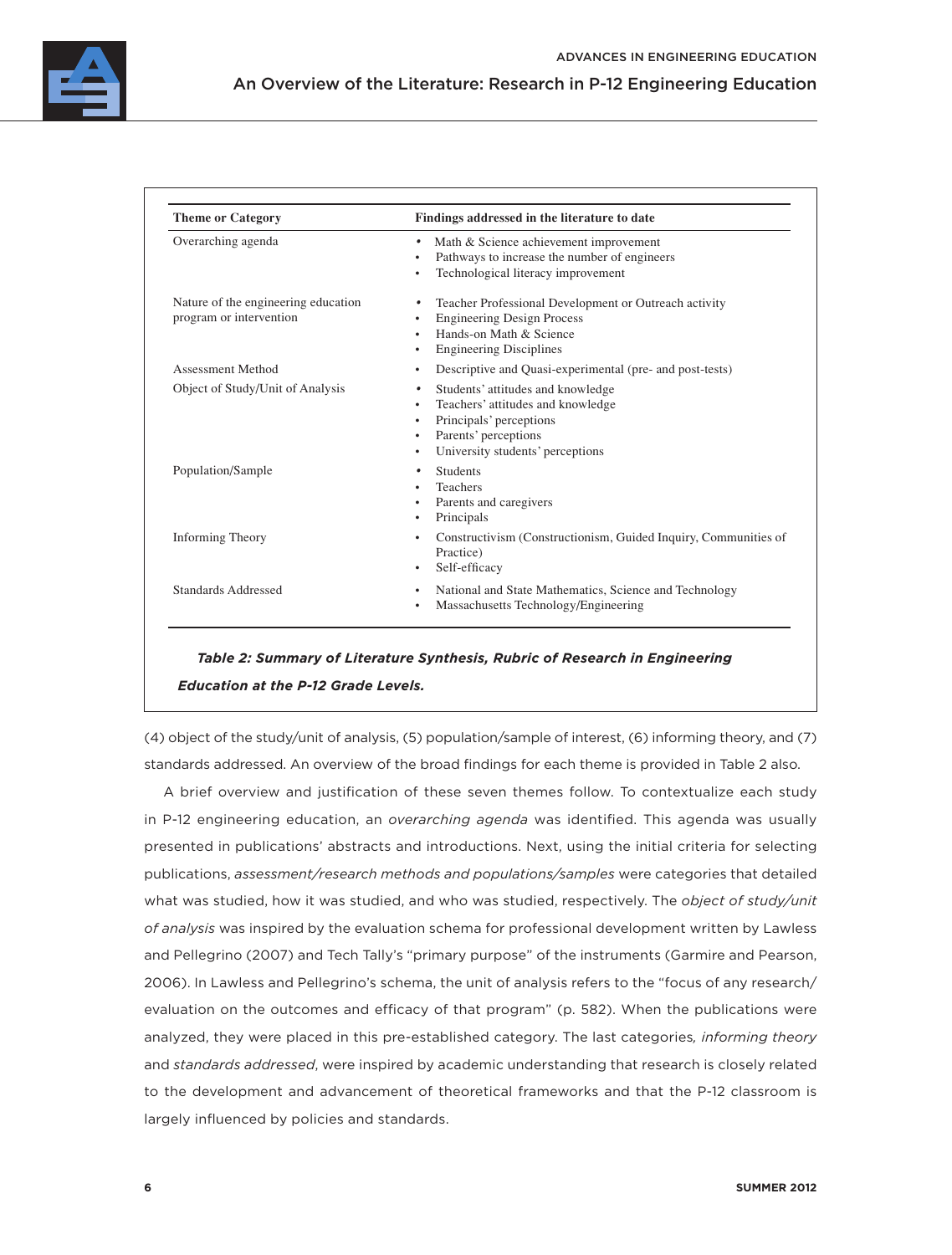

### **Synthesis of Literature across Themes**

The synthesis that follows is based upon the themes depicted in the rubric in Table 2. These themes could serve the purpose of locating future publications or current unpublished studies that meet the selected criteria and can provide additional opportunities for further research and practice. The extended analysis across documents is located in the Appendix. The following sections situate the retrieved literature into the themes in Table 2.

### **Overarching Research Agenda**

All publications provided a rationale that fell into one or more of three categories; (1) pathways to increasing the number of engineers; (2) math and science achievement improvement; and (3) technological literacy improvement. We called this elemental group of categories the "overarching research agenda."

*Pathways to increasing the number of engineers* is a popular topic. Documents such as "Educating the Engineer of 2020: Adapting Engineering Education to the New Century" (National Academy of Engineering, 2005) provide persuasive arguments to authors when implementing engineering education activities. However, due to the difficulty in measuring how many students are attracted to engineering as a result of an intervention, most of the studies measure other outcomes such as mathematics, science, technological literacy, or perceived satisfaction with the interventions. Thirteen studies provided as its unique justification information about the number of students pursuing an engineering or STEM career. Some of them such as DeBartolo and Bailey (2007), Boynton and Hossain (2010), and Martin (2011) focus on certain populations such as women, rural students, or black high school students. The way they measure the impact of the interventions relates to perceptions of teachers, students, or parents/caregivers. According to DeBartolo and Bailey (2007), more long-term impact studies are expected to take place in the future. Three dissertations address this rationale (Oware, 2008; Martin, 2011; and Lanigan, 2009).

*Math and science achievement improvement* is a favored rationale in the publications reviewed, in combination with pathways to increasing the number of engineers. Authors make a case for improving mathematics and science at the same time that students are introduced to engineering. As could be expected, the interventions that occurred within the studies in this category are informed by national and state science and mathematics standards. McKay and McGrath (2007) present new documents to the already compelling pool of materials that support this rationale. They are the "Excellence: Comparison of International Eighth-Grade Mathematics and Science Achievement from a U.S. Perspective, 1995 and 1999" and "The Nation's Report Card: Science Highlights 2000" (as cited by McKay and McGrath, 2007). In their study, McKay and McGrath (2007) report the result of an initiative geared towards developing Internet-based real-world applications in order "to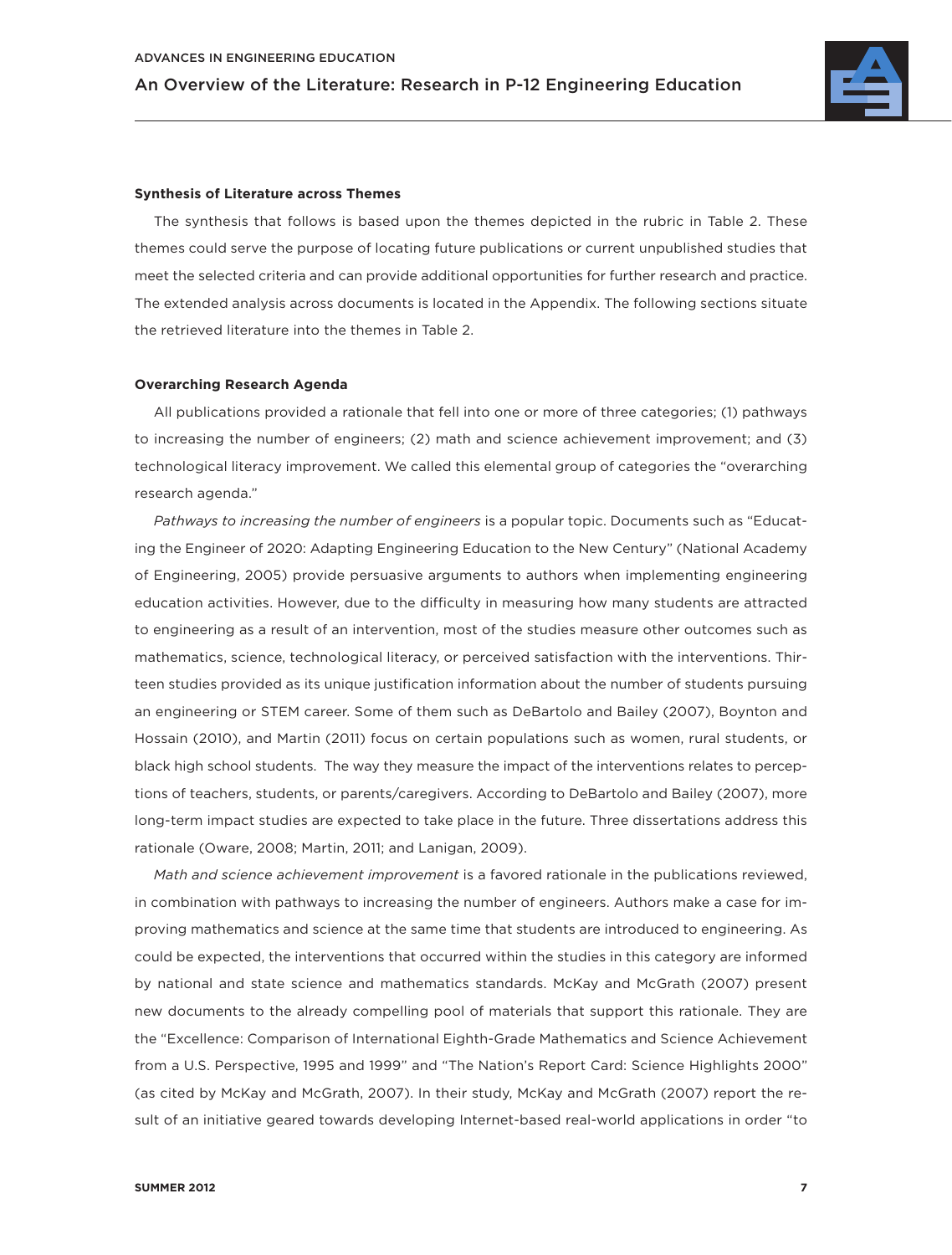

provide students with problem-solving opportunities that are similar to the engineering problemsolving process" (p. 37). The unit of analysis in this study was students' knowledge in mathematics and science. The study showed improvement in students' knowledge through standardized and "in situ" tests, when engineering concepts are incorporated into the curriculum via online activities. Cantrell, Pekcan, Itani, and Velasquez-Bryant (2006) report an intervention in the form of a teacher professional development program that upgrades "content knowledge in engineering to facilitate integrated technology that supports effective science and mathematics instruction" (p. 301). The target population was science teachers and their respective students. The results of the science standardized tests were statistically compared to the tests developed by eight teachers during the program. The author converted mean performance scores from each group across assessments to a percentage of deviation from the overall mean for each assessment (p. 305, Cantrell et al., 2006). The results show increases and decreases in students' science knowledge with respect to gender, ethnicity, economic status, special education, and type of assessment (such as project-based versus pencil/paper unit test).

Church, Gravel, and Rogers (2007) present an innovative science intervention based on a moviemaking approach. The students were expected to present parabolic motion principles in the manner of animations. The purpose of the study was to present a new way of teaching science and no comparisons were performed against standardized models of testing science. Barnett (2005) analyzed physics knowledge from a conventional perspective (via the district's final exam) and pre-posttests, therefore this study is also considered to be focused on improving science knowledge. Similarly, Hardre, Nanny, Refai, Ling and Slater (2010) focused on science and mathematics teachers. Two dissertations, Marculu (2010), and Martinez Ortiz (2010), explored math and science teachers and students' math knowledge.

In addition to these studies, which can be considered "purely" science and math driven, there are other studies that maintain a mathematics and science emphasis but also present their rationale as providing increases in numbers of students attracted to engineering (Bergin, Lynch, Khanna, and Nair, 2007; Cunningham, Knight, Carlsen, and Kelly, 2007; DeGrazia, Sullivan, Carlson, and Carlson, 2001; Elton, Hanson, and Shannon, 2006; Lumpp, Bradley, and Haines, 2007; Mooney and Laubach, 2002; Moskal, Skokan, Kosbar, Dean, Westland, Barker et al., 2007; Pickett, Oliver, Giles, Fridman, Fetters, and Cooks, 2000; Poole, DeGrazia, and Sullivan, 2001; Richards, Hallock, and Schnittka, 2007; Iskander, Kapila, and Kriftcher, 2010; Mehalik, Doppelt, and Schuun, 2008; Nugent, Barker, Grandgennett, and Adamchuk, 2009; Klein, 2009; and Caldwell, McCoy, Albers, Smith, and Parry, 2007). Baker, Yasar-Purzer, Robinson-Kurpius, Krause, and Roberts (2007) expose the linkages between science and technology education and the implied impact in increasing the engineering 'pipeline'. They make a case for an intervention targeting participants of a graduate course in science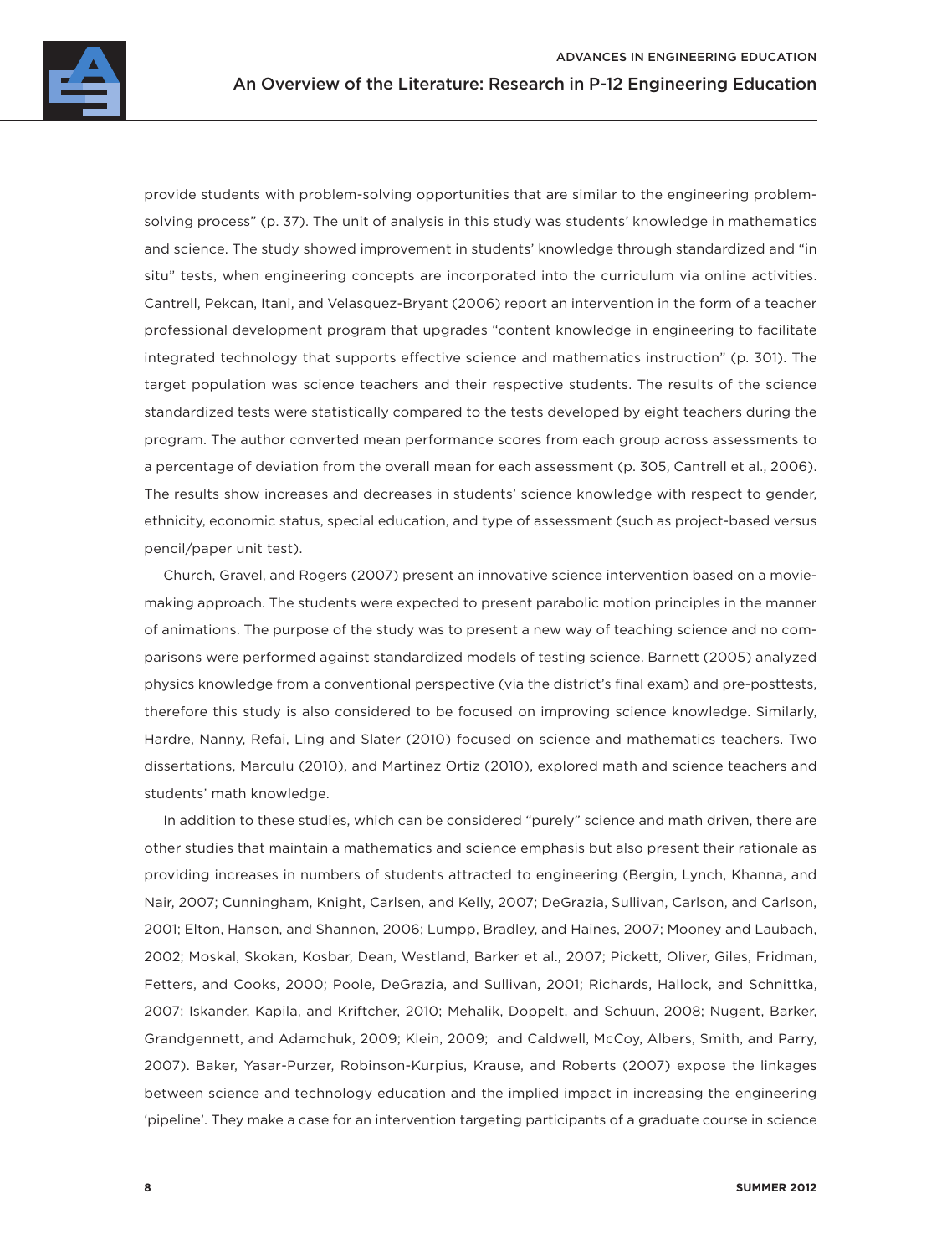

education centered on the inclusion of Design, Engineering, and Technology (DET) concepts into the curriculum. As a result of infusing DET into the graduate content, participants (two in-service teachers and one museum curriculum specialist) changed their knowledge and attitudes towards engineering. Cunningham et al. (2007) provided a different rationale for merging science and engineering, and noted that "in this model, engineering concepts are one tool for teaching science and mathematics" (p. 3). This statement shows a subordination of engineering to other subject agendas. In this study, the outcomes under measure were teachers' self-reported knowledge and comfort with teaching engineering and technology.

The last overarching research agenda is *technological literacy improvement*. It involves the importance given to infusing engineering and technology in the education of all citizens, or in the words of Rogers and Portsmore (2004), "it becomes increasingly important that we make sure that students are comfortable with technology when they graduate from high school" (p. 17). Except for Powers, Dewaters, and Venczel (2011), the studies inspired by this category tend to address early grade levels such as kindergarten and elementary school. Tufts University's Rogers and Portsmore (2004) report their intervention, "ROBOLAB," and the impact it has on teachers and students from kindergarten to 5<sup>th</sup> grade. Bers (2007) cites "Technically Speaking: Why All Americans Need to Know More About Technology" (Pearson and Young, 2002) as a vehicle for stressing the need of increasing technological literacy. She looks into families with children between 4-7 years old. Portsmore's dissertation looked into first graders' understandings of technology and engineering design.

To conclude, there are also studies that address all aspects of the overarching research agenda (Rogers, 2006; Rogers, 2007; Sorby and Schumaker-Chadde, 2007; Yasar, Baker, Robinson-Kurpius, Krause, and Roberts, 2006; Tran and Nathan, 2010; Nathan, Tran, Atwood, Prevost, and Phelps, 2010; Asunda and Bill, 2008; and DeBartolo and Bailey, 2009). However, as will be presented later, their units of analysis, nature of interventions, assessment methodologies and theoretical frameworks vary.

### **Nature of the Engineering Education Program or Intervention (Curriculum Content)**

The majority of the programs across studies attempt to integrate mathematics and science content to technology and engineering. Therefore, most of the interventions that target the P-12 classrooms try to build alliances with teachers in already established science and math fields. Teacher-oriented programs are very popular (Baker et al., 2007; Barnett, 2005; Cejka et al., 2007; Moskal et al., 2007; Pickett et al., 2000; Poole et al., 2001; Rogers, 2006; Rogers and Portsmore, 2004; Richards et al., 2007; Sorby and Schumaker-Chadde, 2007; Brockway, McGrath, McKay, and Schultz, 2009; Hardre et al., 2010; Iskander et al., 2010; Mehalik et al., 2008; Nugent et al., 2009; Klein, 2009; Nathan et al., 2010; and Asunda et al., 2008). Other studies, with or without the emphasis in science and mathematics, focus more on students (pre-college or college) via *outreach activities*. These outreach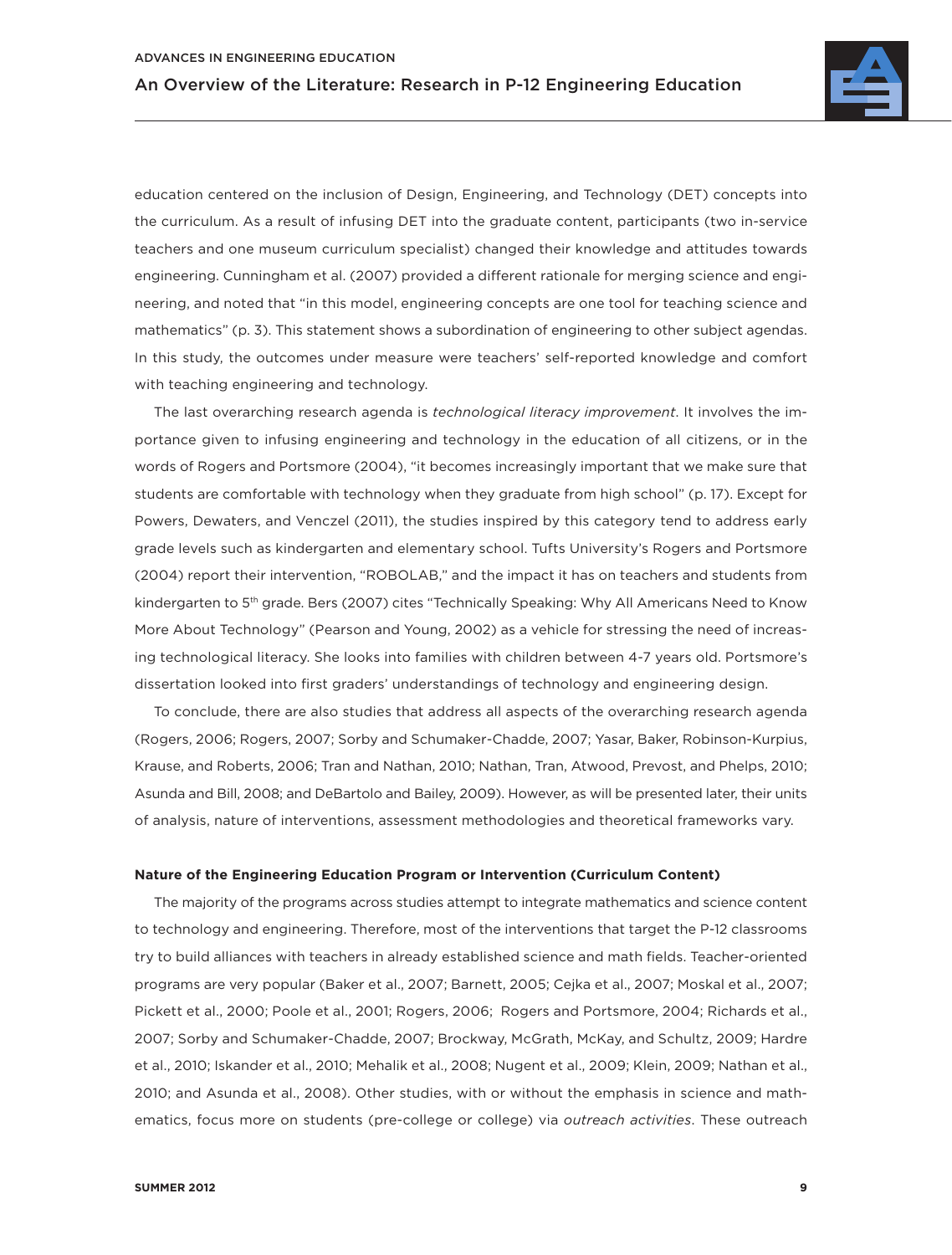studies, including dissertations within this exploration, are not as interested in building alliances with teachers. Both approaches seem to complement each other well and both share common curriculum content regardless of the primary populations they are targeting. DeBartolo and Bailey (2007) describe a very interesting set of interventions at the Rochester Institute of Technology. Targeting girls as early as  $6<sup>th</sup>$  grade, the activities are aimed to attract women to engineering. Park rides, a robot competition, sleepovers, and weekend visits are part of these activities. Another innovative approach is presented by Church et al. (2007) in which parabolic motion is introduced through a movie making-animation approach. A commonality of all interventions is that they introduce their content in a "hands-on" manner. It is observable that at the heart of these hands-on experiences is the engineering design process, although design may not be referred explicitly. Therefore, the engineering design process can be comfortably used to define engineering education at the P-12 levels. In addition, other constructs related to engineering are also part of these interventions; for example, communication and teamwork skills (Bergin et al., 2007; Cantrell et al., 2006), engineering as a career choice (DeBartolo and Bailey, 2007; Elton et al., 2006; Mooney and Laubach, 2002; Cantrell and Ewing-Taylor, 2009; Zhe, Doverspike, Zhao, Lam, and Menzemer, 2010), physical and/ or economic constraints to design (Bergin et al., 2007; Richards et al., 2007), and some specific disciplinary content such as manufacturing and bioengineering technologies (Hynes and Dos Santos, 2007; Davis, Maltbie, Myers, Forry, and Wolf, 2009; and Klein, 2009), electronic circuits (Lumpp et al., 2007; Reisslen, Moreno, and Ozogul, 2010; Mehalik et al., 2008), robotics (Bers, 2007; Cejka et al., 2007; Rogers and Portsmore, 2004; Nugent et al., 2010; Marulcu, 2010; Martinez Ortiz, 2010; and Portsmore, 2009), civil engineering (Elton et al., 2006; Boynton et al., 2010), environmental (Rose and Miller, 2009; Hardre et al., 2010; and Powers et al., 2011), and computer (Maxim and Elenbogen, 2009).

Only three of the studies reported do not assess any type of intervention. Yasar et al. (2006), report the development of an instrument to assess teachers' attitudes, Lyons and Ebert (2005) report on an exploratory survey applied to Engineering Education Centers in order to know how they incorporate K-12 activities, and Beck, Diefes-Dux, and Reed-Rhoads (2009), report on counselors' perceptions of engineering.

### **Assessment Method**

As previously mentioned, assessment methodologies in this review are explored under a framework of descriptive/quasi-experimental/experimental and qualitative/quantitative. In this sense, almost all studies involve descriptive and quasi-experimental approaches via surveys, observations, interviews, and questionnaires applied either once or in a pre-post fashion. Only four studies, including one dissertation, involved a control group (Mooney and Laubach, 2002; Mehalik et al., 2008; Tran &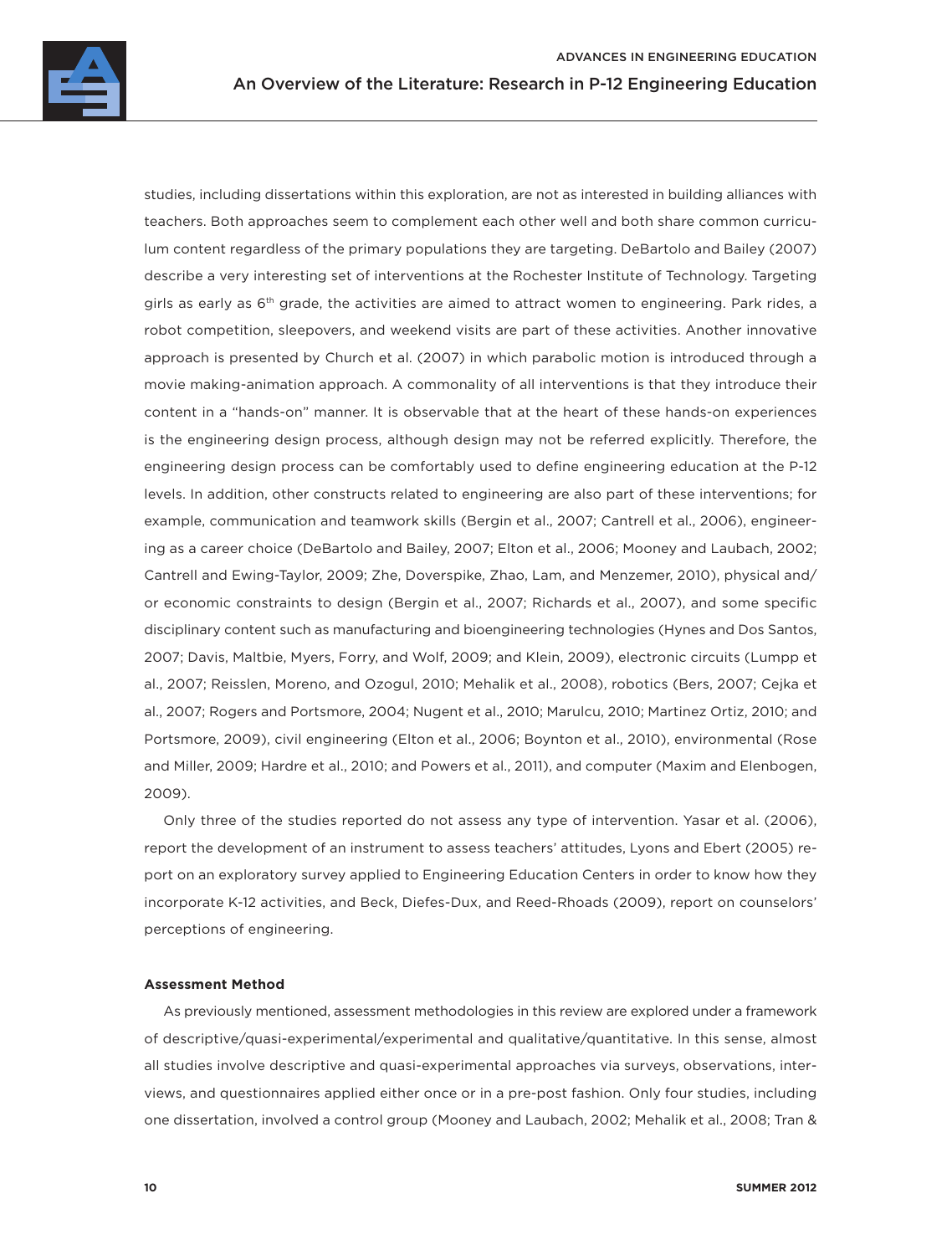

Nathan, 2010; and Marulcu, 2010). For qualitative and quantitative perspectives, almost all surveys and questionnaires were analyzed statistically. Observations and interviews were qualitatively analyzed in the form of "inductive-generative- constructive-subjective" techniques (Lincoln and Guba, 1985) also known as open coding (Strauss and Corbin, 1998). Non-traditional assessment was applied in the form of rubrics for project evaluation. Poole et al. (2001), at the University of Colorado at Boulder, provided an extensive study of assessment approaches to outreach activities. An array of different instruments is proposed and used in this publication in the form of a matrix they call an "embedded assessment matrix" (p. 44).

### **Object of Study/Unit of Analysis**

This category, in general terms, refers to what is assessed or how the learning of engineering is measured. In a simplistic definition, learning entitles the changes in intellectual skills, attitudes, or psychomotor skills exhibited by participants (Gagné, 1985). In this review the majority of the studies focus on knowledge or attitudes of teachers and/or students in a self-reported fashion. In this review knowledge is attributable to the cognitive domain and exemplified by content-concepts acquisition (Barnett 2005; Church et al., 2007; McKay and McGrath, 2007; Reisslein et al., 2010; Nugent et al., 2010; Powers et al., 2011; Iskander et al., 2010; Mehalik et al., 2008; Tran & Nathan, 2010; DeBartolo and Bailey, 2009; Marulcu, 2010; Martinez Ortiz, 2010; and Portsmore, 2009). Attitudes include perceptions, beliefs, level of comfort-confidence, enjoyment, or satisfaction (Bergin et al., 2007; Baker et al., 2007; Cejka et al., 2007; DeBartolo and Bailey, 2007; Lumpp et al., 2007; Rogers, 2006; Rogers, 2007; Sorby and Schumaker-Chadde, 2007; Yasar et al., 2006; Boynton, et al, 2010; Cantrell et al., 2009; Zhe et al., 2010; Thompson and Lyons, 2009; Rose et al., 2009; Maxim et al., 2009; Davis et al., 2009; Beck et al., 2009; Zarske, Sullivan, Knight, and Yowell, 2008; Brockway et al., 2009; Hardre et al., 2010; Klein, 2009; Caldwell et al., 2007; Nathan et al., 2010; Asunda and Bill, 2008; Oware, 2008; Martin, 2011; and Lanigan, 2009). The psychomotor domain was not directly addressed by any assessment in this review. However, anecdotal information was provided in the sense that the "hands-on" approach afforded opportunities for learning content other than the traditional paper-and-pencil ones or it fostered spatial abilities (Barnett, 2005; Bergin et al., 2007).

### **Population/Sample**

It became evident that the population of interest of most publications is teachers or students. DeBartolo and Bailey (2007), Bers (2007), Rose and Miller (2009), Caldwell et al. (2007), are the only four studies involving parents' assessment. The first aimed to assess perceptions of parents or caregivers' as a measure of success in attracting women to engineering, and the second examined the interactions between parents and children through robotics activities. Rose and Miller (2009)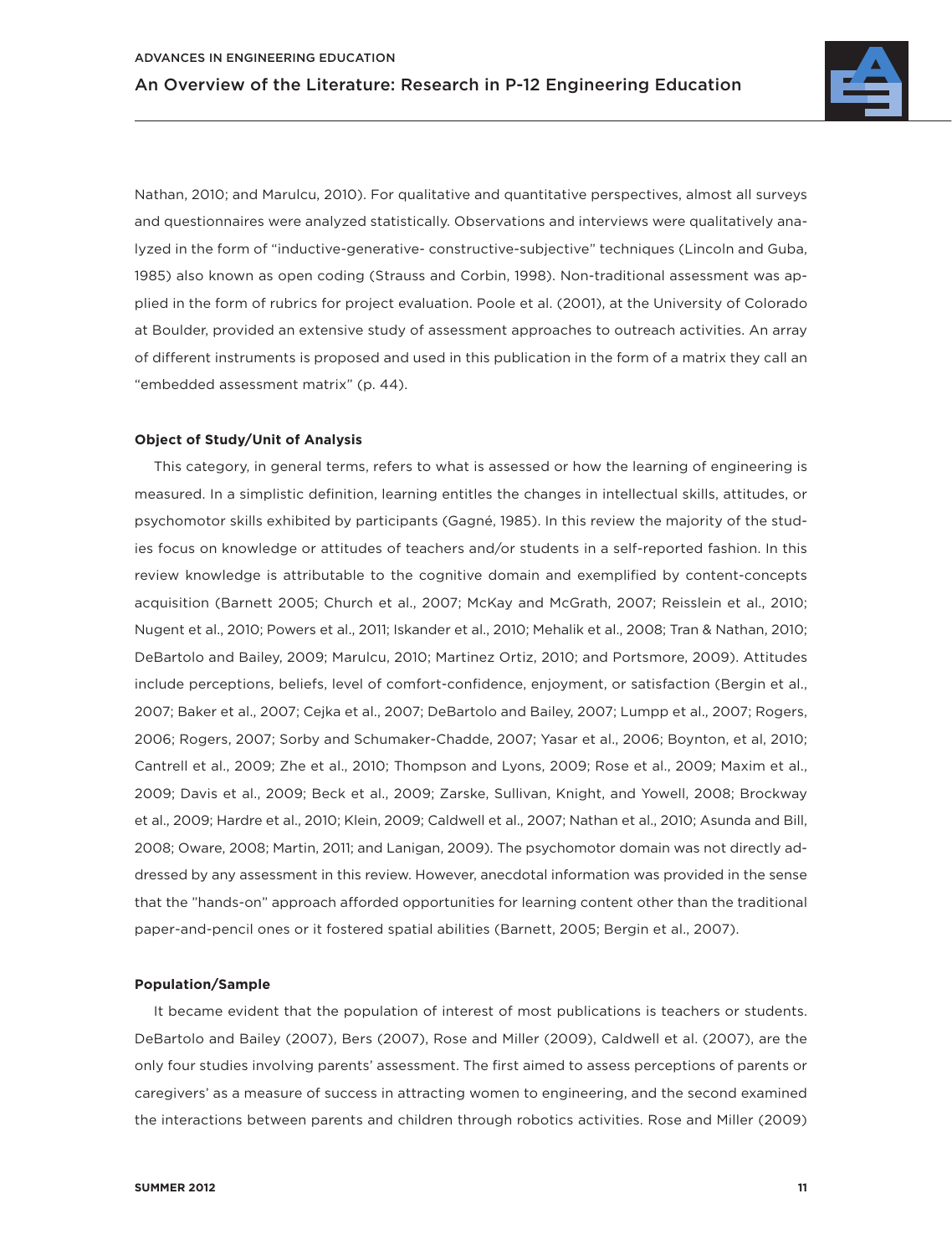

looked into parent's perceptions of summer camps devoted to raise interest in engineering careers and Caldwell et al. (2007) examined the feedback of parents' nights. Administrators, specifically principals and counselors (and their perceptions) are the populations of interest for Rogers (2007), Sorby, Schumaker-Chadde (2007), and Beck et al. 2009. For universities implementing these programs, few studies address faculty, undergraduate, graduate students, or university administrators (Baker et al., 2007; Lyons and Everts, 2005; Moskal et al., 2007; Sorby and Schumaker-Chadde, 2007; Thompson et al., 2009; and Zarske et al., 2008).

The population sample sizes of these reports vary but are not much greater than a thousand. At the extremes of the spectrum, there was a case study of three participants (Baker et al., 2007) and a study involving more than a thousand students (Mehalik et al., 2008). Twenty two publications reported a sample between 3 and 46 participants, fourteen studies a sample between 46 and 150 participants, eight between 151 and 500, one with 519, and one with 1053 participants.

The demographic composition is also variable but not intended explicitly towards under-represented groups. Barnett (2005) report on a high-school composition of 85% racial/ethnic minorities in the Boston area. Cantrell et al. (2006) and Rogers and Portsmore (2004) researched special education students in an incidental way.

### **Theoretical Frameworks**

Perhaps the most interesting perspectives relate to researchers' explanations or predictions of engineering education phenomena in the P-12 arena. Because of the emergent nature of the field of engineering education, the studies' theoretical underpinnings are interesting from a research perspective. In this sense, only eleven references included a clear theoretical perspective. The most prevalent educational perspective among these authors was constructivism. Seven publications, including a dissertation, used constructionism, one explored experiential learning, two referred to communities of practice, and one focused upon guided inquiry.

Constructionism, termed by Seymour Papert (Papert and Harel, 1991) at the Massachusetts Institute of Technology, is a learning theory that contains the elements of constructivism through learners' cognitive construction but has an additional hands-on attribute. In the words of Hynes and Dos Santos (2007), this attribute involves the "construction of a real-world or virtual-world artifact" (p. 25). With strong emphasis on robotics and computer design, Barnett (2005), Bers (2007), Cejka et al. (2006), Church et al. (2007), Hynes and Dos Santos (2007), and Martinez Ortiz (2010) use constructionism as a theoretical justification for their interventions. Only one of them challenged or added to the model, however. In this sense, the theory of constructionism is, in general, not expanded.

Kolb's (1984) experiential learning, used by Cantrell et al. (2006), engages students in experiences, reflections, conceptualization and experimentation. In their study, this theory inspired the way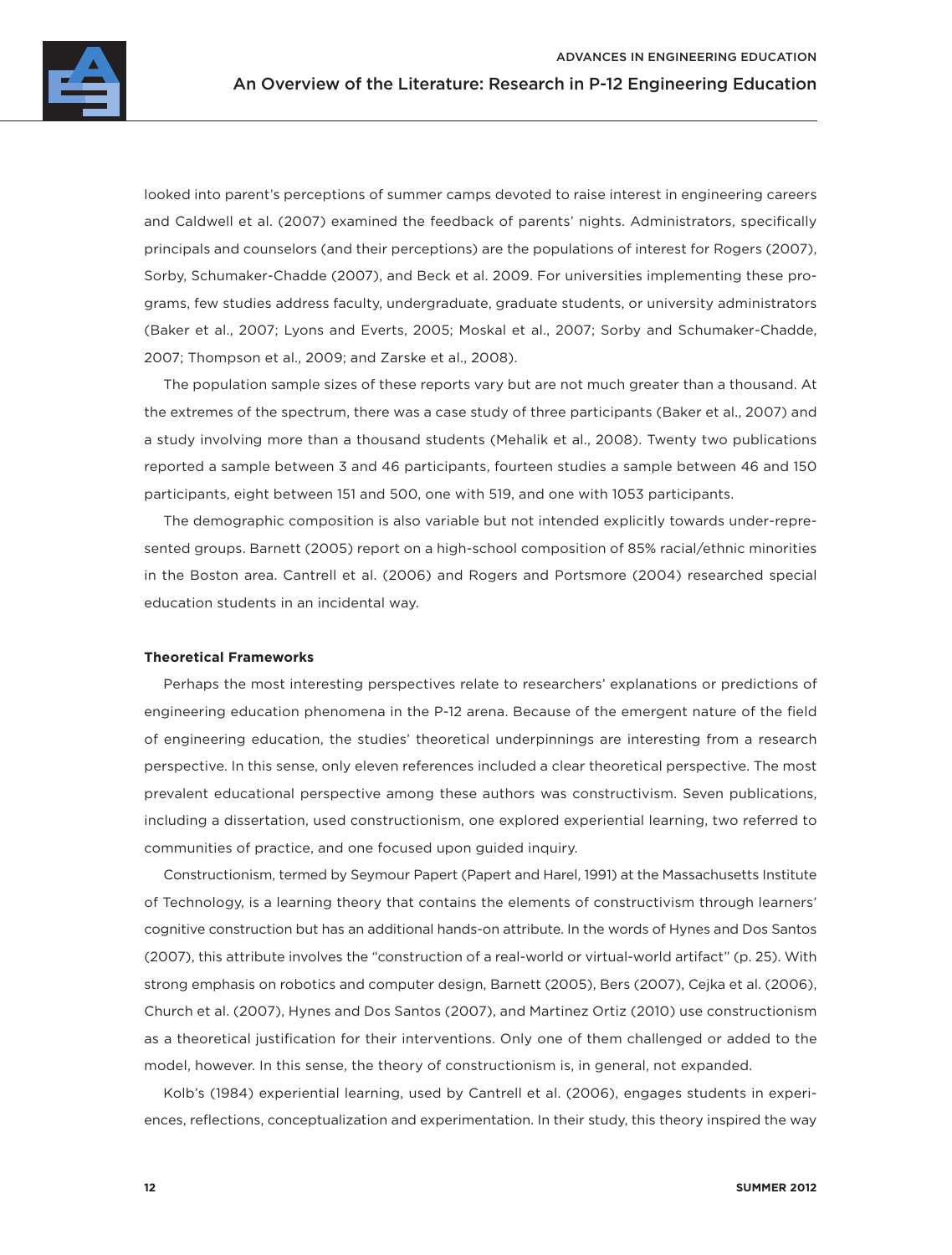

the module content was delivered to students. Communities of practice is the second theoretical framework that Bers presents in her parent-child study, and the way she introduces it is innovative in the sense that it is called a "constructionist community of practice" based in the situated learning work of Lave and Wenger (as cited by Bers 2007). Although she does not present a case for marrying both traditions, the way she describes the family dynamics through this doubled-concept could be considered an expansion to both communities of practice and constructionism. Guided inquiry and learning by design, understood as a subset of inquiry-based science or a "learning by doing" approach to learning science, was mentioned by Richards et al. (2007), Mehalik et al. (2008), and Tran et al. (2010), as the pedagogical technique used to develop their intervention.

Finally, in a more cognitivist trend, Bergin et al. (2007), Brockway et al. (2009), Powers et al. (2011), and Nugent et al. (2010) used self-efficacy as the theoretical foundation in which they created a scale to assess confidence to learn about electricity, fuels, traffic control, math, hands-on building, and how to become an engineer. This operationalization of self-efficacy to create an instrument expands this theoretical perspective in engineering education.

### **Standards Addressed**

We found that seventeen of the fifty five studies incorporated national mathematics, science, and/or technology standards. Twelve incorporated state mathematics, science, and/or technology standards and six incorporated the Massachusetts Technology/Engineering standards.

#### **DISCUSSION**

This literature review analyzed and synthesized current P-12 engineering education research initiatives. Fifty-five studies were analyzed and synthesized based upon the categories presented in Table 2. This rubric was developed to understand, in greater detail, the roles that recent P-12 engineering education studies play in developing a "big picture" of engineering education research at the P-12 grade levels. In this section, we summarize and discuss our findings in an effort to substantiate later recommendations. Following Boote and Beile's (2005) guidelines of educational literature reviews, the authors seek to build a "thorough, critical examination of the state of the field" (p. 9).

In the overarching agenda category, we found that 34 studies use the rationale of improving mathematics and science achievement through engineering education interventions. In ten of these studies, short term measures of impact are possible via paper-and-pencil tests and/or via comparisons with standardized tests. A plausible explanation about the preference given to this rationale is precisely this "facility" of measuring this type of impact. In this sense, engineering education seems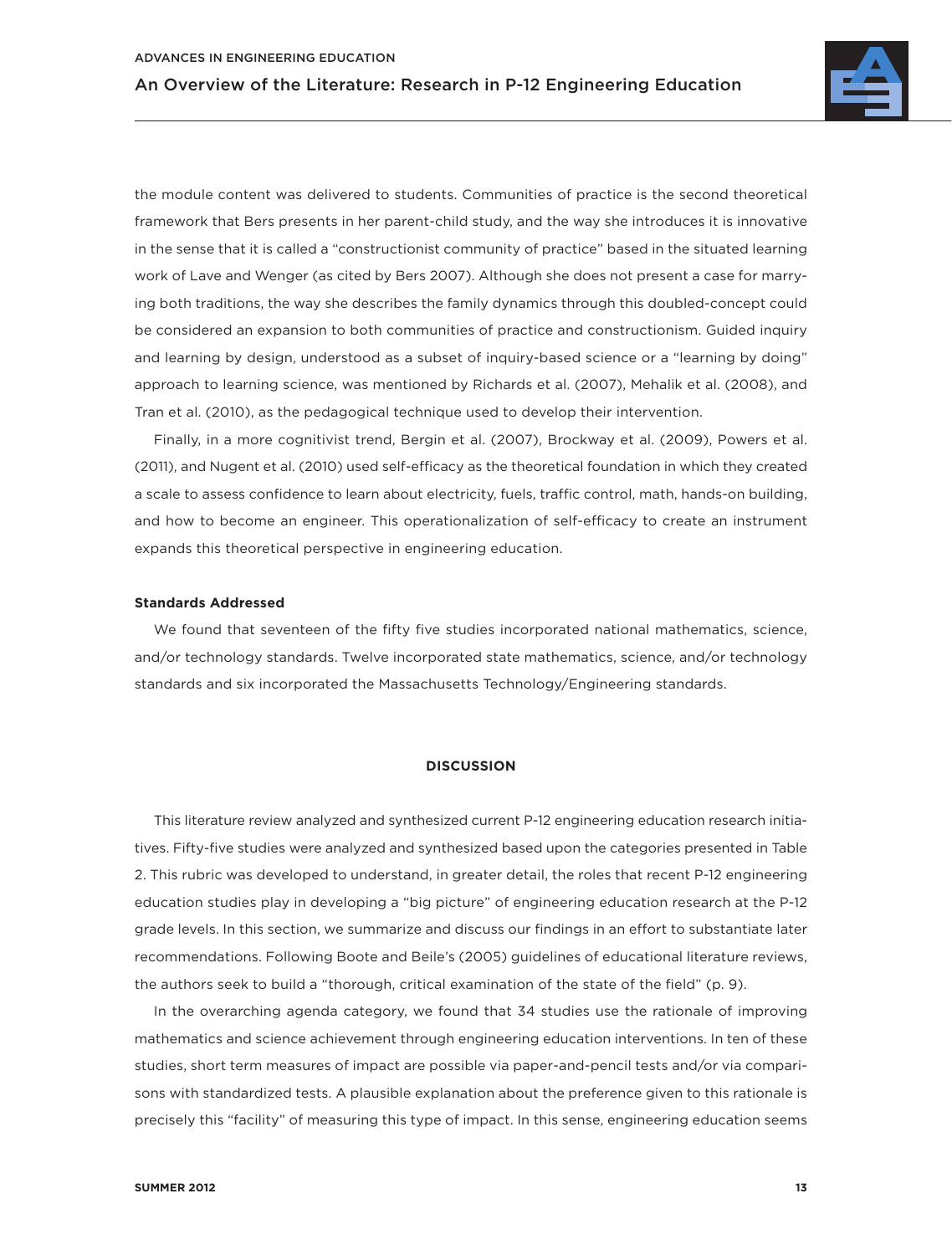

to attempt a point of entry through established P-12 subject areas. The downside of this rationale is that engineering education appears to be a subfield of other more well-established areas, thereby raising questions about the field's identity and visibility.

The second rationale mentioned in the literature is pathways to increasing the number of engineers. As stated above, to measure the impact in this area is quite a challenge, although some authors have attempted to do so. For example, Cantrell and Ewing-Taylor (2009) administered weekly questionnaires to high school students asking their career goals. Another example is Zhe et al. (2010), who checked if their participant high school students enrolled in STEM majors. A possible explanation to this is that in order to provide significance for their studies, authors take ideas from major national reports. However, when posing research questions or units of analysis, the authors take other routes such as Lanigan (2009), who focused on student motivation based on surveys and observations. Authors might consider implementing longitudinal studies or other innovative approaches.

The last rationale of preference among engineering education publications is technological literacy improvements. Considering the knowledge base coming from the technology education community, it is surprising that technological literacy is practically excluded from the P-12 engineering education research agenda. The possible explanation to this phenomenon is that the engineering education community is building its own knowledge base while differentiating itself from technology education. In the quest of its own knowledge, however, interventions seem to be more preoccupied on validating their engineering education content (their own identity) instead of finding intersections with literacy in technology education. Smith and Burghardt report this tension in the *Technology Teacher* (2007). The disadvantage of this approach is that by not widening the scope and pertinence of P-12 engineering education to impact all citizens, the desired changes in educational policies, standards, and curriculum are limited.

The nature of the engineering education program or intervention has been confined primarily to either teacher professional development or outreach activities. Few programs or interventions explicitly state research as their primary focus. The disadvantage of this approach is that engineering education research seems to be incidental or dependent upon initiatives devoted mainly to service. In addition, as part of the nature of the program, this review paid attention to the curricular content reported in the literature. Without a solid knowledge base, it was most interesting to see what constituted engineering education across initiatives and to what extent the curriculum content aligned to engineering literacy as described by guidelines and standards (Dym, Agogino, Eris, Frey, and Leifer, 2005; Massachusetts Department of Education, 2001; Hill, 2006). As expected, the content incorporated only partially the nature of engineering as described in the aforementioned guiding works. Again, the novelty aspect of the field is the attributing cause, since by the time these guidelines and standards were developed, many of the initiatives have or were taking place. This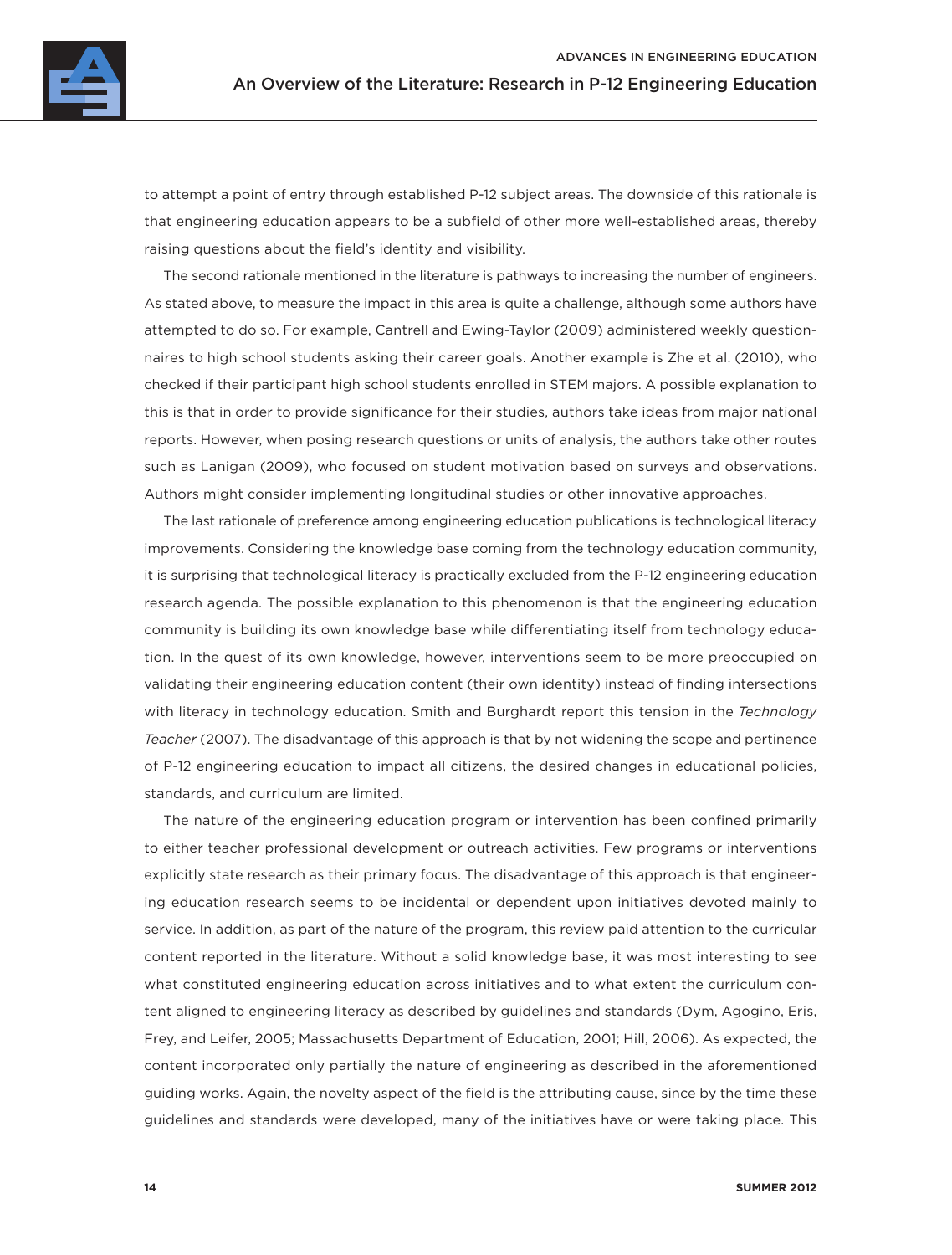

should constitute a motivation for educational researchers interested in engineering, since it affords multiple opportunities to explore new questions.

In the assessment methods, most studies incorporated descriptive or quasi-experimental research designs in self-reported fashions. The possible causes might be the newness of the field as well as the researchers' struggles with rigorous educational research (Borrego, 2007). One problem with this advancement within the area of assessment is the lack of progression of engineering as an educational field of study. This implies tardy maturation of the field. Lawless and Pellegrino (2007), in the technology integration-professional development arena, speak about this in the following manner:

Case studies are a useful first step to illuminate which variables are important to examine in more depth, but we need to push ourselves to take the next step and design more controlled studies that are more experimental in nature…Finally, new and more innovative approaches to collecting evidence and measuring change are desperately needed. The common practice of using self-report measures is not going to yield the type of data required to make evidencebased decisions regarding the adoption of professional development programs (p. 601).

In addition, *Scientific Research in Education* (Shavelson and Towne, 2002) provides advice about advances in assessment in educational research by stating:

An area of research that, for example, does not advance beyond the descriptive phase toward more precise scientific investigation of causal effects and mechanism for a long period of time is clearly not contributing as much to knowledge as one that builds on prior work and moves toward more complete understanding of the causal structure (p. 101).

The object of study or unit of analysis of studies was primarily focused upon students' and teachers' knowledge and attitudes in engineering. Knowledge and attitudes are important aspects of learning that should be studied. However, the variety of knowledge concepts and attitudinal constructs among studies is very limited. Most studies report about the same kind of knowledge base or the same type of self-reported perceptions. Pellegrino, Chudowsky and Glaser (2001) stress the need of "translating what is already known in cognitive science to assessment practice, as well as on developing additional cognitive analyses of domain-specific knowledge and expertise" (p. 104).

The populations/samples targeted by studies were primarily teachers and students. A scarce number of publications reported details about parents (or caregivers) or administrators (principals or counselors). This phenomenon might inadvertently hinder the establishment of engineering education in the P-12 classroom, since it disengages interested groups that play significant roles in the education of P-12 students.

Perhaps the most neglected factor in the analysis of interventions and literature in P-12 engineering education has been the use of theoretical frameworks, particularly in educational fields.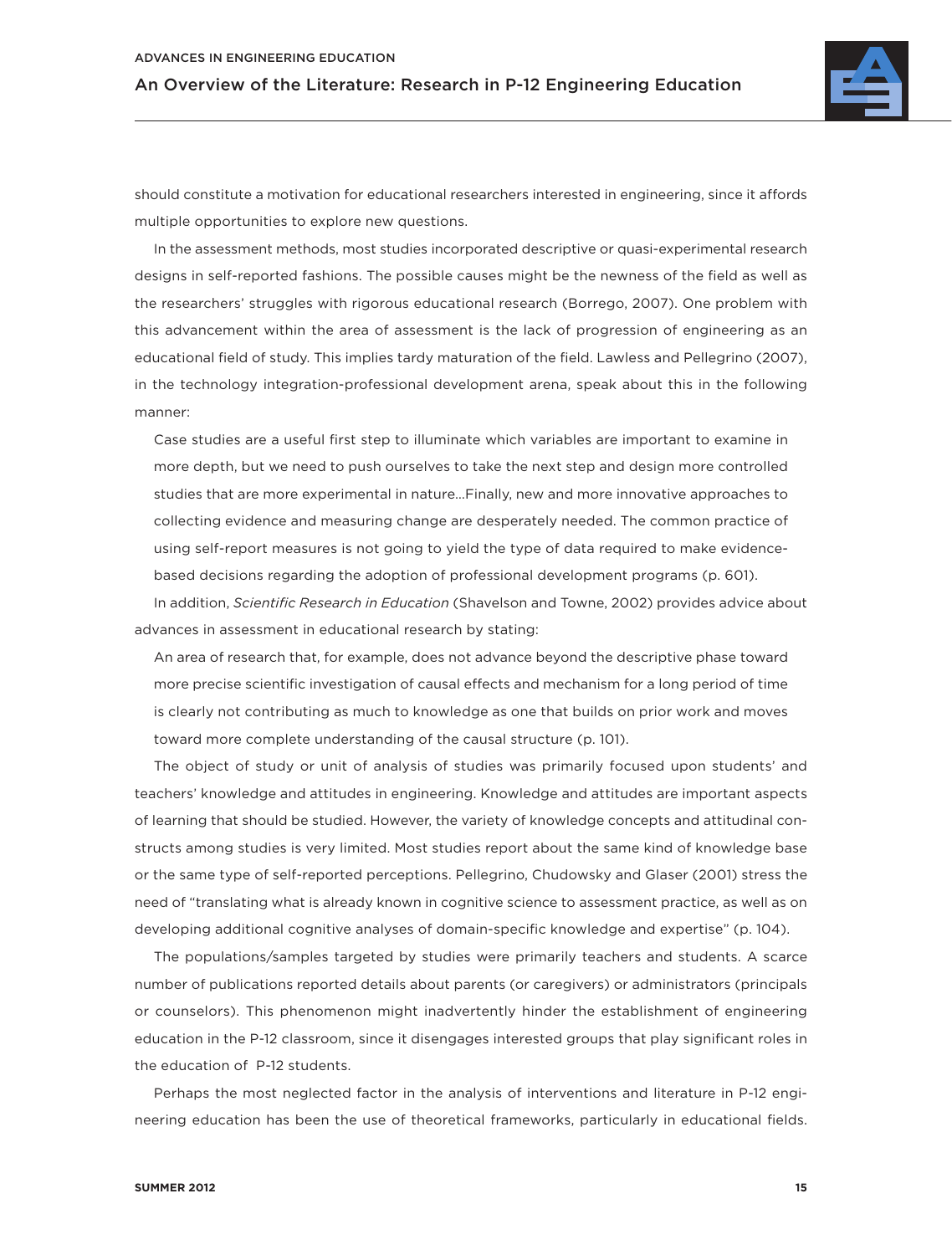

Guidelines on scientific research are emphatic about the importance of informed research for the advancement of knowledge. They state that "studies that do not start with clear conceptual frameworks and hypotheses may still be scientific, although they are obviously at a more rudimentary level and will generally require follow-on study to contribute significantly to scientific knowledge" (Shavelson and Towne, 2002, p.101)

A small number of articles in this review incorporated a theoretical framework, and an even fewer number attempted a critical analysis of these frameworks in order to modify and to add to existing theories. The disadvantage of this approach is diminished contributions to the advancement of scientific knowledge when given the opportunity and the resources.

The last factor analyzed in this literature was the standards addressed. National and state standards in mathematics, science, and technology dominated the articles that referred to standards. This is a positive aspect; however, in the era of the "No Child Left Behind Act," (2002) more influence of these standards is expected when conducting interventions at these grade levels.

### **IMPLICATIONS AND CONCLUSIONS**

Based on the previous discussion, the implications of practice are clear. First, practice should be informed by research on an ongoing basis. The emerging nature of the field of engineering education requires that the content and the nature of interventions should be related to advances about the understanding of engineering. It also implies that the targeted populations should include not only student and teacher groups if the field is to establish itself as a P-12 content area. The final aspect to consider in practice has to do with standards. Again, in an effort to connect P-12 interventions to standards, more development in engineering standards and more incorporation to curricula is expected if the community is to become a leader in the development of engineering specific policies and the incorporation of these policies into P-12 classrooms.

In addition, more theoretical frameworks are expected to be incorporated, to be advanced, or to emerge out of P-12 classroom environments. With clear theoretical perspectives, more experimental designs are needed. It is also expected that advances on understandings of what constitutes engineering (whether a noun or a verb) emerge out of the P-12 classroom. It is finally expected that increases in literacy for all citizens and in the number of students attracted to engineering be attributable to interventions or treatments within the research agenda. Although material resources are in place for these research activities, more engineers and educational researchers must reach consensus about these efforts. It is anticipated that this integrative literature review will serve as a basis for research and practice advances.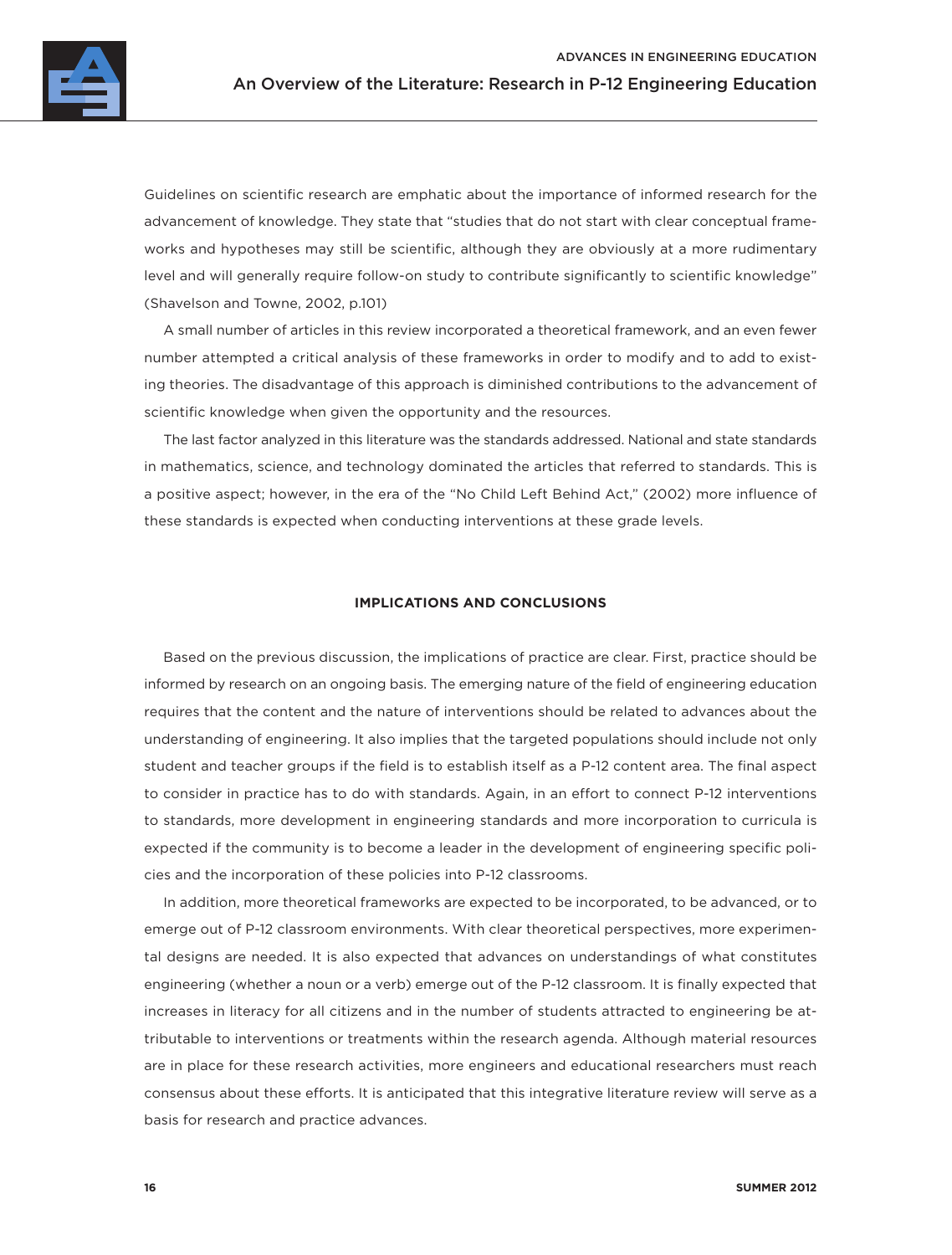

This paper provides information about the current state of research in engineering education at the P-12 levels and offers a rubric for future exploration of research within this community. Although numerous articles have been disseminated about P-12 engineering education interventions over the past few years, few consistently include rigorous research methods that are connected to diverse theoretical perspectives. In addition, the breadth of P-12 engineering education work is relatively narrow given its primary focus upon students and teachers and upon its exploration of students' and teachers' knowledge and attitudes. Within this paper, we encourage multiple communities (e.g., engineers, engineering education researchers, interdisciplinary K-12 educators, and policymakers) to work collaboratively to increase the quality of work produced within the P-12 engineering education community. Given the increasing number of private and public funding that is being awarded to conduct such studies and the number of national policy bodies and agencies that request evidence about the effectiveness of P-12 efforts to increase the number of students within the STEM pathway, we anticipate that the number of P-12 articles informed by theoretical frameworks and thorough assessments such as those recommended within this review will increase.

VIDEO: <http://youtu.be/bdaTGhHopOc>

### **ACKNOWLEDGEMENTS**

The authors would like to thank the Institute for P-12 Engineering Research and Learning, INSPIRE, at Purdue University-School of Engineering Education, for the support given to this work.

### **REFERENCES**

Asunda, P. A. & Bill, R. B. (2008). Preparing technology teachers to teach engineering design. *Journal of Industrial Teacher Education, 45*(1), 26–53.

Baker, D., Yasar-Purzer S., Robinson-Kurpius, S., Krause, S., & Roberts, C. (2007). Infusing design, engineering and technology into K-12 teachers' practice. *International Journal of Engineering Education, 23*(5), 884–893.

Barnett, M. (2005). Engaging inner city students in learning through designing remote operated vehicles. *Journal of Science Education and Technology, 14*(1), p. 87–100.

Beck, M., Diefes-Dux, H., & Reed-Rhoads T. (2009). K-12 School counselors: A pilot study of support needs for advising students about engineering. Proceedings of the ASEE Conference and Exposition 2009. Austin, TX.

Bergin, D., Lynch, J., Khanna, S. K., & Nair, S. S. (2007). Infusing design into the G7-12 curriculum- Two example cases. *International Journal of Engineering Education, 23*(1), 43–49.

Bers, M. U., (2007). Project InterActions: A multigenerational robotic learning environment. *Journal of Science Education and Technology, 16*(5), 537–552.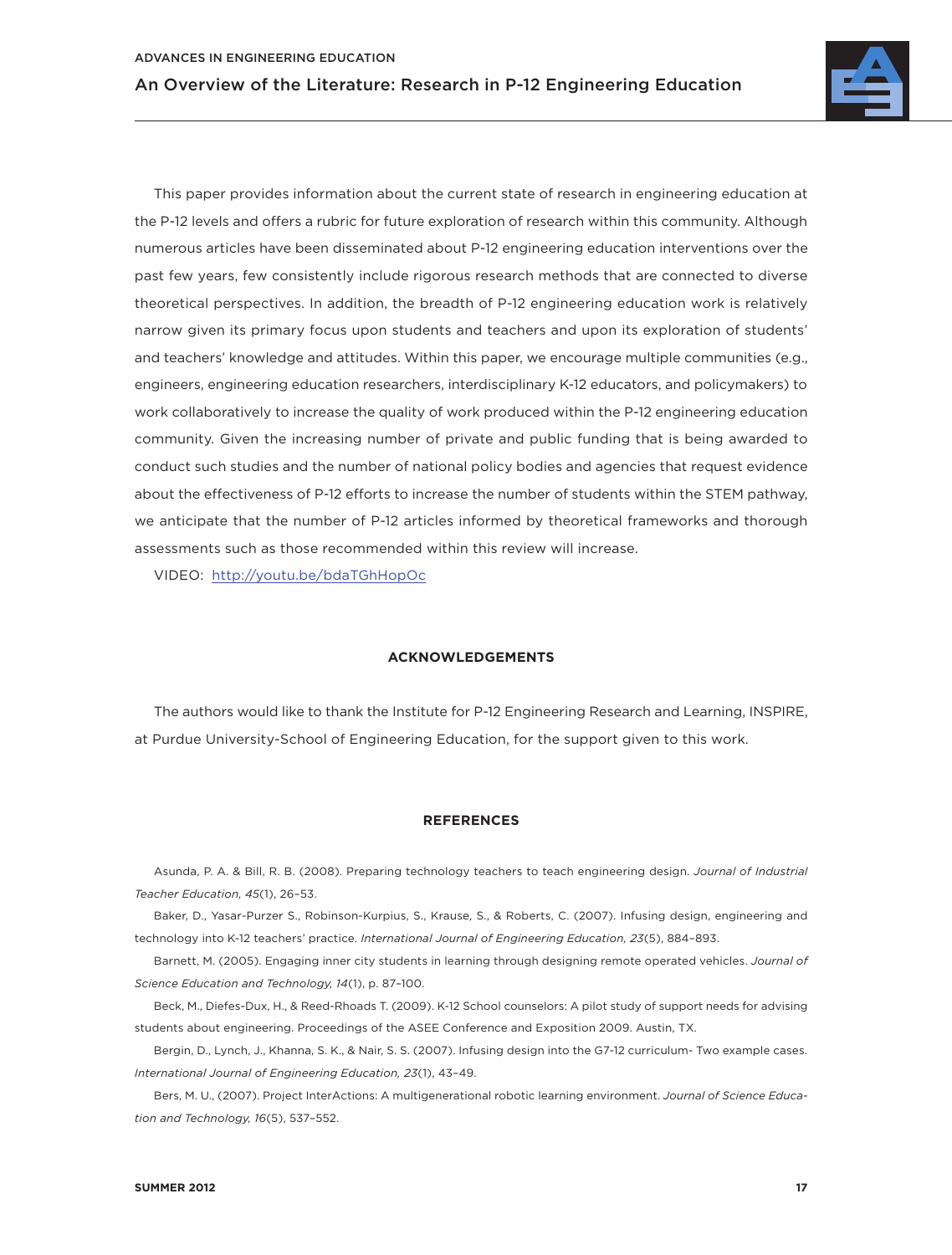

Boote, D. N., & Beile, P. (2005). Scholars before researchers: On the centrality of the dissertation literature review in research preparation. *Educational Researcher, 34*(6), 3–15.

Borrego, M. (2007). Conceptual difficulties experienced by trained engineers learning educational research methods. *Journal of Engineering Education, 96*(2), 91–102.

Borrego, M., Douglas, E. P., Amelink, C., T. (2009). Quantitative, qualitative, and mixed research methods in engineering education. *Journal of Engineering Education, 98*(1), 53–66.

Borrego, M., Streveler, R. A., Miller, R. L., Smith, K. A. (2008). A new paradigm for a new field: Communicating representations of engineering education research. *Journal of Engineering Education 97*(2), 147–162.

Boynton, M., & Hossain, F. (2010). Improving engineering education outreach in rural counties through engineering risk analysis. *Journal of Professional Issues in Engineering Education and Practice, 136(4),* 224–232.

Brockway, D., McGrath, E., McKay, M., & Schultz, D. (2009). Analysis of a state-wide K-12 engineering program: Learning from the field. Proceedings of the ASEE Conference and Exposition 2009. Austin, TX

Brophy, S., Klein, S., Portsmore, M., Rogers, C. (2008). Advancing engineering education in P-12 classrooms. *Journal of Engineering Education, 97*(3), 369–387.

Caldwell, K., McCoy, J., Albers, L., Smith, A., & Parry, E. (2007). The impact of K-12 outreach programs on graduate and undergraduate experiences. Proceedings of the ASEE Conference and Exposition 2007. Honolulu, HI.

Cantrell, P., Ewing-Taylor, J. (2009). Exploring STEM career options through collaborative high school seminars. *Journal of Engineering Education, 98(3),* 295–303.

Cantrell, P., Pekcan, G., Itani, A., & Velasquez-Bryant, N. (2006). The effects of engineering modules of student learning in middle school science classrooms. *Journal of Engineering Education, 95*(4), 301–309.

Cejka, E., Rogers, C., & Portsmore, M. (2006). Kindergarten robotics: Using robotics to motivate math, science, and engineering literacy in elementary school. *International Journal of Engineering Education, 22*(4), 711–722.

Church W., Gravel B., & Rogers C. (2007). Teaching parabolic motion with stop-action animations. *International Journal of Engineering Education, 23*(5), p. 861–867.

Creswell, J. W. (2002). *Educational research: Planning, conducting, and evaluating quantitative and qualitative research*. Upper Saddle River, NJ: Merrill/Prentice Hall.

Creswell, J. W., and Plano Clark, V. L. (2007). *Designing and conducting mixed-method research*. Thousand Oaks, CA: Sage Publications.

Cunningham C. M., Knight M. T., Carlsen W. S., & Kelly G. (2007). Integrating engineering in middle and high school classrooms. *International Journal of Engineering Education, 23* (1), 3–8.

Davis, K.C., Maltbie, C. V., Myers, B., Forry, R., & Wolf, M. (2009). Incorporating industrial co-op experience in high school classroom outreach. Proceedings of the ASEE/ IEE Frontiers in Education Conference 2009. San Antonio, TX.

DeBartolo, E., & Bailey, M. (2007). Making engineering appealing for girls: Programmes for grades 6-12. *International Journal of Engineering Education, 23*(5), 853–860.

DeBartolo, E., & Bailey, M. (2009). The TEAK project: Students as teachers. *International Journal of Engineering Education, 25(*3), 468–478.

DeGrazia, J. L., Sullivan, J. F., Carlson, L. E., & Carlson, D. W. (2001). A K-12/University partnership: Creating tomorrow's engineers. *Journal of Engineering Education, 90* (4), 557–563.

Douglas, J., Iversen, E., Kalyandurg, C. (2004). *Engineering in the K-12 classroom: An analysis of current practices and guidelines for the future*. Washington DC: American Society for Engineering Education. http://teachers.egfi -k12.org/ wp-content/uploads/2010/01/Engineering\_in\_the\_K-12\_Classroom.pdf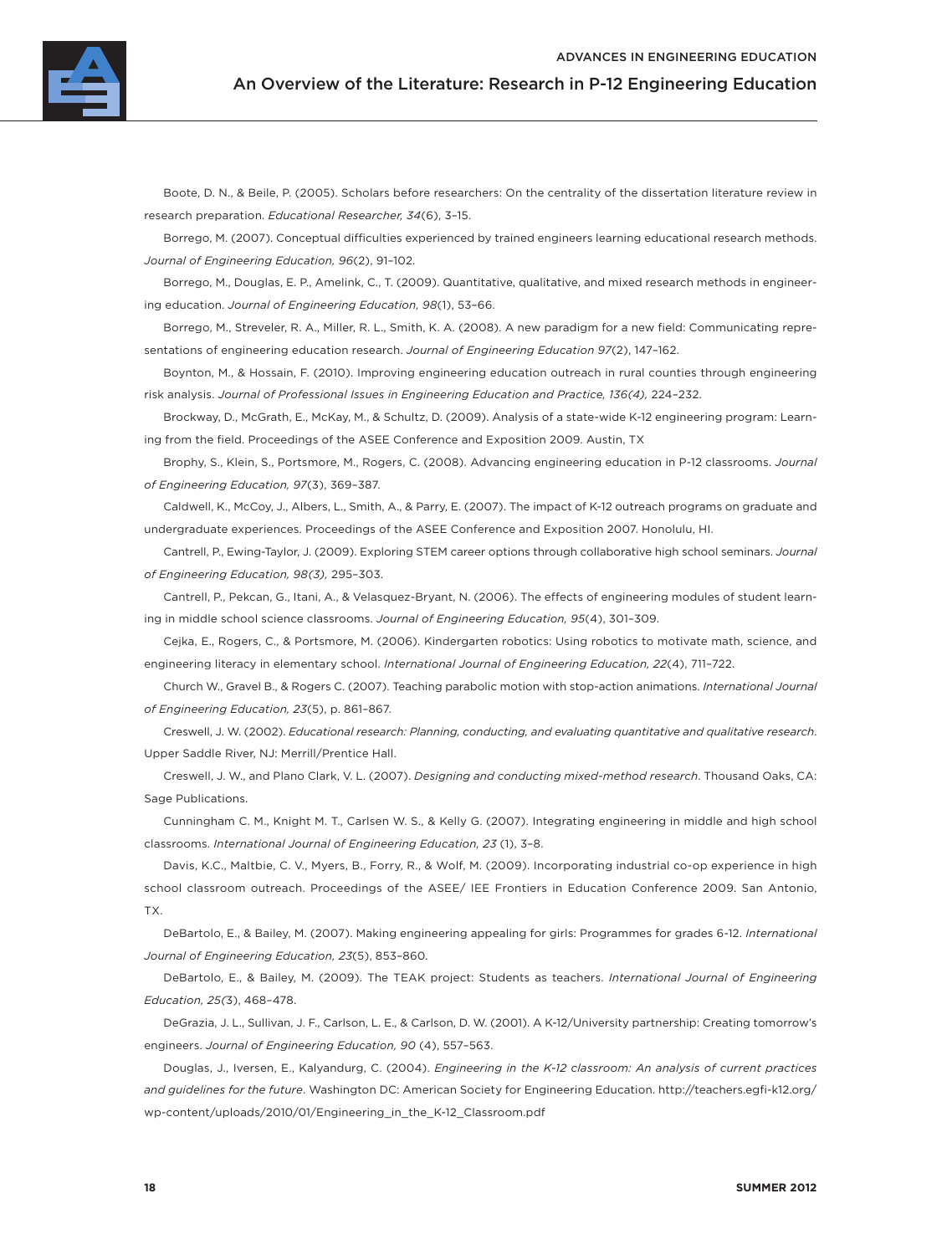

Dym C., Agogino A., Eris O., Frey D., Leifer L. (2005). Engineering Design Thinking, Teaching, and Learning. *Journal of Engineering Education, 94(*1), 103–120.

Elton D. J., Hanson J. L., & Shannon D. M. (2006). Soils Magic: Bringing civil engineering to the K-12 classroom. *Journal of Professional Issues in Engineering Education and Practice, 132*(2), p. 125–132.

Field, K. (2004), Battling the image of 'a Nerd's Profession'. *Chronicle of Higher Education 50*(44).

Fraenkel, J. R., & Wallen, N. E. (1990). *How to design and evaluate research in education*. New York: McGraw-Hill.

Gagné, R. M. (1985). *Conditions of learning and theory of instruction*. Orlando, FL: Rinehart and Winston, Inc.

Garmire, E., & Pearson, G. (Eds.). (2006). *Tech tally: Approaches to assessing technological literacy*. Washington, DC: National Academy Press.

Hardre, P. L., Nanny, M., Refai, H., Ling, Ch., Slater, J. (2010). Engineering a dynamic science learning environment for K-12 teachers*. Teacher Education Quarterly, 37*(2), 157–178.

Hill, R. (2006). New Perspectives: Technology Teacher Education and Engineering Design. *Journal of Industrial Teacher Education*, *43*(3) p. 45–63.

Hynes M. M., & Dos Santos A. (2007). Effective teacher professional development: Middle-school engineering content. *International Journal of Engineering Education, 23*(1), 24–29.

Iskander, M., Kapila, V., Kriftcher, N. (2010). Outreach to K-12 teachers: Workshop in instrumentation, sensors, and engineering. *Journal of Professional Issues in Engineering Education and Practice, 136(2),* 102–111.

Jeffers, A. T., Safferman, A. G., and Safferman, S. I. (2004). Understanding K-12 engineering outreach programs. *Journal*  of Professional Issues in Engineering Education and Practice, 130 (2), 95-108.

Katehi, L., Pearson, G., Feder, M. (2009). The status and nature of K-12 engineering education in the United States. *The Bridge, 39*(3), 5–10.

Klein, S. S. (2009). Effective STEM professional development: A biomedical engineering RET site project. *International Journal of Engineering Education, 25(*3), 523–533.

Kolb, D. A. (1984). *Experiential learning: Experience as the source of learning and development*. Englewood Cliffs, NJ: Prentice Hall.

Lanigan, D. (2009). Increasing student motivation to become a successful industrial engineer. *Dissertation Abstracts International* (UMI No. 1467819).

Lawless, K. A., & Pellegrino, J. W. (2007). Professional development in integrating technology into teaching and learning: Knowns, unknowns, and ways to pursue better questions and answers. *Review of Educational Research, 77*(4), 575–614.

Lewis T. (2007). Engineering education in schools. *International Journal of Engineering Education, 23*(5), 843–852. Lincoln, Y. S., & Guba, E. G. (1985). *Naturalistic inquiry*. Newbury Park, CA: Sage Publications.

Lumpp, J. K., Bradley, K. D., & Haines, R. T. (2007). A Kentucky electronics education project (KEEP): Putting professional development into practice. *International Journal of Engineering Education, 23*(5), 910–915.

Lyons, J., & Ebert, C. (2005). A survey of engineering, science and mathematics education centers in the United States. *International Journal of Engineering Education, 21* (3), 457–466.

Martin, B. R. (2011). Factors influencing the self-efficacy of black high school students enrolled in PLTW pre-engineering courses. *Dissertation Abstracts International* (UMI No. 3443823).

Martinez Ortiz, A. (2010). Students' understanding of ratio and proportion within engineering robotics. *Dissertation Abstracts International* (UMI No. 3422310).

Marulcu, I. (2010). Investigating the impact of a LEGOTM-based, engineering-oriented curriculum compared to an inquiry-based curriculum of fifth graders' content learning of simple machines. *Dissertation Abstracts International* (UMI No. 3419134).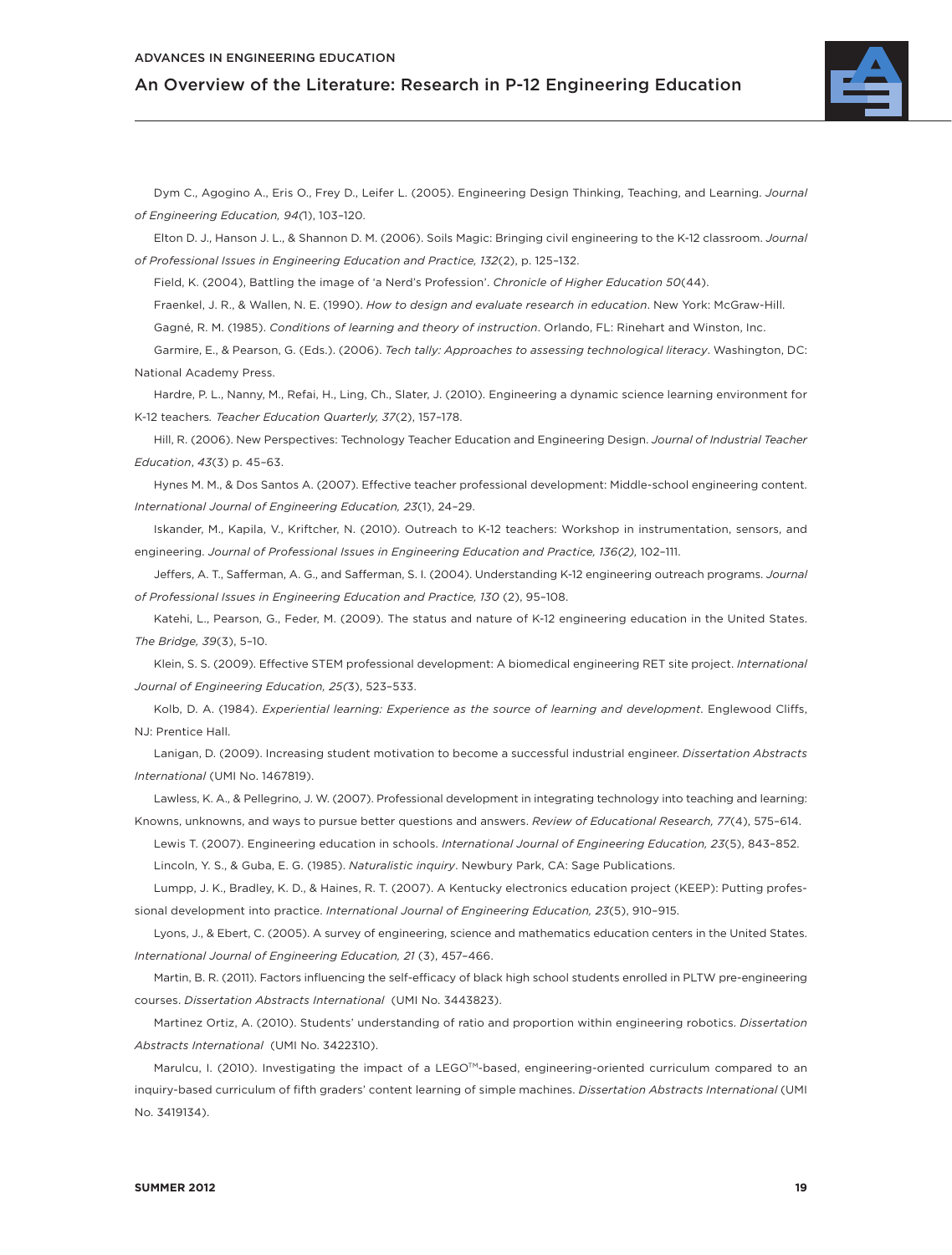

Massachusetts Department of Education, Massachusetts science and technology/engineering curriculum framework. Massachusetts Department of Education, Malden, MA, (2001).

Maxim, B. R., & Elenbogen, B. S. (2009). Attracting K-12 students to study computing. Proceedings of the ASEE/ IEE Frontiers in Education Conference 2009. San Antonio, TX.

McKay, M., & McGrath, B. (2007). Real-world problem-solving using real-time data. *International Journal of Engineering Education, 23*(1), 36–42.

Mehalik, M. M., Doppelt Y., Schuun, C. D. (2008). Middle-school science through design-based learning versus scripted inquiry: Better overall science concept learning and equity gap reduction. *Journal of Engineering Education, 97(*1), 71–85.

Melsa, J. L. (2007) Guest editorial: Transforming engineering education through educational scholarship. *Journal of Engineering Education, 96*(3), 171–172.

Meyers-Sharp, J. E., (2004). Branching out. *PRISM, October 2004*, 38–41.

Mooney, M. A., & Laubach, T. A. (2002). Adventure engineering: A design centered, inquiry based approach to middle grade science and mathematics education. *Journal of Engineering Education, 91*(3), 309–318.

Moskal, B. M., Skokan, C., Kosbar, L., Dean, A., Westland, C., Barker, H., et al. (2007). K-12 outreach: Identifying the broader impacts of four outreach projects. *Journal of Engineering Education, 96*(3), 173–189.

Nathan, M. J., Tran, N. A., Atwood, A. K., Prevost, A., & Phelps, L. A. (2010). Beliefs and expectations about engineering preparation exhibited by high school STEM teachers. *Journal of Engineering Education, 99(4), 409*–*426.*

National Academy of Engineering. (2005). *Educating the engineer of 2020: Adapting engineering education to the new century*. Washington D.C: The National Academies Press.

National Academy of Sciences, National Academy of Engineering, and Institute of Medicine of the National Academies. (2007). *Raising above the gathering storm: Energizing and employing America for brighter economic future*. Washington D.C: The National Academies Press.

National Science Board. (2006a). *Science and engineering indicators 2006*, *Vol. 1.* Arlington, VA: National Science Foundation.

National Science Board. (2006b). *America's pressing challenge – Building a stronger foundation. A companion to science and engineering indicators 2006*. Arlington, VA: National Science Foundation.

No Child Left Behind Act of 2001, 20 U.S.C. 6301 *et seq.* (2002)

Nugent, G., Barker, B., Grandgenett, N., Adamchuk, V. (2009). The use of digital manipulatives in K-12: Robotics, GPS/ GIS and programming. Proceedings of the ASEE/ IEE Frontiers in Education Conference 2009. San Antonio, TX.

Nugent, G., Kunz G., Rilett, L., Jones, E. (2010). Extending engineering education to K-12. *The Technology Teacher, April 2010,* 14–19.

Olds, B. M, Moskal, B. M., & Miller, R. J. (2005). Assessment in engineering education: Evolution, approaches and future collaborations. *Journal of Engineering Education, 94* (1), p. 13–25.

Oware, E. A. (2008). Examining elementary students' perceptions of engineers. *Dissertation Abstracts International* (UMI No. 3344179)

Papert, S. & Harel, I. (1991). *Constructionism (chap. 1).* Retrieved June 10, 2008, from http://www.papert.org/articles/ SituatingConstructionism.html

Pearson, G., & Young, A. T. (2002). *Technically speaking: Why all Americans need to know more about technology.* Washington, DC: The National Academies Press.

Pellegrino, J. W., Chudowsky, N., & Glaser, R. (2001). *Knowing what students know: The science and design of educational assessment.* Washington, DC: The National Academies Press.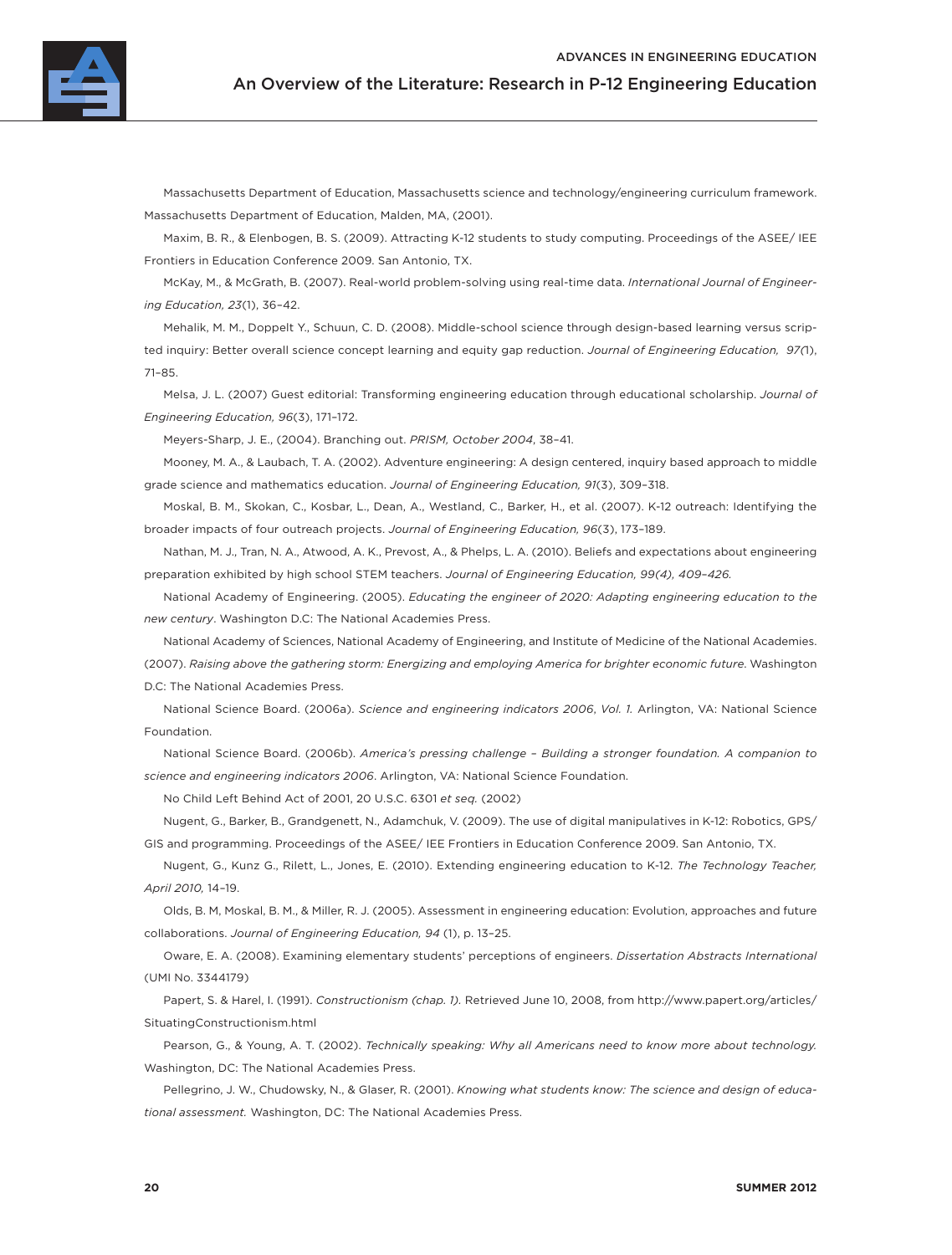

Pickett M., Oliver D., Giles S., Fridman E., Fetters M., & Cooks H. (2000). Hands-on engineering experiments for secondary school students. *Journal of Professional Issues in Engineering Education and Practice, 126*(2), p. 69–73.

Poole, S. J., DeGrazia, J. L., & Sullivan, J. F. (2001). Assessing K-12 pre-engineering outreach programs. *Journal Engineering Education, 90*(1), 43–48.

Portsmore, M. D. (2009). Exploring how experience with planning impacts first grade students' planning and solutions to engineering design problems. *Dissertation Abstracts International* (UMI No. 3396538).

Powers, S. E., DeWaters, J. E., Venczel M. Z. (2011). Teaching life-cycle perspectives: Sustainable transportation fuels unit for high-school and undergraduate engineering students. *Journal of Professional Issues in Engineering Education and Practice, 137(2),* 55–63.

Reisslein, M., Moreno, R., Ozogul, G. (2010). Pre-college electrical engineering instruction: The impact of abstract vs. contextualized representation and practice of learning. *Journal of Engineering Education, 99(3),* 225–235.

Richards L. G., Hallock A. K., & Schnittka C. G. (2007). Getting them early: Teaching engineering design in middle schools. *International Journal of Engineering Education, 23*(5), 874–883.

Rogers C., & Portsmore M. (2004). Bringing engineering to elementary school. *Journal of STEM Education, 5*(3 & 4), p. 17–28.

Rogers, G. E. (2006). The effectiveness of Project Lead the Way curricula in developing pre-engineering competencies as perceived by Indiana teachers. *Journal of Industrial Teacher Education, 18*(1), p. 66–78.

Rogers, G. E. (2007). The perceptions of Indiana high school principals related to Project Lead the Way. *Journal of Industrial Teacher Education, 44*(1), 49–65.

Rogers, G. M. & J. K. Sando, J. K. (1996). *Stepping ahead: An assessment plan development guide*. Terre Haute, IN: Rose-Hulman Inst. Technol.

Rose A. T., & Miller, A. L. (2009). A collaborative approach to offering summer engineering camps for middle school students. Proceedings of the ASEE/ IEE Frontiers in Education Conference 2009. San Antonio, TX.

Schunn, C. D. (2009). How kids learn engineering: The cognitive science perspective. *The Bridge, 39*(3), 32–37. Selingo, J. (2008). Help wanted. *PRISM, March 2008*, 33–37.

Shavelson, R. J., Towne, L. (Eds.). (2002). Scientific research in education. Washington, DC: National Academy Press.

Smith K., and Burghardt D. (2007). Teaching Engineering at the K-12 Level: Two Perspectives. *The Technology Teacher*, April 2007.

Sorby, S. A., & Schumaker-Chadde, J. (2007). Partnering to bring engineering concepts to elementary students. *International Journal of Engineering Education, 23*(1), 65–72.

Strauss, A. L., Corbin, J. M. (1998). *Basics of qualitative research: Techniques and procedures for developing grounded theory*. Thousand Oaks, CA: Sage.

Thompson, S., & Lyons, J. (2009). Engineering outreach in middle school: The influence of a long-term, school-based collaboration. *International Journal of Engineering Education, 25*(3), 452–460.

Tran, N. A., & Nathan, M. J. (2010). Pre-college engineering studies: An investigation of the relationship between precollege engineering studies and student achievement in science and mathematics. *Journal of Engineering Education, 99(2),* 143–157.

Yasar, S., Baker, D., Robinson-Kurpius, S., Krause, S., & Roberts, C. (2006). Development of a survey to assess K-12 teachers' perceptions of engineers and familiarity with teaching design, engineering, and technology. *Journal of Engineering Education, 95* (3), 205–216.

Zarske, M., Sullivan, J., Knight, D., & Yowell, J. (2008). The impact on engineering graduate students of teaching in K-12 engineering programs. Proceedings of the ASEE Conference and Exposition 2008. Pittsburgh, PA.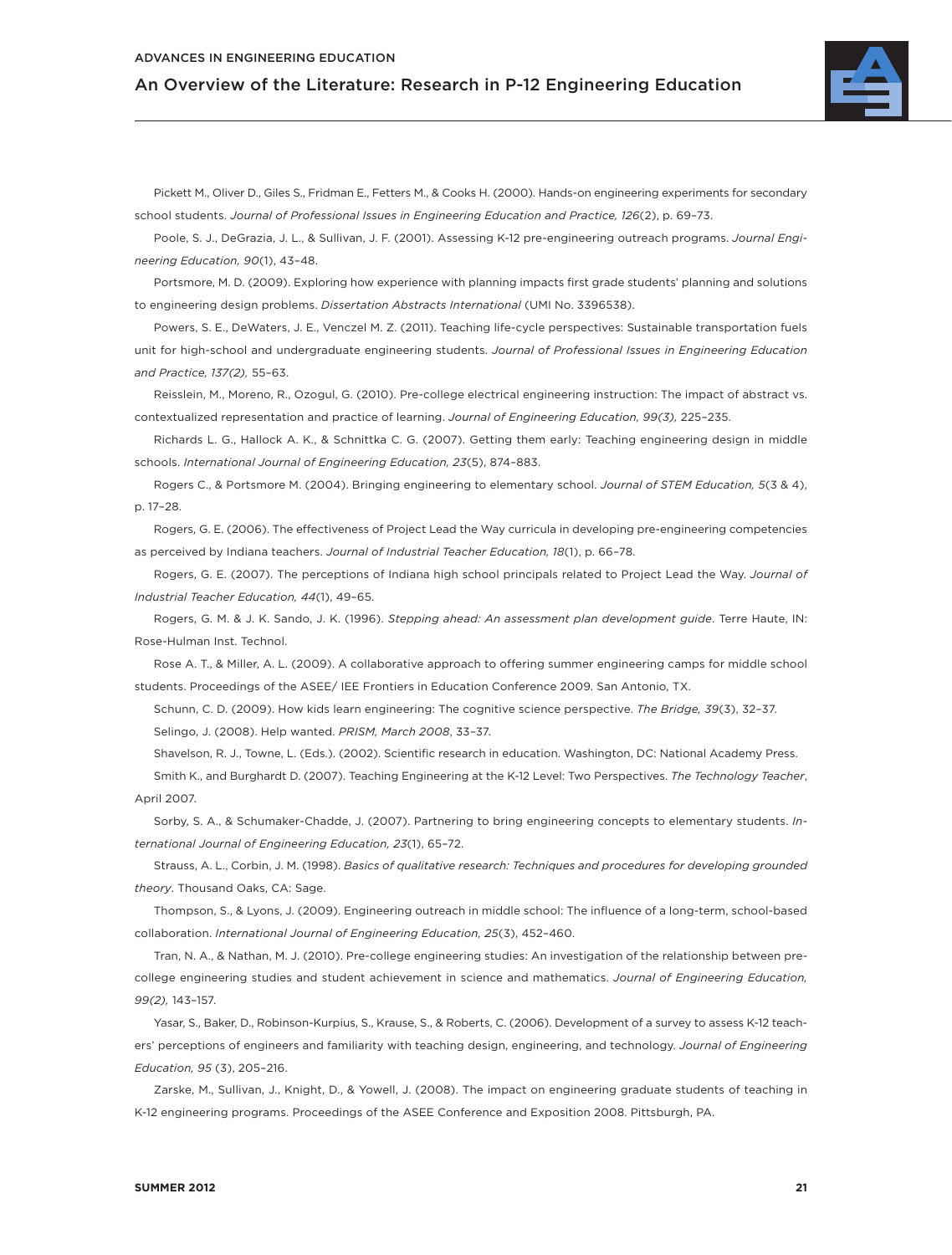

Zhe, J., Doverspike, D., Zhao, J., Lam, P., & Menzemer, C. (2010). High-school bridge program: A multidisciplinary STEM research program. *Journal of STEM Education, 11*(1&2), 61–68.

### **AUTHORS**



**Noemí V. Mendoza Díaz, Ph.D.,** is the Technology Integration Specialist for the Brazos School for Inquiry and Creativity, a P-12 Charter School in the College Station and Houston, Texas areas. She is also the Coordinator of the Community of Engineering Education for the University Corporation for the Advancement of the Internet in Mexico. In 2006, Dr. Mendoza Díaz obtained her Ph.D. from Texas A&M University in Educational Administration and Human Resource Development and during 2007-2009 she worked as a Postdoctoral Researcher with the Institute for P-12 Engineering Research and Learning (INSPIRE) at Purdue University. Prior to her arrival to the US, she had been an Electrical Engineering Professor for two Mexican universities. In 2009, she was awarded with the prestigious

Apprentice Faculty Grant from the Engineering Research Methods Division of ASEE. Her research interest is in the engineering education K-20 spectrum seen as a continuum with an emphasis on minorities. She is also interested in pre-college and college engineering readiness, relevant engineering learning, and theory building in engineering education.



**Monica F. Cox, Ph.D.,** is an Associate Professor in the School of Engineering Education at Purdue University. She obtained a B.S. in mathematics from Spelman College, a M.S. in industrial engineering from the University of Alabama, and a Ph.D. in Leadership and Policy Studies from College of Vanderbilt University. Teaching interests relate to the professional development of graduate engineering students and to leadership, policy, and change in science, technology, engineering, and mathematics education. Primary research projects explore the preparation of engineering doctoral students for careers in academia and industry and the

development of engineering education assessment tools. She is a NSF Faculty Early Career (CAREER) award winner recipient of a Presidential Early Career Award for Scientists and Engineers (PECASE)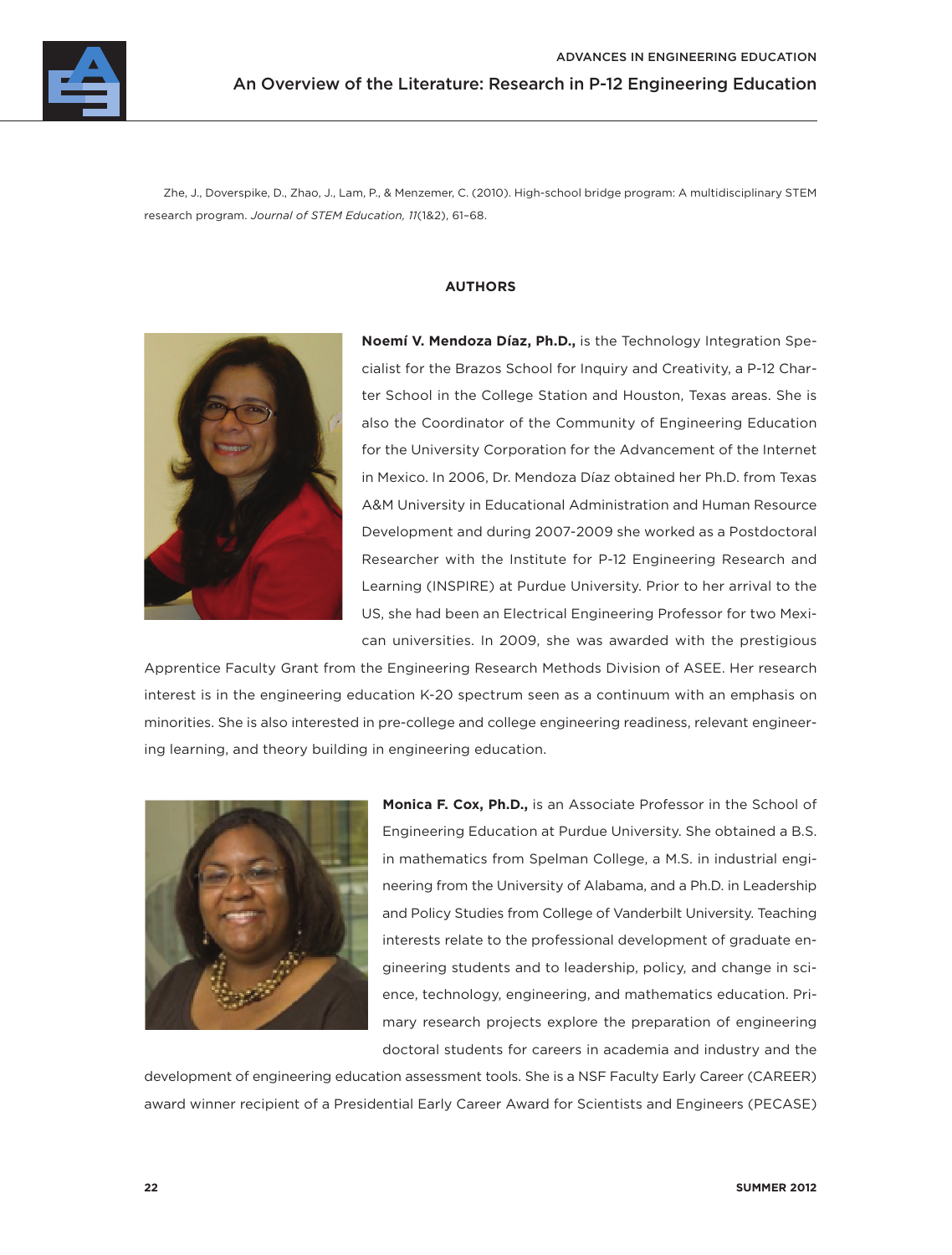

### **APPENDIX. ANALYSIS OF PUBLICATIONS ARRANGED IN ACCORDANCE TO THE P-12 ENGINEERING EDUCATION RUBRIC**

|                                                                                                                                                                                                                                                           | <b>Content of</b><br><b>Intervention</b>                                                                                                                                                                                                                                                                                                           | <b>Assessment</b>                                                                                                                                                                                                                                 | <b>Unit of Analysis</b>                                                                                                                                                                 | Population                                                                                                                                                      |
|-----------------------------------------------------------------------------------------------------------------------------------------------------------------------------------------------------------------------------------------------------------|----------------------------------------------------------------------------------------------------------------------------------------------------------------------------------------------------------------------------------------------------------------------------------------------------------------------------------------------------|---------------------------------------------------------------------------------------------------------------------------------------------------------------------------------------------------------------------------------------------------|-----------------------------------------------------------------------------------------------------------------------------------------------------------------------------------------|-----------------------------------------------------------------------------------------------------------------------------------------------------------------|
| DeBartolo, E., &<br>Bailey, M. (2007).<br>Making engineering<br>appealing for<br>girls: Programmes<br>for grades 6-12.<br><b>International Journal</b><br>of Engineering<br>Education, 23(5),<br>853-860.                                                 | Five programs<br>reported emphasizing<br>the engineering<br>design process,<br>science, engineering<br>disciplines, and<br>engineering as a<br>career option.<br>1. Travelling<br>engineering activity<br>kits (TEAKS)<br>2. Park and Ride<br>3. Expanding your<br>horizons (EYH)<br>4. SWE Sleepover and<br>Shadow Programme<br>5. WE@RIT Weekend | Descriptive and<br>quasi-experimental.<br>1. Pre and<br>post-surveys<br>2. Observations                                                                                                                                                           | Student and (in one<br>program) parent-<br>caregiver' perceptions                                                                                                                       | 19 students in the<br>EYH program.<br>26 students in the<br>WE@RIT program.                                                                                     |
| Boynton, M., Hossain,<br>$F. (2010)$ . Improving<br>engineering education<br>outreach in rural<br>counties through<br>engineering risk<br>analysis.Journal of<br>Professional Issues<br>in Engineering<br>Education and<br>Practice, 136(4), 224-<br>232. | Principles of<br>Engineering (POE)<br>Course based on<br>Project Lead the<br>Way. Lesson on<br>Risk Failure and<br><b>Water Resources</b><br>Infrastructure.                                                                                                                                                                                       | Descriptive of factors<br>affecting decision<br>to attend Tennessee<br>Technological<br>University.<br>Experimental for<br>Pre- and Post-<br>Ouestionnaire<br>about knowledge<br>of Risk Failure and<br><b>Water Resources</b><br>Infrastructure. | Freshmen student<br>enrollment in<br>engineering and High<br>School students'<br>knowledge (Fourteen<br>students in the<br>treatment group and<br>20 students in the<br>control group). | (Unspecified) All<br>engineering freshmen<br>at Tennessee<br>Technological<br>University during the<br>period (2005-2007)<br>and Jackson County<br>High School. |
| Cantrell, P., Ewing-<br>Taylor, J. (2009).<br><b>Exploring STEM</b><br>career options<br>through collaborative<br>high school<br>seminars. Journal<br>of Engineering<br>Education, 98(3),<br>295-303.                                                     | K-12 Engineering<br><b>Education Programs</b><br>(KEEP) Seminar<br>series (8 sessions<br>per year) devoted<br>to increase career<br>knowledge.                                                                                                                                                                                                     | Descriptive through<br>a questionnaire<br>administered weekly<br>to participants asking<br>their career goal.                                                                                                                                     | Student's attitudes<br>towards careers in<br>STEM fields.                                                                                                                               | One hundred and<br>sixty-one high school<br>students (5 year<br>time-span)                                                                                      |

### **Agenda 1: Pathways to increase the number of engineers**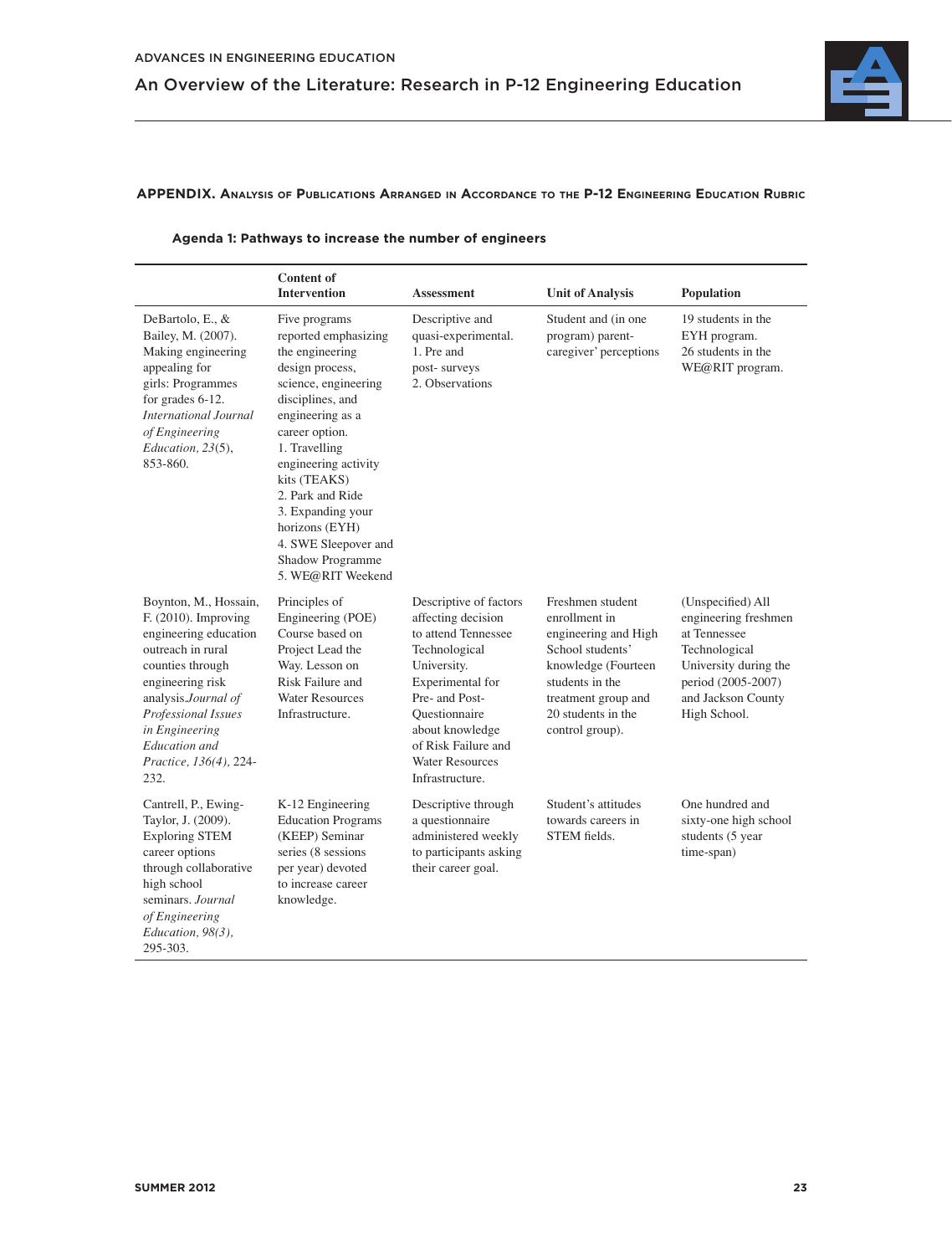| Reisslein, M.,<br>Moreno, R., Ozogul,<br>G. (2010). Pre-college<br>electrical engineering<br>instruction: The<br>impact of abstract<br>vs. contextualized<br>representation<br>and practice of<br>learning.Journal<br>of Engineering<br>Education, 99(3),<br>225-235. | Contextualized<br>vs. abstract<br>representations<br>of parallel circuit<br>analysis via an<br>instructional computer<br>program.                                                                                                                                                                                        | Experimental via<br>performance on post-<br>test.<br>Descriptive via a<br>Likert-type survey<br>of students' self-<br>perceptions of<br>learning.                  | Students' knowledge<br>of circuits.<br>Students' perceptions<br>of self-learning. | One hundred and<br>forty-eight 8 <sup>th</sup> grade<br>students.<br>Control group<br>(abstract<br>representation): 48<br>Treatment group<br>(contextualized<br>representation): 49<br>Combined group<br>(abstract and<br>contextualized<br>representation): $51\lambda$ |
|-----------------------------------------------------------------------------------------------------------------------------------------------------------------------------------------------------------------------------------------------------------------------|--------------------------------------------------------------------------------------------------------------------------------------------------------------------------------------------------------------------------------------------------------------------------------------------------------------------------|--------------------------------------------------------------------------------------------------------------------------------------------------------------------|-----------------------------------------------------------------------------------|--------------------------------------------------------------------------------------------------------------------------------------------------------------------------------------------------------------------------------------------------------------------------|
| Zhe, J., Doverspike,<br>D., Zhao, J., Lam,<br>P., & Menzemer, C.<br>(2010). High-school<br>bridge program: A<br>multidisciplinary<br><b>STEM</b> research<br>program. Journal of<br><b>STEM Education</b> ,<br>$11(1&2), 61-68.$                                      | STEM summer bridge<br>program devoted to<br>encourage students<br>to consider choosing<br>engineering major.<br>Emphasis on:<br>(1) Characterization<br>of modern steel<br>components<br>(2) Development of a<br>smart balloon<br>(3) Hybrid car<br>powered by sun and<br>water<br>(4) Sensors for health<br>monitoring. | Descriptive based on:<br>(1) Enrollment to<br>colleges in STEM<br>majors<br>(2) Focus groups in<br>students' expectations,<br>interests and skills                 | Students' enrollment<br>and attitudes.                                            | Thirty-three high<br>school students                                                                                                                                                                                                                                     |
| Thompson, S., &<br>Lyons, J. (2009).<br>Engineering outreach<br>in middle school:<br>The influence of a<br>long-term, school-<br>based collaboration.<br><b>International Journal</b><br>of Engineering<br>Education, 25(3),<br>452-460.                              | <b>Engineering Fellows</b><br>Program consisting<br>on preparation of<br>graduate students in<br>order to enter the K-12<br>science classroom.                                                                                                                                                                           | Descriptive based on:<br>(1) Pre-Post surveys<br>and interviews of<br>fellow.<br>(2) Pre-post surveys<br>and Draw and<br><b>Engineering Tests for</b><br>students. | Fellows beliefs and<br>students' attitudes.                                       | Nineteen fellow<br>graduate students and<br>slightly more than<br>1200 middle school<br>students.                                                                                                                                                                        |
| Rose A. T., & Miller,<br>A. L. (2009). A<br>collaborative approach<br>to offering summer<br>engineering camps<br>for middle school<br>students. Proceedings<br>of the ASEE/IEE<br>Frontiers in Education<br>Conference 2009. San<br>Antonio, TX.                      | Engineering summer<br>camps:<br>(1) Engineering for<br>girls<br>$(2)$ Engineering of<br>cities<br>(3) Advanced<br>Mechanical<br>Engineering<br>(4) Alternative Energy                                                                                                                                                    | Descriptive -Post-<br>surveys                                                                                                                                      | Students' and Parents'<br>perceptions                                             | Undetermined number<br>of students and<br>parents.                                                                                                                                                                                                                       |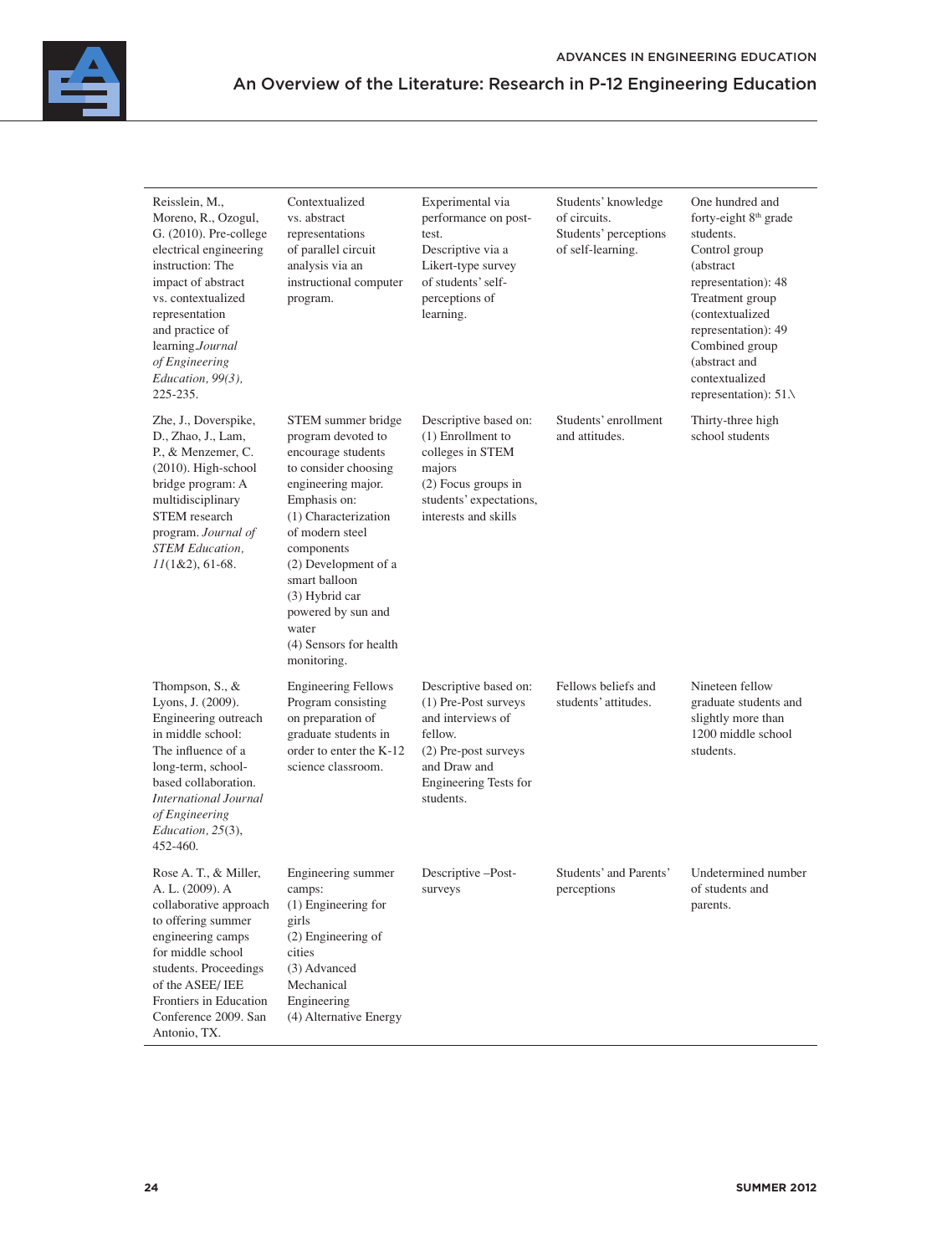

| Maxim, B. R., $\&$<br>Elenbogen, B. S.<br>(2009). Attracting<br>K-12 students to<br>study computing.<br>Proceedings of the<br><b>ASEE/IEE Frontiers</b><br>in Education<br>Conference 2009. San<br>Antonio, TX.                                                             | One day computing<br>workshops                                                                         | Descriptive, Pre-<br>Post-Kay's computer<br>attitude scale              | Student's attitudes                             | Forty-four boy scouts<br>and 86 high school<br>students.                                                               |
|-----------------------------------------------------------------------------------------------------------------------------------------------------------------------------------------------------------------------------------------------------------------------------|--------------------------------------------------------------------------------------------------------|-------------------------------------------------------------------------|-------------------------------------------------|------------------------------------------------------------------------------------------------------------------------|
| Nugent, G., Barker,<br>B., Grandgenett, N.,<br>Adamchuk, V. (2009).<br>The use of digital<br>manipulatives in K-12:<br>Robotics, GPS/GIS<br>and programming.<br>Proceedings of the<br><b>ASEE/IEE Frontiers</b><br>in Education<br>Conference 2009. San<br>Antonio, TX.     | Building and<br>programming of<br>robots using LEGO<br><b>Mindstorms</b>                               | Experimental<br>involving pre- and<br>post-tests.                       | Students' knowledge<br>and attitudes.           | One hundred and<br>forty-seven middle<br>school students in the<br>treatment group and<br>141 in the control<br>group. |
| Davis, K.C., Maltbie,<br>C. V., Myers, B.,<br>Forry, R., & Wolf, M.<br>$(2009)$ . Incorporating<br>industrial co-op<br>experience in high<br>school classroom<br>outreach. Proceedings<br>of the ASEE/IEE<br>Frontiers in Education<br>Conference 2009. San<br>Antonio, TX. | Co-op experiences<br>involving: Medical<br>imaging, Computer<br>chip design, and Land<br>mobile radios | Descriptive involving<br>pre- post-surveys and<br>reflective journals.  | Students' perceptions                           | Thirty-one high school<br>students.                                                                                    |
| Beck, M., Diefes-Dux,<br>H., & Reed-Rhoads T.<br>(2009). K-12 School<br>counselors: A pilot<br>study of support needs<br>for advising students<br>about engineering.<br>Proceedings of the<br><b>ASEE Conference</b><br>and Exposition 2009.<br>Austin, TX.                 | No intervention or<br>treatment                                                                        | Descriptive involving<br>a Likert-type survey.                          | Counselors'<br>perceptions.                     | Fifty-two counselors.                                                                                                  |
| Zarske, M., Sullivan,<br>J., Knight, D., &<br>Yowell, J. (2008). The<br>impact on engineering<br>graduate students<br>of teaching in K-12<br>engineering programs.<br>Proceedings of the<br><b>ASEE Conference</b><br>and Exposition 2008.                                  | Tomorrow's engineers<br>create, imagine,<br>succeed program<br>(TEAMS)                                 | Descriptive-Likert<br>type survey,<br>focus groups and<br>observations. | Graduate students' and<br>teachers' perceptions | Twenty-seven<br>graduate students and<br>undetermined number<br>of teachers.                                           |

Pittsburgh, PA.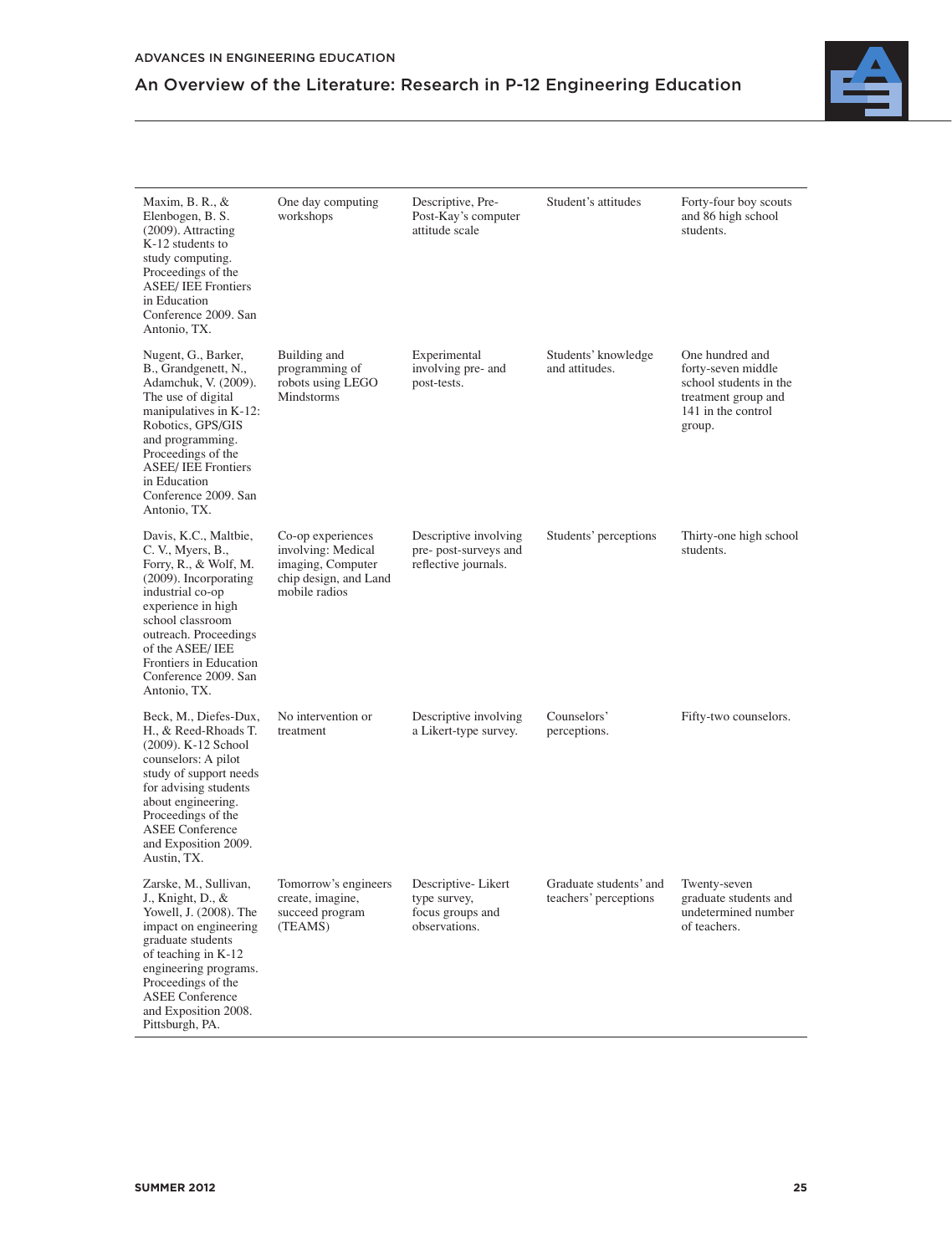

| Brockway, D.,<br>McGrath, E., McKay,<br>M., & Schultz, D.<br>$(2009)$ . Analysis of<br>a state-wide K-12<br>engineering program:<br>Learning from the<br>field. Proceedings of<br>the ASEE Conference<br>and Exposition 2009.<br>Austin, TX<br>Informed by Self<br>Efficacy (Bandura)                                       | Engineering our future<br>New Jersey (EOFNJ)<br>teacher professional<br>development.                                                                                                                              | Descriptive-Likert-<br>type survey.                                                                                                                                                                                                                            | Teachers' satisfaction<br>and perceptions.                                                                                                                                               | One hundred and<br>seventy in-service<br>teachers, 21 pre-<br>service teachers, 19<br>administrators and 10<br>other stakeholders.                                                                                          |
|-----------------------------------------------------------------------------------------------------------------------------------------------------------------------------------------------------------------------------------------------------------------------------------------------------------------------------|-------------------------------------------------------------------------------------------------------------------------------------------------------------------------------------------------------------------|----------------------------------------------------------------------------------------------------------------------------------------------------------------------------------------------------------------------------------------------------------------|------------------------------------------------------------------------------------------------------------------------------------------------------------------------------------------|-----------------------------------------------------------------------------------------------------------------------------------------------------------------------------------------------------------------------------|
|                                                                                                                                                                                                                                                                                                                             | Agenda 2: Math and Science achievement improvement                                                                                                                                                                |                                                                                                                                                                                                                                                                |                                                                                                                                                                                          |                                                                                                                                                                                                                             |
| Barnett, M. (2005).<br>Engaging inner city<br>students in learning<br>through designing<br>remote operated<br>vehicles. Journal of<br><b>Science Education</b><br>and Technology, 14(1),<br>p. 87-100.<br>Informed by<br>Constructionism<br>(Papert, 1991)                                                                  | Remote Operated<br>Vehicle (ROV)<br>Project centered on<br>learning science and<br>mathematics using the<br>design process                                                                                        | Descriptive and quasi-<br>experimental through:<br>1. Pre-Post<br>Knowledge Tests<br>2. Observations<br>(including attendance)<br>3. Interviews with a<br>sample<br>4. Field Notes                                                                             | Students'                                                                                                                                                                                | 3 ninth grade teachers<br>and 42 students                                                                                                                                                                                   |
| Cantrell, P., Pekcan,<br>G., Itani, A., &<br>Velasquez-Bryant, N.<br>$(2006)$ . The effects of<br>engineering modules<br>of student learning in<br>middle school science<br>classrooms. Journal<br>of Engineering<br>Education, 95(4),<br>301-309.<br>Informed by Theory of<br><b>Experiential Learning</b><br>(Kolb, 1984) | The Teachers<br>Integrating<br>Engineering into<br>Science (TIES)<br>program (professional<br>development<br>program).<br>Emphasis given<br>to the engineering<br>design process and<br>communications<br>skills. | Descriptive for<br>students and teachers<br>with:<br>1. Students' Unit Tests<br>2. Students' Rubric for<br>the design project<br>3. Students' Interview<br>Protocol<br>4. Teachers' journals<br>5. Teachers' interviews<br>6. Teachers' final<br>questionnaire | Student Knowledge as<br>compared to a State<br>standardized Criterion<br>Referenced Test<br>(CRT) in science.<br>Teachers' attitudes<br>and beliefs about the<br>results of the program. | 434 8 <sup>th</sup> grade students<br>for the unit tests<br>and the rubric of the<br>design project.<br>858 <sup>th</sup> grade students<br>for the interviews.<br>8 middle-school<br>science teachers.<br>State of Nevada. |
| Church W., Gravel B.,<br>& Rogers C. (2007).<br>Teaching parabolic<br>motion with stop-<br>action animations.<br><b>International Journal</b><br>of Engineering<br>Education, $23(5)$ , p.<br>861-867.<br>Informed by<br>Constructivism and<br>Constructionism (von<br>Glasserfeld, Papert,<br>1991)                        | Activity consisting<br>on the making of<br>animation design<br>(movies) centered<br>around science<br>(parabolic motion)                                                                                          | Descriptive based on<br>observations                                                                                                                                                                                                                           | Students' knowledge<br>of parabolic motion                                                                                                                                               | High School students<br>in New Hampshire                                                                                                                                                                                    |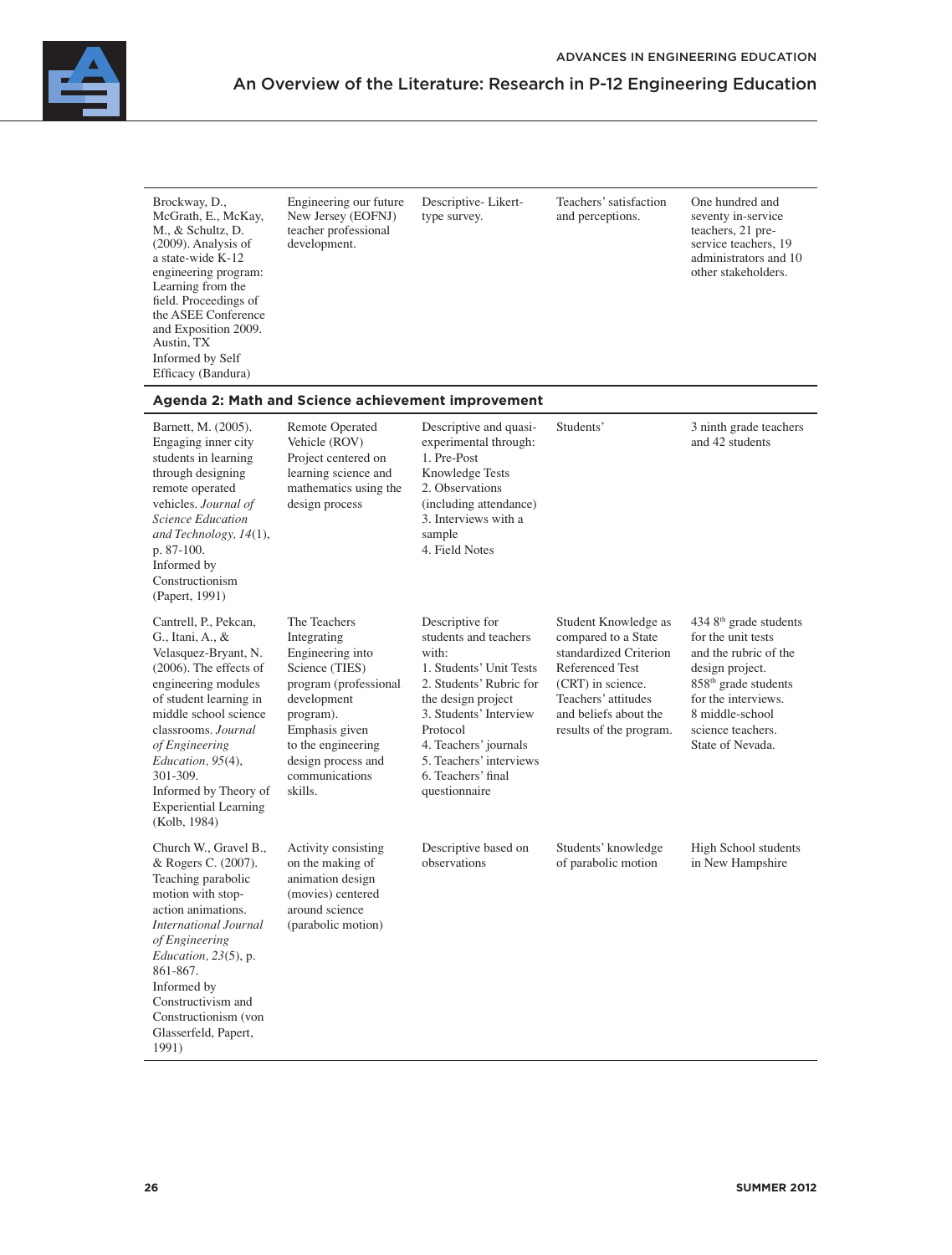

| McKay, M., &<br>McGrath, B.<br>$(2007)$ . Real-world<br>problem-solving<br>using real-time data.<br>International Journal<br>of Engineering<br>Education, 23(1),<br>$36-42.$                                                | Online curriculum<br>units titled<br>"Wonderful World of<br>Weather", "Global<br>Water Sampling",<br>and "Stowaway<br>Adventure" with focus<br>given to science and<br>mathematics education<br>making use of real-<br>world problems and<br>real-time data. | Report on two studies:<br>(1) Descriptive and<br>Quasi-experimental<br>with Pre-post tests<br>and observations of<br>students use.<br>(2) Analysis of<br>student achievement<br>on the Grade<br><b>Eight Proficiency</b><br>Assessment (GEPA). | <b>Student Impact</b>                                   | For study one, 78<br>students in grades<br>3rd, 7 <sup>th</sup> , 10 <sup>th</sup> and 11 <sup>th</sup><br>located in Cleveland.<br>Phoenix and Miami.<br>For study two, middle<br>school students of<br>a urban New Jersey<br>district. |
|-----------------------------------------------------------------------------------------------------------------------------------------------------------------------------------------------------------------------------|--------------------------------------------------------------------------------------------------------------------------------------------------------------------------------------------------------------------------------------------------------------|------------------------------------------------------------------------------------------------------------------------------------------------------------------------------------------------------------------------------------------------|---------------------------------------------------------|------------------------------------------------------------------------------------------------------------------------------------------------------------------------------------------------------------------------------------------|
| Hardre, P. L., Nanny,<br>M., Refai, H.,<br>Ling, Ch., Slater, J.<br>$(2010)$ . Engineering<br>a dynamic science<br>learning environment<br>for K-12 teachers.<br><b>Teacher Education</b><br>Quarterly, 37(2), 157-<br>178. | Teacher six-week<br>resident learning<br>experience focused on<br>specific engineering<br>disciplines:<br>-Industrial<br>Engineering<br>-Computer<br>Engineering<br>-Environmental<br>Engineering                                                            | Descriptive based on:<br>(1) Observations of<br>work and projects<br>(2) Interviews<br>(3) Focus groups                                                                                                                                        | Teachers attitudes.<br>perceptions and                  | Seventeen teachers<br>(science and<br>mathematics).                                                                                                                                                                                      |
|                                                                                                                                                                                                                             | Agenda 3: Technological literacy improvement                                                                                                                                                                                                                 |                                                                                                                                                                                                                                                |                                                         |                                                                                                                                                                                                                                          |
| Bers, M. U., (2007).<br>Project InterActions:<br>A multigenerational<br>robotic learning<br>environment. Journal<br>of Science Education<br>and Technology, 16(5),<br>537-552.<br>Informed by<br>Constructionism            | Curriculum centered<br>on the design process<br>and robotics.                                                                                                                                                                                                | Descriptive and quasi-<br>experimental design<br>via<br>1. Participants'<br>journals<br>2. Websites created by<br>participants<br>3. Observations<br>4. Interviews<br>5. Pre-Post Likert-type                                                  | Students' and Parents'<br>perceptions and<br>knowledge. | 170 pairs (Parent-<br>student) and 16<br>student-only.<br>Massachusetts.                                                                                                                                                                 |

Questionnaires

Descriptive via: 1. Teachers surveys 2. Discussions 3. Classroom observations

Program Evaluationteacher's perceptions, and behaviors in the classroom.

A sample from the 43 teachers who had participated in the program. Massachusetts.

Report of the Systemic School Change in Engineering Project (SSCE) at Tufts University. Teachers and Tufts personnel build curriculum. Emphasis given to Engineering Design, Lego/Logo robotics applications, science and math concepts.

(Papert, 1991) and Communities of Practice (Lave & Wenger, 1991)

Cejka, E., Rogers, C., & Portsmore, M. (2006). Kindergarten robotics: Using robotics to motivate math, science, and engineering literacy in elementary school. *International Journal of Engineering Education, 22*(4), 711-722. Informed by Constructionism (Papert, 1991)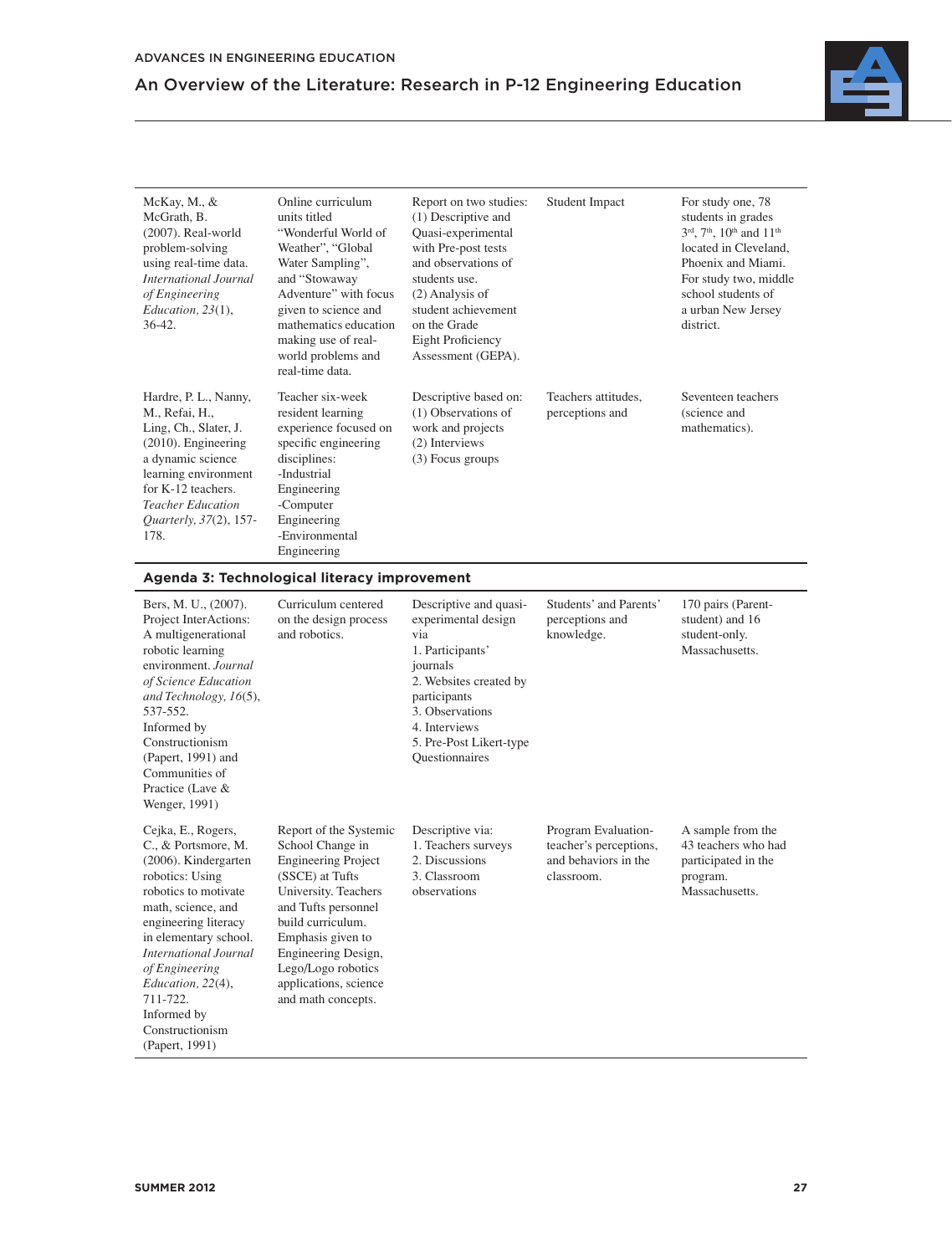

| Rogers C., &<br>Portsmore M. (2004).<br>Bringing engineering<br>to elementary school.<br>Journal of STEM<br>Education, $5(3 \& 4)$ ,<br>p. 17-28.                                                                                                                                                                                                                                                                                                                  | "LEGO/ROBOLAB"<br>intervention centered<br>on the engineering<br>design process. It also<br>stresses mathematics.<br>science, reading and<br>writing.                                                                                                                                                                 | Descriptive based on<br>observations                                                                                                                         | Students' knowledge                                                                                                                                                                                                                                           | Kinder-5th grade<br>students in the state of<br>Massachusetts |
|--------------------------------------------------------------------------------------------------------------------------------------------------------------------------------------------------------------------------------------------------------------------------------------------------------------------------------------------------------------------------------------------------------------------------------------------------------------------|-----------------------------------------------------------------------------------------------------------------------------------------------------------------------------------------------------------------------------------------------------------------------------------------------------------------------|--------------------------------------------------------------------------------------------------------------------------------------------------------------|---------------------------------------------------------------------------------------------------------------------------------------------------------------------------------------------------------------------------------------------------------------|---------------------------------------------------------------|
| Hynes M. M., $&$<br>Dos Santos A.<br>$(2007)$ . Effective<br>teacher professional<br>development:<br>Middle-school<br>engineering content.<br><b>International Journal</b><br>of Engineering<br>Education, 23(1),<br>24-29.<br>Informed by<br>Constructionism<br>(Papert, 1991)                                                                                                                                                                                    | Professional<br>development aimed<br>to prepare teachers<br>to teach an after-<br>school LEGO<br>robotics program.<br>Curriculum strands<br>on Engineering<br>Design Process,<br>Communications<br>Technologies,<br>Manufacturing<br>Technologies, and<br>Bioengineering<br>Technologies.<br>A two-week<br>programme. | Descriptive and quasi-<br>experimental<br>1. Confidence survey<br>applied at two<br>different times.<br>2. Content tests<br>3. Observations<br>4. Interviews | Two-week programme<br>effectiveness through<br>teachers' knowledge<br>and confidence.                                                                                                                                                                         | 13 middle school in-<br>service teachers of<br>Massachusetts  |
| Powers, S. E.,<br>DeWaters, J. E.,<br>Venczel M. Z.<br>$(2011)$ . Teaching life-<br>cycle perspectives:<br>Sustainable<br>transportation fuels<br>unit for high-school<br>and undergraduate<br>engineering<br>students. Journal of<br>Professional Issues<br>in Engineering<br>Education and<br><i>Practice, 137(2),</i><br>55-63.<br><b>INCREASE TECH</b><br><b>LITERACY</b><br>Informed by Project-<br>base and Inquiry<br>Based and Self-<br>Efficacy (Bandura) | High School<br><b>Advanced Placement</b><br>Environmental<br>Science Class.<br>Development of an<br>Analysis of Fuels<br>efficiency and impact<br>via a Lyfe-Cycle<br>Assessment (LCA).                                                                                                                               | Descriptive and<br>Quasi-experimental<br>using:<br>(1) Perception Surveys<br>(2) Knowledge<br><b>Ouestionnaires</b>                                          | High School student<br>attitudes and<br>knowledge of energy<br>systems via:<br>(1) Energy related<br>knowledge<br>(2) Attitudes toward<br>energy issues<br>(3) Perceptions of<br>Self-efficacy<br>$(4)$ Energy<br>consumption<br>behaviors and<br>intentions. | Thirty-nine HS<br>students.                                   |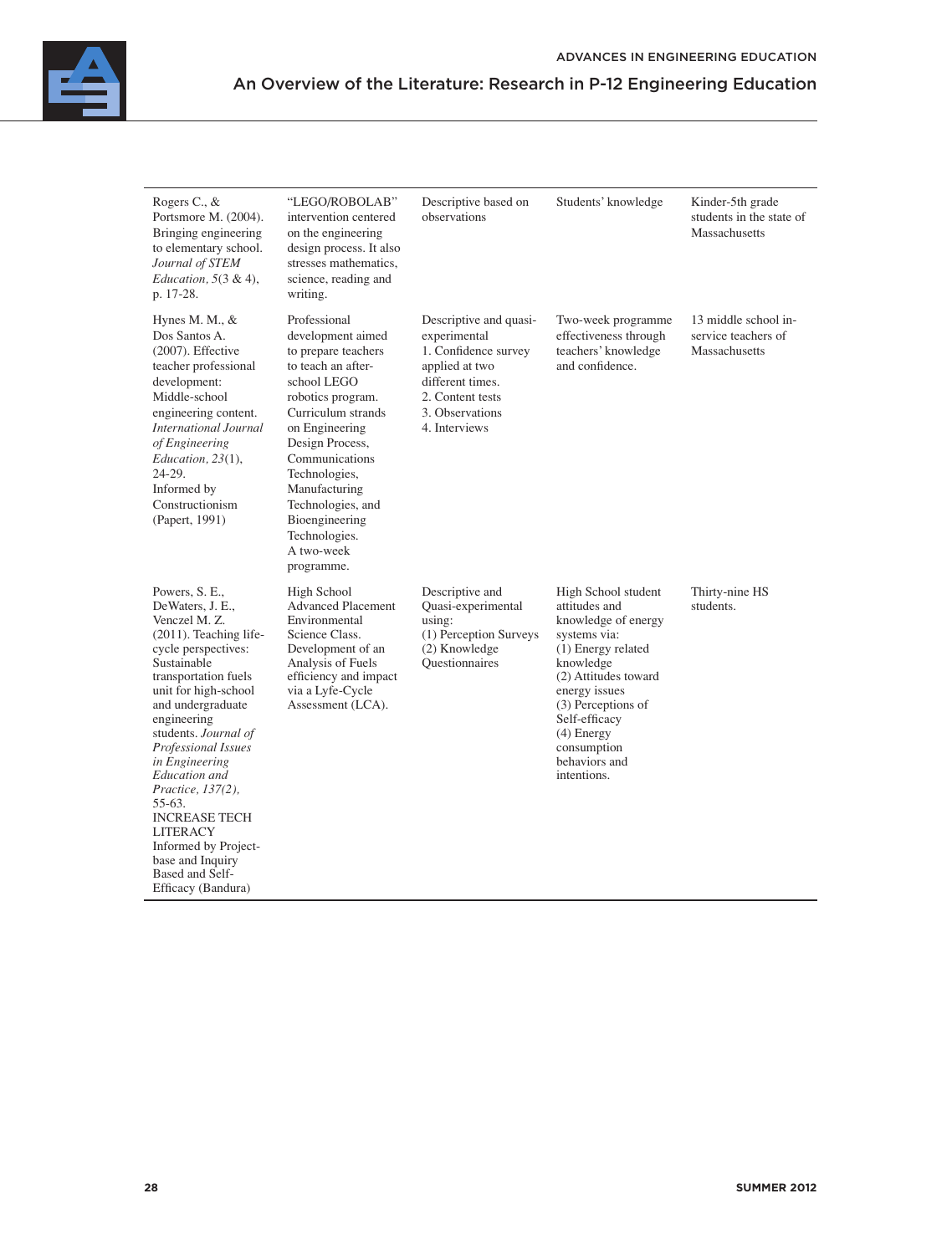

### **Agenda 1-2: Pathways to increase the number of engineers and Math and Science**

### **achievement improvement**

| Baker, D.,<br>Yasar-Purzer S.,<br>Robinson Kurpius,<br>S., Krause, S., &<br>Roberts, C. (2007).<br>Infusing design,<br>engineering and<br>technology into K-12<br>teachers' practice.<br><b>International Journal</b><br>of Engineering<br>Education, 23(5),<br>884-893.         | Study as a component<br>of a graduate course<br>in science education.<br>Emphasis given<br>to $(1)$ Engineering<br>Design process,<br>(2) Discussion of<br>articles related<br>to using Design,<br>Engineering, and<br>Technology (DET),<br>(3) Development of<br>hands-on activities for<br>the classroom.                                  | Descriptive and quasi-<br>experimental (all<br>qualitative).<br>1. Open-ended pre/<br>post questions<br>2. Seven reflection<br>papers written by each<br>participant<br>3. DET units designed<br>by participants<br>4. Interviews with<br>participant teachers.            | 3 case studies of<br>teachers' practice<br>perceptions,<br>reflections, and<br>intentions                              | 3 graduate students (in<br>the science education<br>master's programme),<br>two of them in-service<br>teachers (third grade<br>and high school) and<br>the other one taught at<br>a Science Centre in a<br>Museum. Arizona |
|----------------------------------------------------------------------------------------------------------------------------------------------------------------------------------------------------------------------------------------------------------------------------------|----------------------------------------------------------------------------------------------------------------------------------------------------------------------------------------------------------------------------------------------------------------------------------------------------------------------------------------------|----------------------------------------------------------------------------------------------------------------------------------------------------------------------------------------------------------------------------------------------------------------------------|------------------------------------------------------------------------------------------------------------------------|----------------------------------------------------------------------------------------------------------------------------------------------------------------------------------------------------------------------------|
| Bergin, D., Lynch,<br>J., Khanna, S. K., &<br>Nair, S. S. (2007).<br>Infusing design into<br>the G7-12 curriculum-<br>Two example cases.<br><b>International Journal</b><br>of Engineering<br>Education, 23(1),<br>43-49.<br>Informed by Theory<br>of Self-Efficacy<br>(Bandura) | Two Cases of Hands-<br>on design project<br>units. Curriculum<br>emphasized (1)<br>Design process,<br>$(2)$ Teamwork, $(3)$<br>Economic Constraints.<br>First Unit -"Boat",<br>Second Unit-<br>"Bulldozer".                                                                                                                                  | First case (Boat)<br>used a descriptive<br>"individual reflection"<br>post-test.<br>Second case<br>(Bulldozer) used also<br>descriptive assessment<br>in the form of:<br>1. Observations<br>2. Self-efficacy survey<br>3. Survey of interest in<br>hands-on units.         | <b>Student Attitudes</b>                                                                                               | First case (Boat)-<br>106 students (junior<br>high level)<br>Second case<br>(Bulldozer)-15<br>students (high school).<br>Missouri                                                                                          |
| Cunningham C. M.,<br>Knight M. T., Carlsen<br>W. S., & Kelly G.<br>(2007). Integrating<br>engineering in<br>middle and high<br>school classrooms.<br><b>International Journal</b><br>of Engineering<br>Education, $23(1)$ ,<br>$3 - 8$ .                                         | Professional<br>development program<br>titled "Pre-College"<br>Engineering for<br>Teachers" (PCET)<br>focused around the<br>engineering design<br>process targeting<br>science, mathematics,<br>and technology<br>teachers.<br>A two-week institute<br>and mentorship with<br>experts (Massachusetts<br>partners) during the<br>school year. | Descriptive and<br>Quasi-experimental.<br>1. Background Survey<br>2. Pre-Post Survey<br>assessing knowledge<br>and comfort with<br>teaching engineering<br>and technology<br>3. Teacher's project<br>plan.<br>4. Interviews with a<br>random sample of 10<br>participants. | Program Effectiveness<br>through teachers'<br>knowledge and<br>comfort with teaching<br>engineering and<br>technology. | 108 middle school<br>and high school in-<br>service teachers of<br>Massachusetts                                                                                                                                           |
| DeGrazia, J. L.,<br>Sullivan, J. F.,<br>Carlson, L. E.,<br>& Carlson, D.<br>W. (2001). A<br>K-12/University<br>partnership:<br>Creating tomorrow's<br>engineers. Journal<br>of Engineering<br>Education, 90 (4),<br>557-563.                                                     | GK-12 Fellows<br>program aimed<br>to bring graduate<br>students to STEM<br>K-12 education. The<br>fellows were provided<br>with pedagogical tools<br>in order to develop and<br>implement curriculum.<br>Emphasis given to<br>applied technology,<br>physical science, and<br>mathematics.                                                   | Descriptive,<br>1. Open ended<br>questionnaire applied<br>to K-12 teachers.                                                                                                                                                                                                | Teacher perceptions of<br>the program                                                                                  | Ten students from five<br>different departments<br>at University of<br>Colorado-Boulder and<br>19 K-12 teachers                                                                                                            |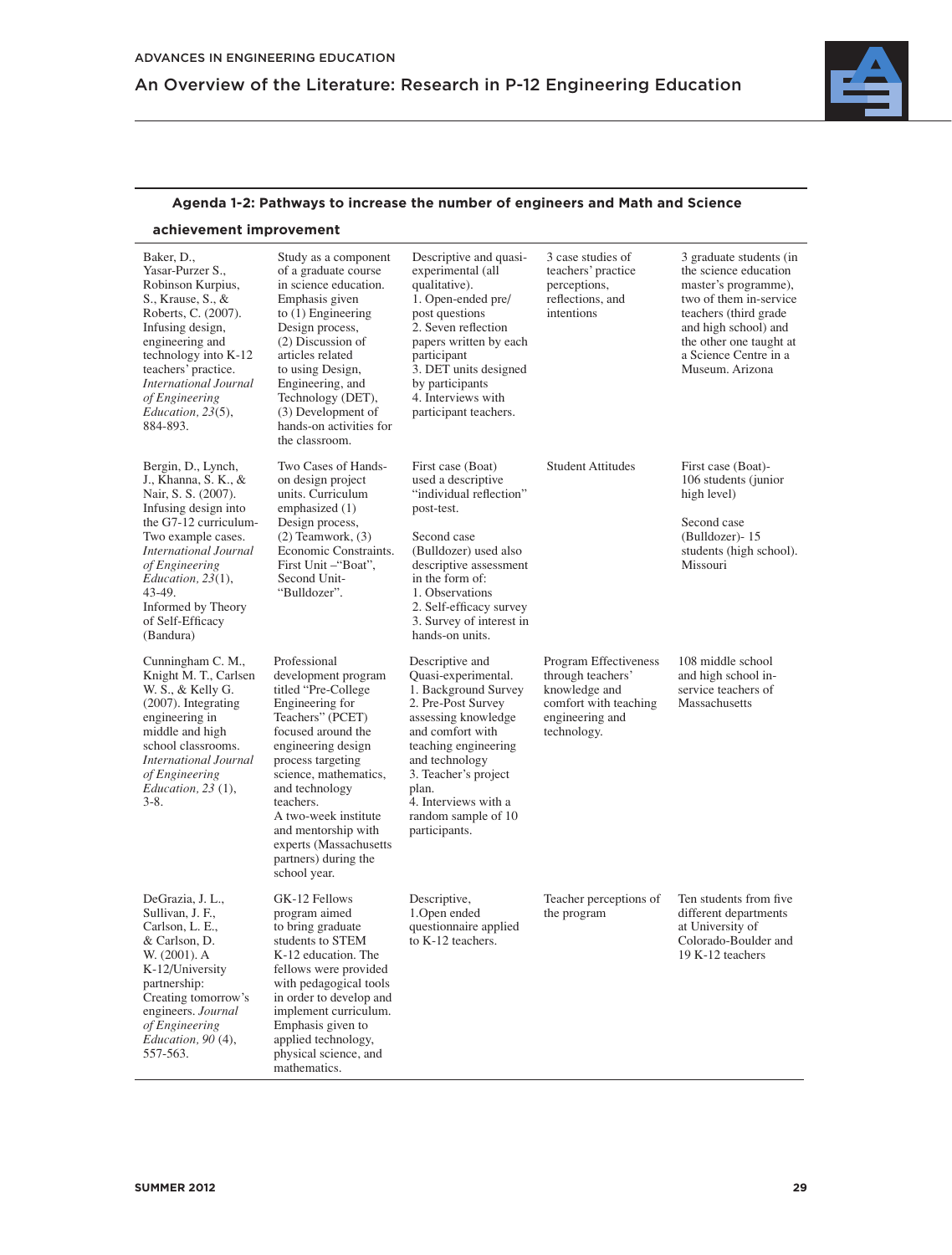

| Elton D. J., Hanson<br>J. L., & Shannon<br>D. M. (2006). Soils<br>Magic: Bringing<br>civil engineering<br>to the K-12<br>classroom. Journal<br>of Professional<br>Issues in Engineering<br>Education and<br><i>Practice, 132(2), p.</i><br>125-132.                                                                       | Program titled "Soils"<br>Magic" based on<br>units of experiments<br>centered on increasing<br>interest in civil<br>engineering.                                                                                                                                                                                                                                                                | Descriptive based on<br>a survey                                                                                                                                                                                                                                                                                                                 | Students' knowledge<br>and attitudes                                        | 102 elementary school<br>students     |
|---------------------------------------------------------------------------------------------------------------------------------------------------------------------------------------------------------------------------------------------------------------------------------------------------------------------------|-------------------------------------------------------------------------------------------------------------------------------------------------------------------------------------------------------------------------------------------------------------------------------------------------------------------------------------------------------------------------------------------------|--------------------------------------------------------------------------------------------------------------------------------------------------------------------------------------------------------------------------------------------------------------------------------------------------------------------------------------------------|-----------------------------------------------------------------------------|---------------------------------------|
| Lumpp, J. K.,<br>Bradley, K. D.,<br>& Haines, R. T.<br>$(2007)$ . A Kentucky<br>electronics education<br>project (KEEP):<br>Putting professional<br>development<br>into practice.<br><b>International Journal</b><br>of Engineering<br>Education, $23(5)$ ,<br>910-915.<br><i>(inquiry-based)</i><br>writing assignments) | Kentucky Electronics<br><b>Education Project</b><br>(KEEP) aimed to<br>provide hands-on<br>experiences via circuit<br>design and building<br>lessons aligned with<br><b>STEM</b> standards                                                                                                                                                                                                      | Descriptive<br>1. Likert-based student<br>satisfaction survey<br>2. Open-ended<br>questions                                                                                                                                                                                                                                                      | Student satisfaction                                                        | 200 high school<br>students. Kentucky |
| Lyons, J., & Ebert, C.<br>$(2005)$ . A survey of<br>engineering, science<br>and mathematics<br>education centers in<br>the United States.<br><b>International Journal</b><br>of Engineering<br>Education, $21(3)$ ,<br>457-466.                                                                                           | Exploration and<br>description of<br>centers devoted to<br>Engineering, Science,<br>and Mathematics<br>Education with K-12<br>outreach services.                                                                                                                                                                                                                                                | Descriptive based on<br>a survey                                                                                                                                                                                                                                                                                                                 | Center Directors'<br>general questions<br>related to their<br>centers.      | 173 respondents                       |
| Moskal, B. M.,<br>Skokan, C., Kosbar,<br>L., Dean, A.,<br>Westland, C., Barker,<br>H., et al. (2007). K-12<br>outreach: Identifying<br>the broader impacts<br>of four outreach<br>projects. Journal<br>of Engineering<br>Education, 96(3),<br>173-189.                                                                    | Four programs<br>emphasizing<br>the teaching of<br>mathematics and<br>science through hands-<br>on experiences and<br>exposure to engineer<br>role-models<br>1. Engineering our<br>world (EOW)<br>2. Engineering in<br>the Middle School<br>Classroom (EMSC)<br>3. Physical Science<br>and Mathematics in<br>the Middle School<br>Classroom (PSMM)<br>4. GK-12 Learning<br>Partnerships (GK-12) | Descriptive and quasi-<br>experimental via:<br>1. Teachers' focus<br>groups<br>2. Teachers' open-<br>ended questionnaires<br>3. External evaluator<br>observations<br>4. Teachers' pre-and<br>post-tests<br>5. For one program<br>(Tech Camp 101),<br>students' pre- and<br>post-test<br>Additional analysis<br>of state mandated test<br>scores | Teachers' perceptions<br>and knowledge as<br>well as students'<br>knowledge | 142 teachers in<br>Colorado           |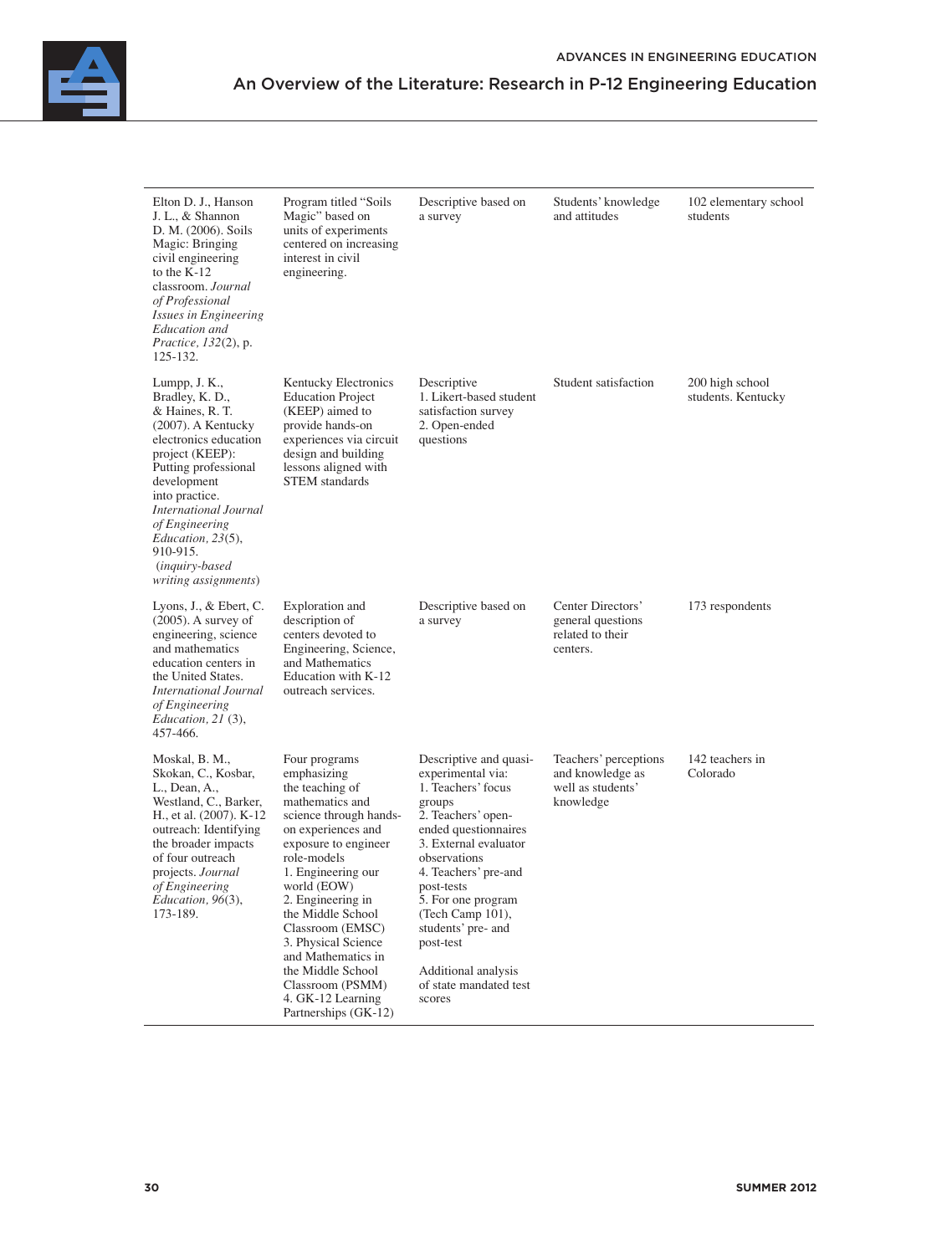

| Mooney, M.A.,<br>& Laubach, T. A.<br>$(2002)$ . Adventure<br>engineering: A design<br>centered, inquiry<br>based approach to<br>middle grade science<br>and mathematics<br>education. Journal<br>of Engineering<br>Education, 91(3),<br>309-318.<br>Informed by Inquiry-<br>based learning   | AE Curriculum<br>centered on<br>infusing science and<br>mathematics through<br>design inquiry-based<br>scenarios.                                                                                                                                                                                                                                                                      | Experimental design<br>through control groups<br>for 3 of the four<br>scenarios and with<br>pre-post likert-type<br>surveys for control<br>and treatment groups.                                                                                                                                         | Students' attitudes and<br>knowledge                                                                                  | 97 students in<br>treatment group<br>113 students in control<br>group. Oklahoma                                                                                         |
|----------------------------------------------------------------------------------------------------------------------------------------------------------------------------------------------------------------------------------------------------------------------------------------------|----------------------------------------------------------------------------------------------------------------------------------------------------------------------------------------------------------------------------------------------------------------------------------------------------------------------------------------------------------------------------------------|----------------------------------------------------------------------------------------------------------------------------------------------------------------------------------------------------------------------------------------------------------------------------------------------------------|-----------------------------------------------------------------------------------------------------------------------|-------------------------------------------------------------------------------------------------------------------------------------------------------------------------|
| Pickett M., Oliver D.,<br>Giles S., Fridman E.,<br>Fetters M., & Cooks<br>H. (2000). Hands-<br>on engineering<br>experiments for<br>secondary school<br>students. Journal of<br>Professional Issues<br>in Engineering<br>Education and<br>Practice, $126(2)$ ,<br>p. 69-73.                  | Program titled<br>"Teaching Teachers<br>to Teach Mathematics<br>and Science via<br>Engineering<br>Activities"(T <sup>4</sup> MS/E)<br>focused on teaching<br>science and math<br>concepts via<br>practical (hands-on)<br>applications                                                                                                                                                  | Descriptive based on<br>surveys                                                                                                                                                                                                                                                                          | Teachers' and<br>students' attitudes<br>comparing with the<br>9 <sup>th</sup> grade standardized<br>test performance. | 79 in-service (math/<br>science) teachers, 2<br>(math/science) pre-<br>service teachers, and a<br>sample of the 11,400<br>students impacted by<br>this program in Ohio. |
| Poole, S. J.,<br>DeGrazia, J. L., &<br>Sullivan, J. F. (2001).<br>Assessing K-12<br>pre-engineering<br>outreach programs.<br>Journal Engineering<br>Education, $90(1)$ ,<br>43-48.                                                                                                           | Summer workshops<br>organized by the<br><b>Integrated Teaching</b><br>and Learning (ITL)<br>program centered<br>on exposing K-12<br>teachers and students<br>to pre-engineering<br>concepts in a hands-on<br>manner                                                                                                                                                                    | Descriptive and quasi-<br>experiemental via:<br>1. Teachers'<br>Post-workshop<br>questionnaire<br>2. Teachers' Pre-post<br>workshop survey<br>3. Students' project,<br>observation, and<br>questionnaire rubric<br>4. Students'<br>Post-workshop<br>questionnaire<br>5. Parent/Guardian<br>questionnaire | Teachers' attitudes,<br>student knowledge<br>and perceptions<br>and parent/guardian<br>perceptions.                   | Teachers, students and<br>parents/guardians in<br>the state of Colorado                                                                                                 |
| Richards L. G.,<br>Hallock A. K., &<br>Schnittka C. G.<br>$(2007)$ . Getting<br>them early: Teaching<br>engineering design<br>in middle schools.<br><b>International Journal</b><br>of Engineering<br>Education, $23(5)$ ,<br>874-883.<br>Informed by Guided<br>Inquiry (Thier &<br>Bennett) | <b>Engineering Teaching</b><br>Kits (ETKs) built and<br>delivered through<br>the Virginia Middle<br>School Engineering<br><b>Education Initiative</b><br>(VMSEEI).<br>ETKs focusing on<br>(1) Discussion of the<br>nature of engineering<br>and science, (2)<br>Design process, $(3)$<br>Physical and economic<br>constraints. All ETK's<br>field-tested on math<br>and science and/or | Descriptive and<br>Quasi-experimental<br>through<br>1. Teacher focus<br>groups<br>2. Observations of<br>students<br>3. Pre-Post student<br>knowledge tests                                                                                                                                               | $(1)$ Teachers<br>perceptions of the<br>ETK's through focus<br>group via workshop<br>(2) Students<br>knowledge        | $(1)$ 17 Middle school<br>teachers<br>(2) 34 eight grade<br>science students                                                                                            |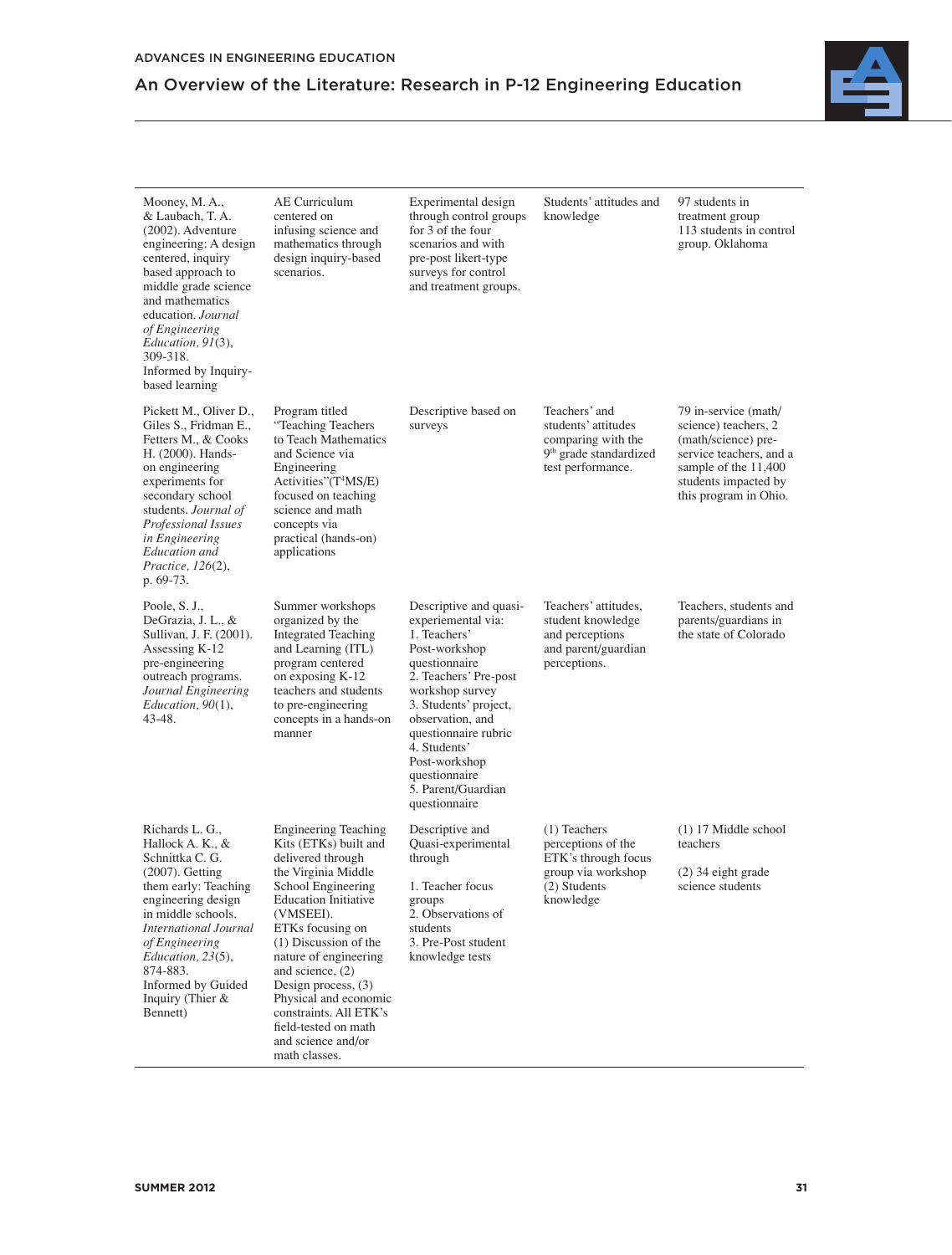| Iskander, M., Kapila,<br>V., Kriftcher, N.<br>$(2010)$ . Outreach<br>to $K-12$ teachers:<br>Workshop in<br>instrumentation,<br>sensors, and<br>engineering. Journal<br>of Professional<br>Issues in Engineering<br>Education and<br>Practice, 136(2),<br>$102 - 111.$                                                                        | Two-week workshop<br>in instrumentation.<br>sensors, and<br>engineering (WISE)<br>in:<br>-Science and Math<br>-Sensor Technology<br>(physical, chemical,<br>biological).<br>-Hands-on<br>Engineering Design. | Descriptive based on<br>-Pre- and Post-surveys<br>on self-perceived<br>skills (skills inventory)<br>-En of Project Survey<br>-Observations of<br>Modified Lesson Plans | $(1)$ Teachers<br>perceptions of their<br>knowledge<br>(2) Observations of<br><b>Modified Lesson</b><br>Plans<br>(3) Interviews                                                          | 20 Middle and High<br>school Teachers                                                                                                                                            |
|----------------------------------------------------------------------------------------------------------------------------------------------------------------------------------------------------------------------------------------------------------------------------------------------------------------------------------------------|--------------------------------------------------------------------------------------------------------------------------------------------------------------------------------------------------------------|------------------------------------------------------------------------------------------------------------------------------------------------------------------------|------------------------------------------------------------------------------------------------------------------------------------------------------------------------------------------|----------------------------------------------------------------------------------------------------------------------------------------------------------------------------------|
| Mehalik, M. M.,<br>Doppelt Y., Schuun,<br>C. D. (2008). Middle-<br>school science<br>through design-based<br>learning versus<br>scripted inquiry:<br>Better overall science<br>concept learning<br>and equity gap<br>reduction. Journal<br>of Engineering<br>Education, 97(1),<br>$71 - 85.$<br>Informed by Learning<br>by Design (Kolodner) | Alarm system (4 to<br>5 weeks) module for<br>science 8th grade (in<br>equivalence to the<br>Electricity unit)                                                                                                | Descriptive<br>demographical<br>analysis<br>Experimental via<br>pre- and post-tests in<br>electricity knowledge                                                        | (1) Overall Student<br>knowledge<br>(2) Student knowledge<br>based on gender<br>(3) Student knowledge<br>based on ethnicity<br>(4) Student<br>knowledge based on<br>socioeconomic status | Experimental group<br>(Design group): Ten<br>teachers and 587<br>students (26 classes).<br>Contrast group<br>(Inquiry Group): Five<br>teachers and 466<br>students (20 classes). |
| Nugent, G., Kunz G.,<br>Rilett, L., Jones, E.<br>$(2010)$ . Extending<br>engineering education<br>to K-12. The<br>Technology Teacher,<br>April 2010, 14-19.<br>Informed by Theory<br>of Self-Efficacy<br>(Bandura)                                                                                                                           | Summer Institute for<br>Teachers aimed at<br>solving real-world<br>engineering problems.<br>Emphasis on traffic<br>control, bridge and<br>high way design.                                                   | Descriptive based<br>on Likert-type<br>surveys and pre-post<br>knowledge                                                                                               | $(1)$ Teachers<br>knowledge<br>(2) Teachers<br>perceptions                                                                                                                               | Teachers, no mention<br>as to the number.                                                                                                                                        |
| Klein, S. S. (2009).<br><b>Effective STEM</b><br>professional<br>development:<br>A biomedical<br>engineering<br>RET site project.<br><b>International Journal</b><br>of Engineering<br>Education, 25(3),<br>523-533.<br>Informed by Adult<br>learning theories.                                                                              | <b>Biomedical</b><br><b>Engineering RET</b><br>summer progra with a<br>choice between:<br>(1) Electrocardiogram<br>mosaic<br>(2) LASIK/Optics<br>mosaic                                                      | Descriptive, pre-post<br>Likert-type surveys                                                                                                                           | Teachers' attitudes                                                                                                                                                                      | Forty-two high school<br>teachers.                                                                                                                                               |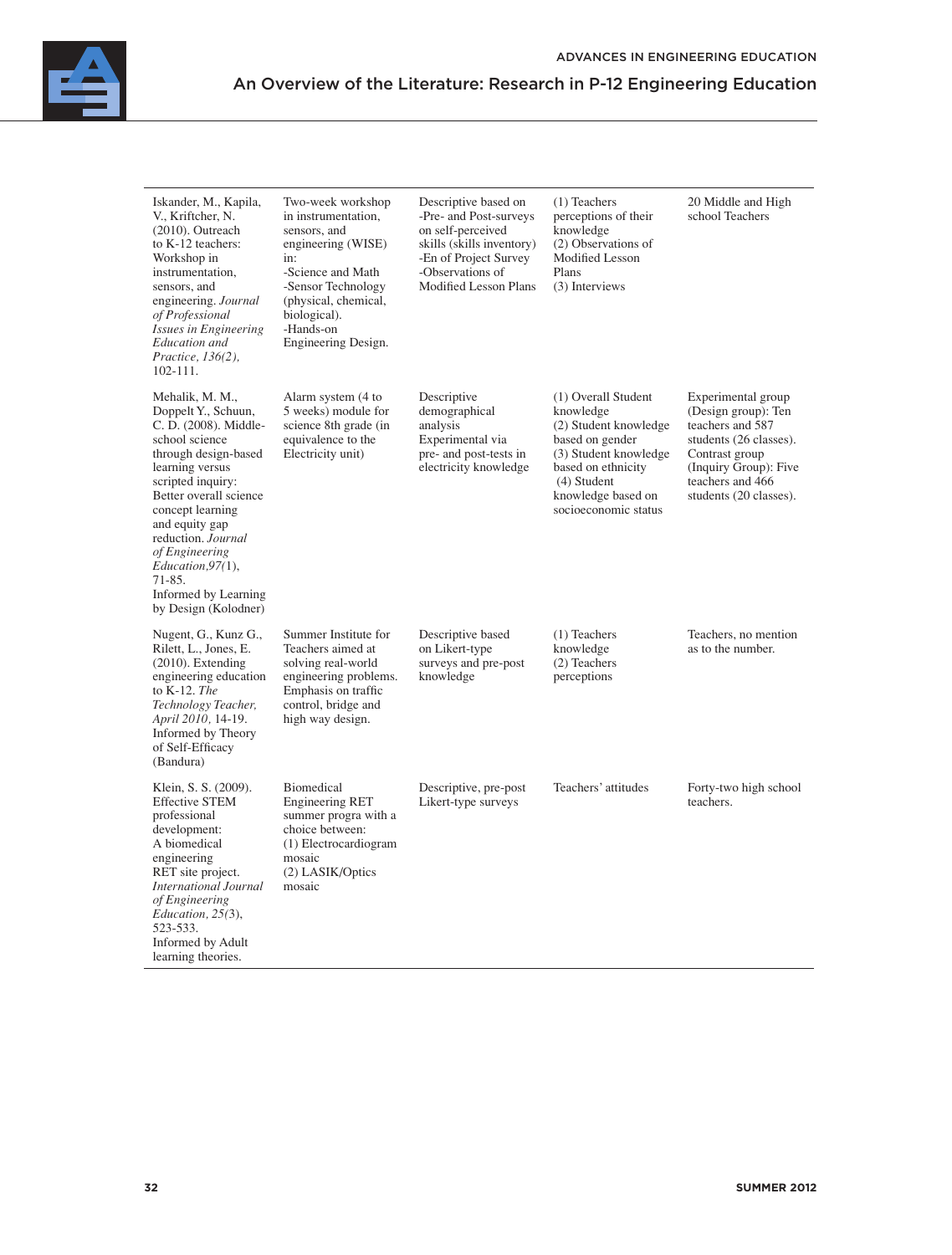

Caldwell, K., McCoy, J., Albers, L., Smith, A., & Parry, E. (2007). The impact of K-12 outreach programs on graduate and undergraduate experiences. Proceedings of the ASEE Conference and Exposition 2007. Honolulu, HI.

Recognizing accelerated math potential in underrepresented people program (RAMP-UP)

Descriptive-Likerttype surveys

Parents attitudes and perceptions. Undergraduate student satisfaction Graduate student perceptions

Undetermined number of parents, undergraduate and graduate students.

### **Agenda 1- 2-3: Pathways to increase the number of engineers, Math and Science**

### **achievement improvement, and technological literacy improvement**

| Rogers, G. E. (2006).<br>The effectiveness<br>of Project Lead<br>the Way curricula<br>in developing<br>pre-engineering<br>competencies as<br>perceived by Indiana<br>teachers. Journal of<br><b>Industrial Teacher</b><br>Education, $18(1)$ ,<br>p. 66-78.          | Project Lead the<br>Way, design activities<br>linked to science and<br>mathematics content.                                                                     | Descriptive design via<br>a Likert-type survey                                                                                                                                                                                   | Teachers' perceptions                                                                                                                                                                                                                                                         | 34 technology<br>education teachers in<br>the state of Indiana                                                     |
|----------------------------------------------------------------------------------------------------------------------------------------------------------------------------------------------------------------------------------------------------------------------|-----------------------------------------------------------------------------------------------------------------------------------------------------------------|----------------------------------------------------------------------------------------------------------------------------------------------------------------------------------------------------------------------------------|-------------------------------------------------------------------------------------------------------------------------------------------------------------------------------------------------------------------------------------------------------------------------------|--------------------------------------------------------------------------------------------------------------------|
| Rogers, G. E. (2007).<br>The perceptions of<br>Indiana high school<br>principals related to<br>Project Lead the Way.<br>Journal of Industrial<br>Teacher Education,<br>$44(1)$ , 49-65.                                                                              | Project Lead the<br>Way, design activities<br>linked to science and<br>mathematics content.                                                                     | Descriptive design via<br>a Likert-type survey                                                                                                                                                                                   | Principals' perceptions<br>and attitudes                                                                                                                                                                                                                                      | 37 high school<br>principals in the state<br>of Indiana.                                                           |
| Sorby, S. A., $\&$<br>Schumaker-Chadde,<br>$J. (2007)$ . Partnering<br>to bring engineering<br>concepts to<br>elementary students.<br><b>International Journal</b><br>of Engineering<br>Education, $23(1)$ ,<br>$65 - 72.$<br>Informed by inquiry-<br>based learning | Internship program for<br>university engineering<br>major students who<br>might get certified as<br>teachers. Curriculum<br>centered on hands-on<br>activities. | Descriptive and quasi-<br>experimental<br>1. Pre-post<br>survey applied to<br>university student<br>(quantitatively).<br>2. Post-survey<br>applied to elementary<br>students.<br>3. Post-survey applied<br>to school principals. | Program Evaluation<br>-internship program<br>through assessment of<br>$(1)$ University<br>student confidence.<br>interest in teaching,<br>and perception<br>of importance of<br>teaching.<br>(2) Students<br>enjoyment<br>(3) Principals'<br>observations and<br>perceptions. | University students,<br>elementary level<br>students and school<br>principals (number<br>unspecified).<br>Michigan |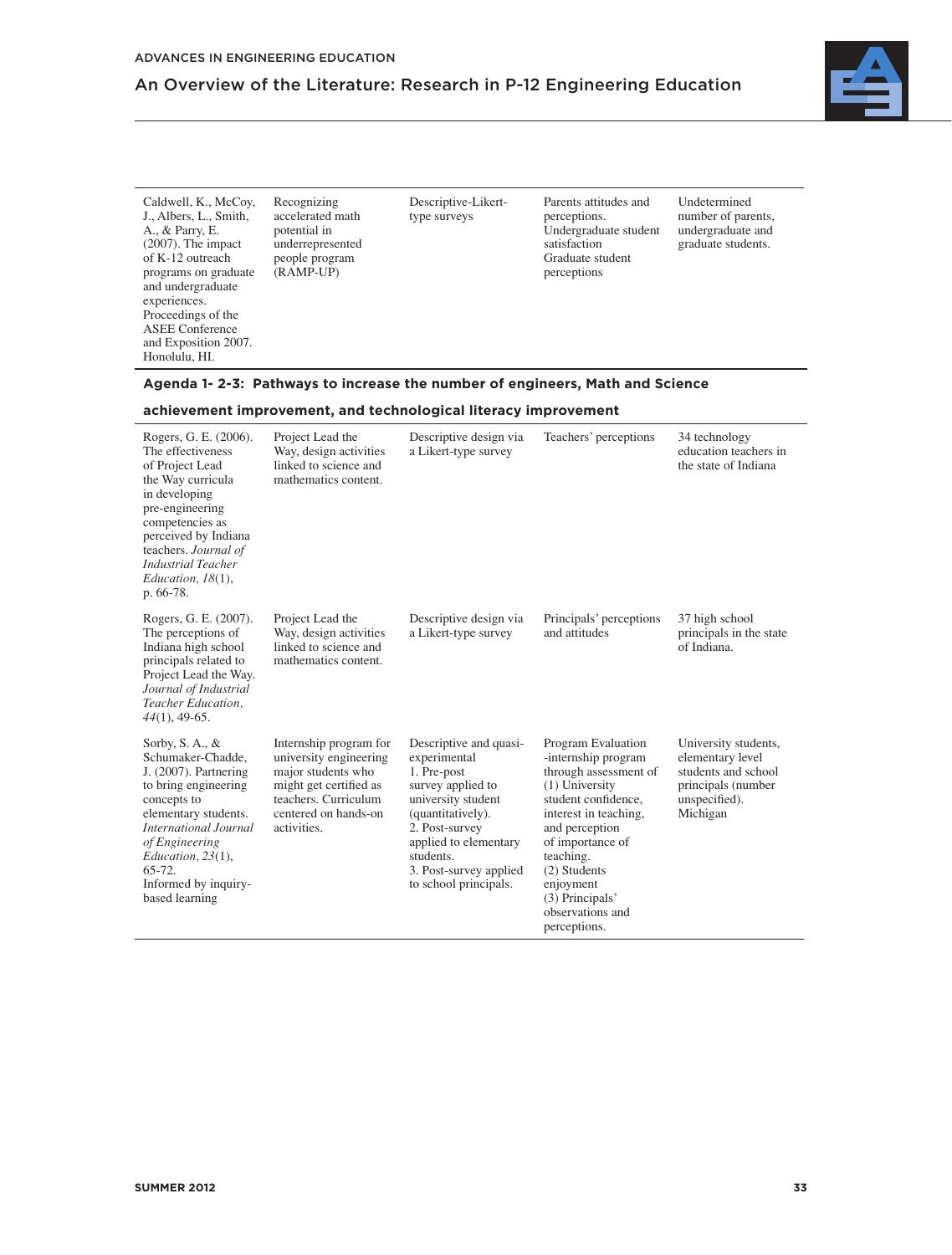

| Yasar, S., Baker, D.,<br>Robinson-Kurpius,<br>S., Krause, S., &<br>Roberts, C. (2006).<br>Development of a<br>survey to assess K-12<br>teachers' perceptions<br>of engineers and<br>familiarity with<br>teaching design,<br>engineering, and<br>technology. Journal<br>of Engineering<br>Education, 95 (3),<br>205-216.                                        | No intervention                                                                             | Descriptive consisting<br>of a Likert-based<br>survey with 41 items                                                                                                 | Assessment of<br>teachers' perceptions<br>of DET education<br>as defined by<br>national science and<br>technology standards | Ninety eight teachers.<br>Arizona.                                                                                  |
|----------------------------------------------------------------------------------------------------------------------------------------------------------------------------------------------------------------------------------------------------------------------------------------------------------------------------------------------------------------|---------------------------------------------------------------------------------------------|---------------------------------------------------------------------------------------------------------------------------------------------------------------------|-----------------------------------------------------------------------------------------------------------------------------|---------------------------------------------------------------------------------------------------------------------|
| Rogers, G. E. (2006).<br>The effectiveness<br>of Project Lead<br>the Way curricula<br>in developing<br>pre-engineering<br>competencies as<br>perceived by Indiana<br>teachers. Journal of<br><b>Industrial Teacher</b><br>Education, $18(1)$ ,<br>p. 66-78.                                                                                                    | Project Lead the<br>Way, design activities<br>linked to science and<br>mathematics content. | Descriptive design via<br>a Likert-type survey                                                                                                                      | Teachers' perceptions                                                                                                       | 34 technology<br>education teachers in<br>the state of Indiana                                                      |
| Tran, N. A., $\&$<br>Nathan, M. J.<br>$(2010)$ . Pre-college<br>engineering studies:<br>An investigation<br>of the relationship<br>between pre-<br>college engineering<br>studies and student<br>achievement<br>in science and<br>mathematics. Journal<br>of Engineering<br>Education, 99(2),<br>143-157.<br>Informed by Project/<br>Problem Based<br>Learning | Project Lead the<br>Way (PLTW)<br>curriculum-Pathway<br>to Engineering <sup>TM</sup> .      | Descriptive for<br>the demographics.<br>Experimental via<br>the standardized test<br>scores in Math and<br>Science (8 <sup>th</sup> and 10 <sup>th</sup><br>grades) | Students Knowledge<br>(performance in State)<br>Standardized Tests)                                                         | Experimental group<br>(PLTW group):<br>Seventy students.<br>Control group (non-<br>PLTW group: Seventy<br>students. |
| Nathan, M. J., Tran,<br>N. A., Atwood, A. K.,<br>Prevost, A., & Phelps,<br>L. A. (2010). Beliefs<br>and expectations<br>about engineering<br>preparation exhibited<br>by high school STEM<br>teachers. Journal<br>of Engineering<br>Education, 99(4),<br>409-426.                                                                                              | Project Lead the<br>Way (PLTW)<br>curriculum—Pathway<br>to Engineering <sup>™</sup> .       | Experimental<br>-Contrasting two<br>groups. Likert-based<br>questionnaire and<br>comparative vignettes.                                                             | Teacher beliefs via<br>the Engineering<br><b>Education Beliefs</b><br>and Expectations<br>Instruments (EEBEI).              | PLTW group: 43<br>teachers<br>Non-PLTW group:<br>182 teachers                                                       |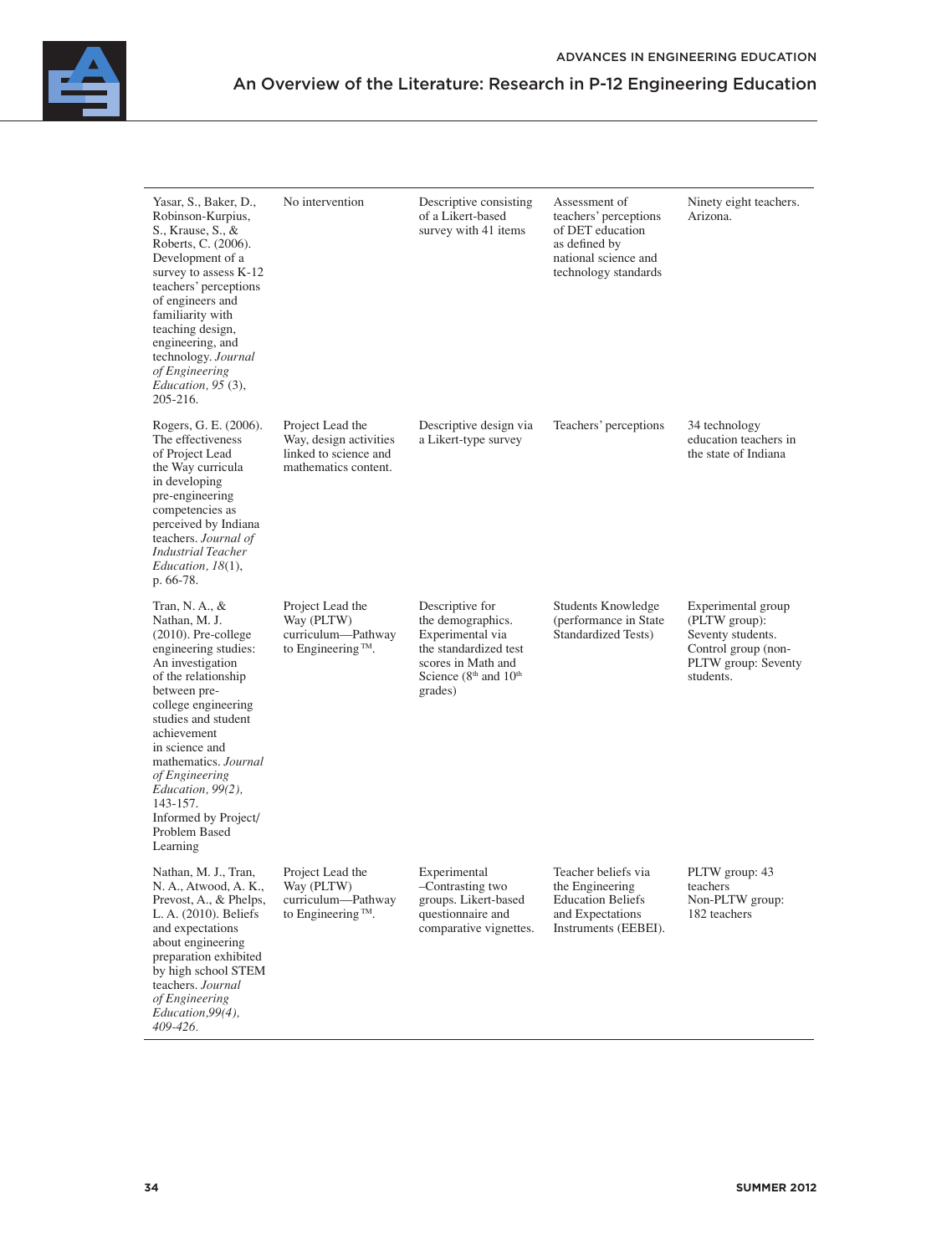

| Asunda, P. A. $&$<br>Bill, R. B. (2008).<br>Preparing technology<br>teachers to teach<br>engineering design.<br>Journal of Industrial<br>Teacher Education.<br>$45(1)$ , 26-53.<br>Informed by<br>Constructivism and<br>Communities of<br>Practice | National Center for<br>Engineering and<br><b>Technology Education</b><br>(NCETE) workshops<br>administered during<br>a year with activities<br>involving:<br>-engineering design<br>-problem solving<br>-analytical skills. | Descriptive-<br>Observations, video<br>footage, interviews. | Teacher beliefs and<br>attitudes.     | Fifteen middle school<br>and high school<br>technology teachers. |
|----------------------------------------------------------------------------------------------------------------------------------------------------------------------------------------------------------------------------------------------------|-----------------------------------------------------------------------------------------------------------------------------------------------------------------------------------------------------------------------------|-------------------------------------------------------------|---------------------------------------|------------------------------------------------------------------|
| DeBartolo, E., $&$<br>Bailey, M. (2009).<br>The TEAK project:<br>Students as teachers.<br>International Journal<br>of Engineering<br>Education, 25(3),<br>468-478.                                                                                 | <b>Traveling Engineering</b><br>Activity Kit (TEAK)<br>involving engineering<br>concepts developed by<br>students.                                                                                                          | Descriptive involving<br>pre-post-test                      | Students' knowledge<br>and attitudes. | One hundred middle<br>school and high school<br>students.        |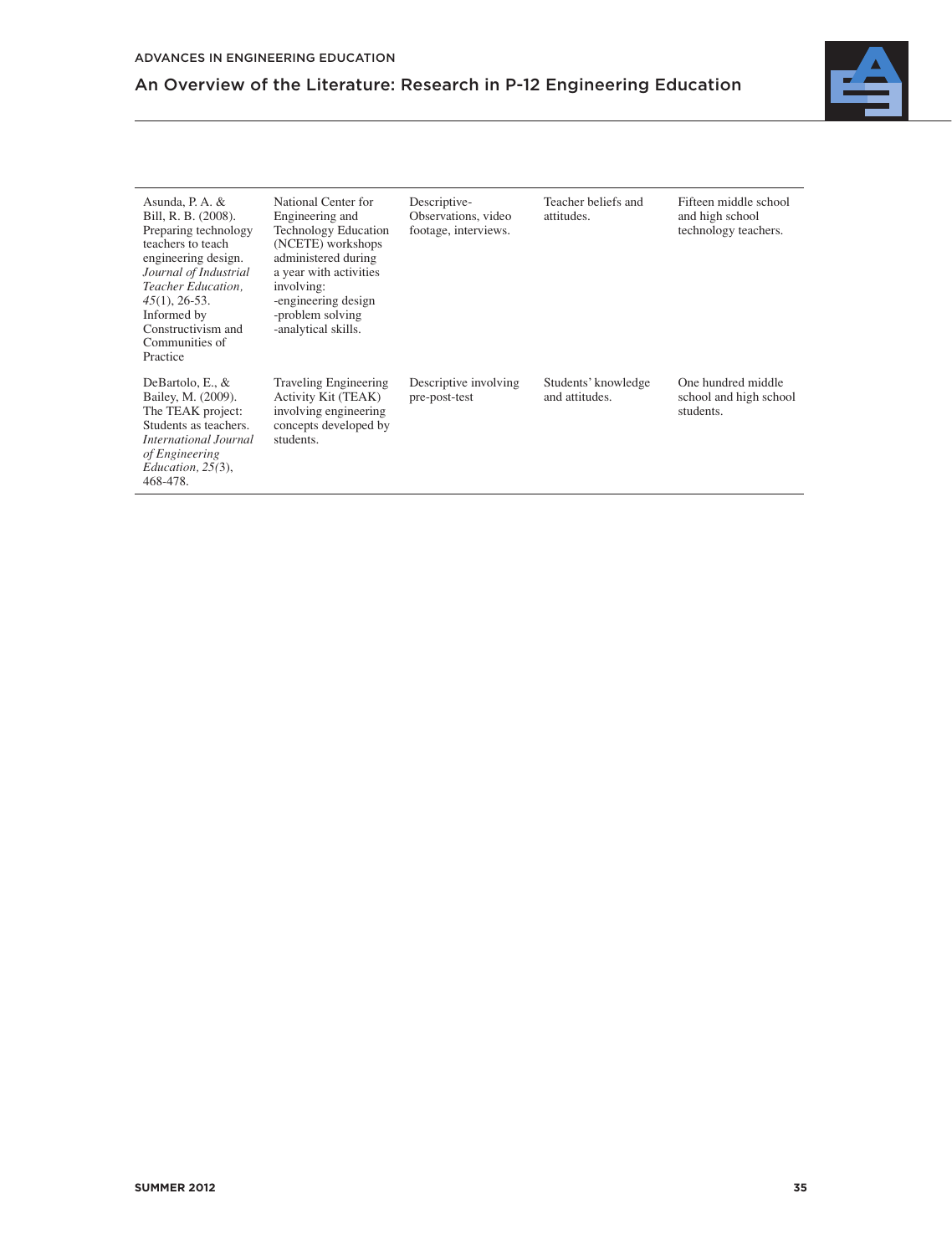

### *DISSERTATIONS*

### **Agenda 1: Pathways to increase the number of engineers**

| Oware, E. A. (2008).<br>Examining elementary<br>students' perceptions<br>of engineers.<br><b>Dissertation Abstracts</b><br>International(UMI<br>No. 3344179)<br>Informed by<br><b>CONSTRUCTIVISM</b><br>(Vygotsky)                                           | Purdue University's<br><b>Gifted Education</b><br><b>Research Institute</b><br>(GERI) Super<br>Saturday Spring<br>2007 program,<br>involving exposure<br>to engineering and<br>engineering problem<br>solving. | Descriptive and<br>Quasi-experimental-<br>Perception<br>Questionnaire,<br>Drawing Analysis,<br>Interviews. | Students' perceptions<br>of engineering and<br>engineers.<br>Instructor and<br>course developers'<br>perceptions. | (1) Nine $3rd$ and $4th$<br><b>GERI</b> students<br>$(2)$ Nine 5 <sup>th</sup> and 6 <sup>th</sup><br><b>GERI</b> students<br>(3) One course<br>developer<br>(4) Two instructors |
|--------------------------------------------------------------------------------------------------------------------------------------------------------------------------------------------------------------------------------------------------------------|----------------------------------------------------------------------------------------------------------------------------------------------------------------------------------------------------------------|------------------------------------------------------------------------------------------------------------|-------------------------------------------------------------------------------------------------------------------|----------------------------------------------------------------------------------------------------------------------------------------------------------------------------------|
| Martin, B. R. (2011).<br>Factors influencing the<br>self-efficacy of black<br>high school students<br>enrolled in PLTW pre-<br>engineering courses.<br><b>Dissertation Abstracts</b><br>International (UMI<br>No. 3443823).<br>Informed by Self-<br>efficacy | Project Lead the Way                                                                                                                                                                                           | Descriptive-Motivated<br>Strategies for Learning<br>Questionnaire<br>(MSOL)                                | Students-Perceptions                                                                                              | Seventy-six high<br>school students.                                                                                                                                             |
| Lanigan, D. (2009).<br>Increasing student<br>motivation to<br>become a successful<br>industrial engineer.<br><b>Dissertation Abstracts</b><br><i>International</i> (UMI<br>No. 1467819).<br>Informed by VIE<br>Theory of Motivation                          | <b>Industrial Engineering</b><br>Modules (yearlong<br>course)                                                                                                                                                  | Quasi-experimental:<br>Pre-Post Surveys and<br>observations                                                | Student Motivation.                                                                                               | Thirty-six middle<br>school students                                                                                                                                             |

### **Agenda 2: Math and Science achievement improvement**

| Marulcu, I. (2010).<br>Investigating<br>the impact of a<br>LEGO <sup>™</sup> -based,<br>engineering-oriented<br>curriculum compared<br>to an inquiry-<br>based curriculum<br>of fifth graders'<br>content learning of<br>simple machines.<br><b>Dissertation Abstracts</b><br><i>International</i> (UMI)<br>No. 3419134)<br>Informed by<br>Conceptual | design-oriented<br>elementary science<br>curriculum: Design a<br>people mover: Simple<br>machines. | Experimental—Pre<br>and Post-tests<br>and interviews.<br>observations of<br>videos and students<br>workbooks | $(1)$ Students'<br>knowledge and<br>perceptions<br>$(2)$ Teacher s'<br>perceptions. | $(1)$ Fifty-three<br>elementary students<br>and one teacher in the<br>treatment group.<br>$(2)$ Twenty-six<br>elementary students<br>and one teacher in the<br>control group. |
|-------------------------------------------------------------------------------------------------------------------------------------------------------------------------------------------------------------------------------------------------------------------------------------------------------------------------------------------------------|----------------------------------------------------------------------------------------------------|--------------------------------------------------------------------------------------------------------------|-------------------------------------------------------------------------------------|-------------------------------------------------------------------------------------------------------------------------------------------------------------------------------|
| development-Piaget                                                                                                                                                                                                                                                                                                                                    |                                                                                                    |                                                                                                              |                                                                                     |                                                                                                                                                                               |